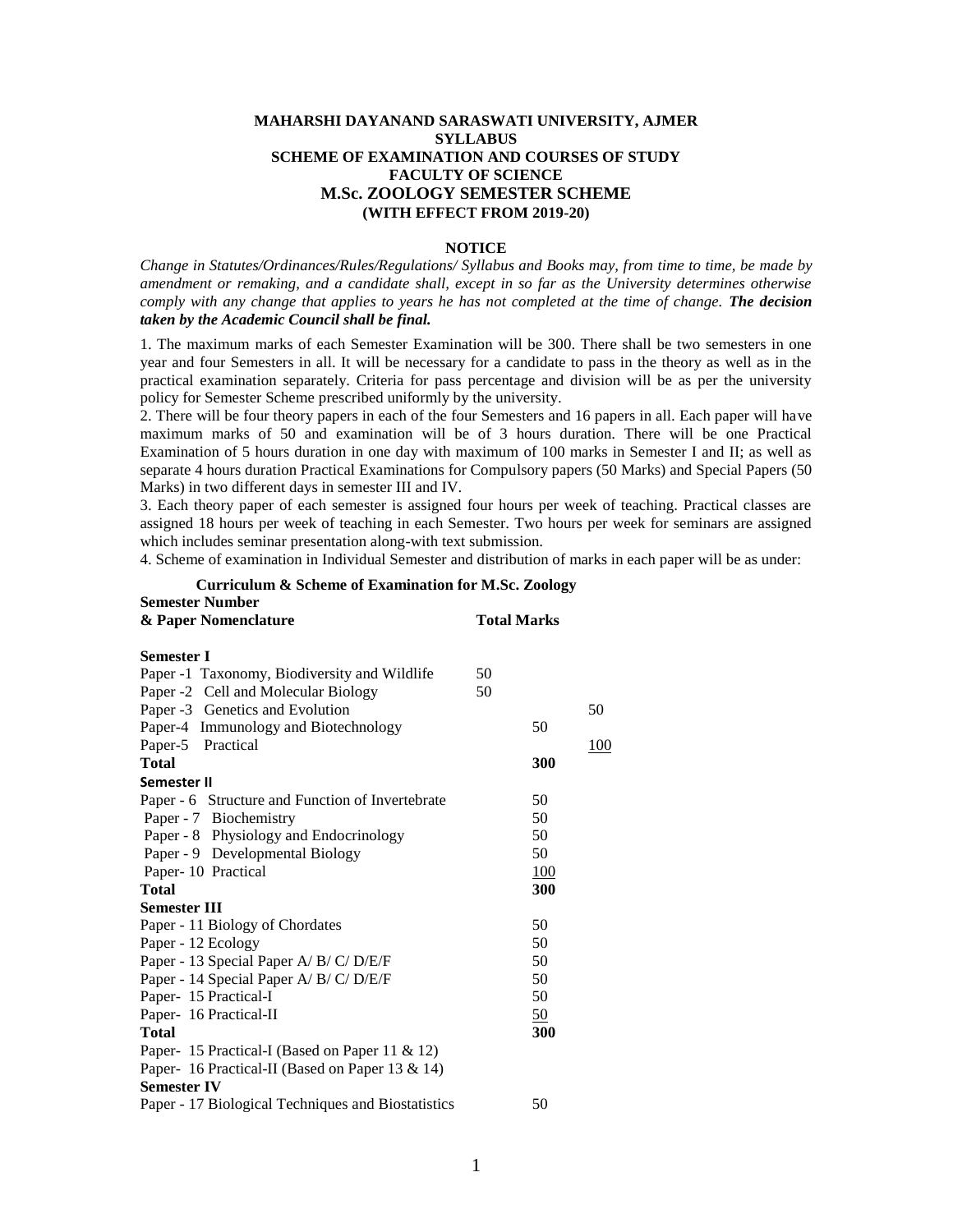| Paper - 18 Animal Behaviour                           | 50  |
|-------------------------------------------------------|-----|
| Paper - 19 Special Paper A/ B/ C/ D/E/F               | 50  |
| Paper - 20 Special Paper A/ B/ C/ D/E/F               | 50  |
| Paper- 21 Practical-I                                 | 50  |
| Paper- 22 Practical-II                                | 50  |
| Total                                                 | 300 |
| (Based on Paper $17 & 18$ )<br>Paper- 21 Practical-I  |     |
| Paper- 22 Practical-II<br>(Based on Paper 19 $& 20$ ) |     |
| Special Paper A- Cell and Molecular Biology           |     |
| Special Paper B - Environmental Biology               |     |
| Special Paper C- Entomology                           |     |
| Special Paper D- Fish Biology                         |     |
| Special Paper E-Molecular Developmental Biology       |     |
|                                                       |     |

Special Paper F- Endocrinology

# **M.SC. ZOOLOGY SEMESTER-I**

**Paper 1- Taxonomy, Biodiversity and wild Life**

# **Time: 3 Hours Max. Marks: 50 Max. Marks: 50 Max. Marks: 50 Max. Marks: 50 Max. Marks: 50 Max. Marks: 50 Max. Marks: 50 Max. Marks: 50 Max. Marks: 50 Max. Marks: 50**  $\mu$

#### **Note:**

Syllabus of each paper is divided into three units. The question paper is divided into three parts. Part-A, Part-B and Part-C

Part-A (10marks): Part A is compulsory and contains 10 questions. At least three questions will be set from each unit and each question carries 1 mark. (50 words each)

Part-B (10 marks): Part B is compulsory and contains five questions, taking at least one question from each unit. Candidate is required to attempt all 5 questions. Each question carries 2 marks. (100 words each)

Part-C (30 marks): 6 questions will be set taking 2 from each unit. Candidate is required to attempt 3 questions, taking 1 from each unit. Each question carries 10 marks. (400 words each)

#### **Unit-I**

- 1. Principles of Animal Taxonomy:
	- a) Rules of nomenclature
- 2. Principles of classification
	- b) Theories of biological classification and their history
	- c) The concept of species, sub species, Polytypic species
	- d) Intraspecific categories
	- e) Evaluation of biodiversity indices, Shannon Weiner Index, Dominance Index, Similarity and Dissimilarity Index
	- f) Trends in Biosystematics-Chemotaxonomy, Cytotaxonomy and Molecular Taxonomy
	- g) International Code of Zoological Nomenclature (ICZN): Formation of Scientific names of various Taxa
	- h) A study of the classification of invertebrates with distinguishing features and examples of various subdivisions

#### **Unit-II**

- 1. Biodiversity- Concept, principles and Types of biodiversity
- 2. Major biodiversity areas of the world: Biodiversity hotspots
- 3. Indian Biodiversity Areas : Zones of faunal distribution
- 4. Major protected areas and their importance
- 5. Causes for the loss of biodiversity
- 6. Rare, endangered or threatened species and their Conservation strategies
- 7. Biodiversity conservation methods

#### **Unit III**

- 1. Wildlife and conservation:
	- a) Wild life reserves and biosphere reserves
	- b) National Parks and Sanctuaries
	- c) Single species/single habitat based conservation programmes (Project Tiger, Project Gir Lion and Crocodile breeding project)
- 2. Wildlife in India with reference to animal diversity.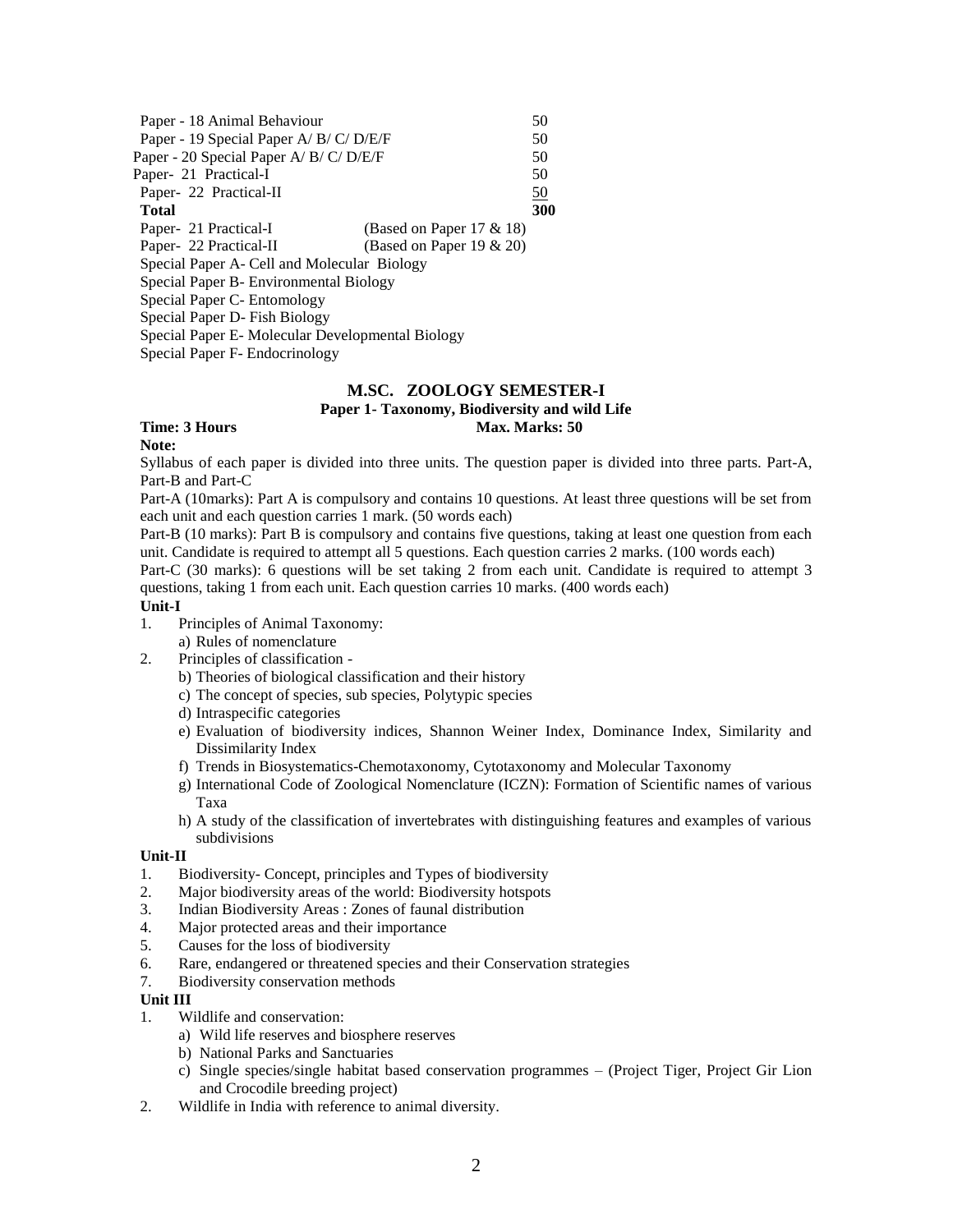- 3. Wildlife in Rajasthan with references to reptiles, birds and mammals.
- 4. India's role and contribution on conservation of wildlife
- 5. Forestry-Forest resources, erosion, deforestation and afforestation
- 6. Wildlife protection Act (1972), Biological Diversity Act (2002)
- 7. Institutions and their role in conservation-Zoos, Natural history museums, Zoological survey of India, Forest research institute, survey of India, Central marine fisheries research institute and NGOs.

#### **Suggested Reading Materials:**

- B.H.M.S. The Preservation of Wild Life in India.
- B.H.M.S.- Wild Animals of India.
- B.K.Tikadar :Threatened animals of India
- Chaudhary A.B.- Sundorbans Mangrove (Ecology and Wild Life).
- Darwin. C. Origin of Species, Watts & Co. 5 and 6 Johnson's Courts, Fleet Street, E.C. 4, London.
- E. Mayer & Peter D. Ash lock- Principles of Systematic Zoology.
- E. Mayer : Elements of Taxonomy
- E.O.Wilson: Biodiversity, Academic press, Washington
- E.O.Wilson: The diversity of life (the college edition), W W Northern & co.
- G.G. Simpson :Principles of Animal Taxonomy. Oxford IBH Publishing Company
- M. Kato: The biology of diversity. Springer
- Romer, A.S. Vertebrate Palaeontology, University Chicago Press, Chicago, Illinois.

#### **Paper-2 Cell and Molecular Biology**

**Time: 3 Hours Max. Marks: 50** 

#### **Note:**

Syllabus of each paper is divided into three units. The question paper is divided into three parts. Part-A, Part-B and Part-C

Part-A (10marks): Part A is compulsory and contains 10 questions. At least three questions will be set from each unit and each question carries 1 mark. (50 words each)

Part-B (10 marks): Part B is compulsory and contains five questions, taking at least one question from each unit. Candidate is required to attempt all 5 questions. Each question carries 2 marks. (100 words each)

Part-C (30 marks): 6 questions will be set taking 2 from each unit. Candidate is required to attempt 3 questions, taking 1 from each unit. Each question carries 10 marks. (400 words each)

#### **UNIT I**

- 1. Structural organization and function of intracellular organelles: (Cell wall, nucleus, mitochondria, Golgi bodies, lysosomes, endoplasmic reticulum, peroxisomes, plastids, vacuoles, chloroplast, structure & function of cytoskeleton and its role in motility).
- 2. Biomembranes: Basic structure, Transport across cell membranes, Diffusion, Osmosis (Uniports, Symports and Antiports), Ion Channels, Active Transport and Membrane Pumps, Electrical properties of biomembranes and Membrane potential.
- 3. Intracellular transport : Intracellular protein trafficking, Signal hypothesis.
- 4. Cell adhesion and communication: Tight junctions, Gap junctions, Connexins, Desmosomes and Spot desmosomes.

#### **UNIT- II**

- 1. Cell Cell signaling : Second messenger system, cAMP , Cell surface receptors and intra cellular receptors.
- 2. Cell Division and Cell Cycle : Mitosis and meiosis, their regulation, steps in cell cycle, regulation and control of cell cycle. Role of Microtubules in cell cycle, Cyclins and cyclin dependent kinases, Regulation of CDK – cyclin activity; Check points of cell cycle.
- 3. General Accounts of Nucleic Acids, Conformation of nucleic acids (helix (A, B, Z), t-RNA, micro-RNA). DNA Replication: Replication in prokaryotes and eukaryotes, mechanics and enzymes involved in DNA replication. DNA damage and repair mechanisms, homologous and site-specific recombination.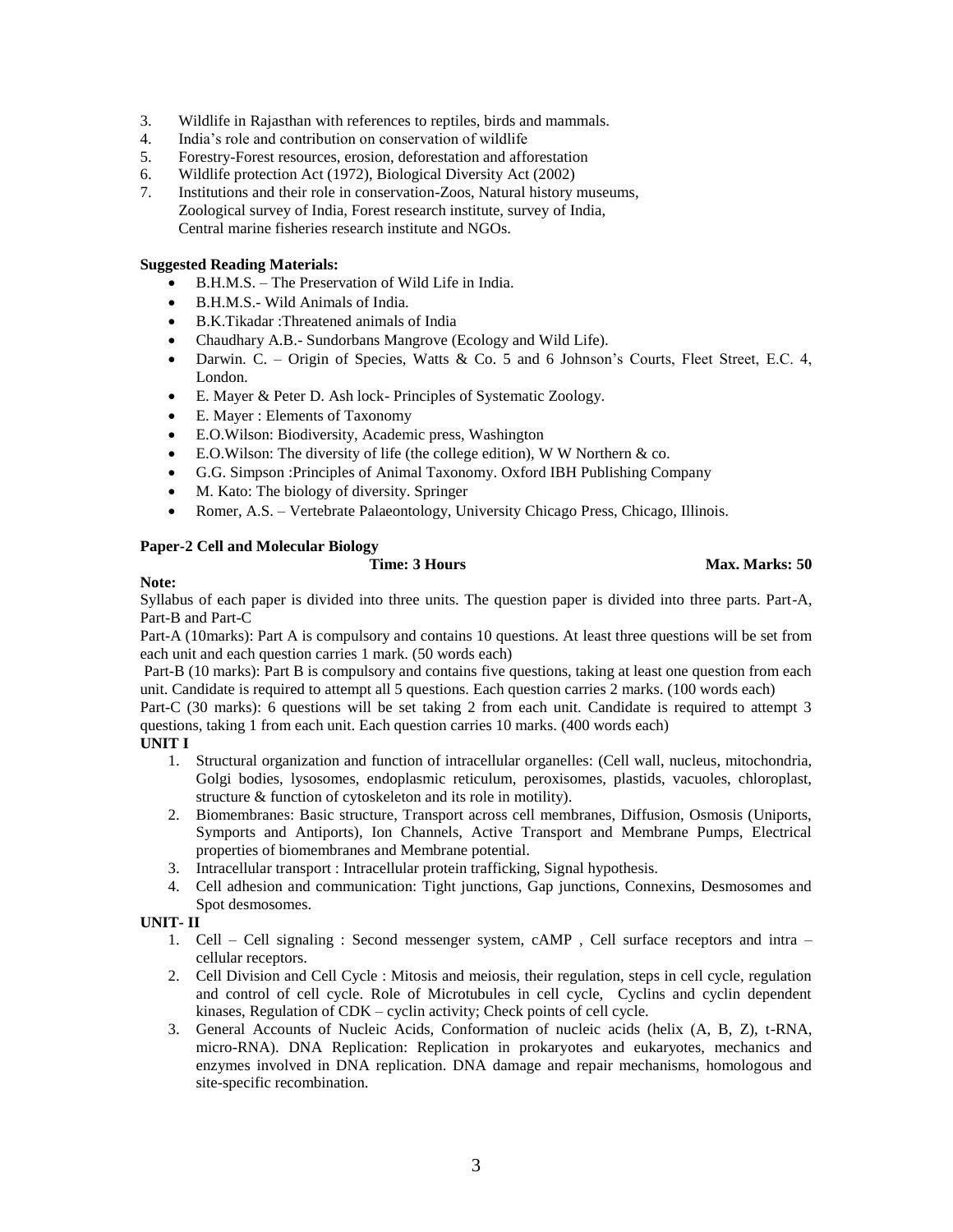4. Transcription: Prokaryotic and Eukaryotic transcription, Regulatory elements and mechanism of transcription regulation. Antitermination and attenuation. Post transcriptional modifications: Capping, Poly-A tail, Splicing

## **UNIT-III**

- **1.** Organization of genes and chromosomes **: (**Operon, unique and repetitive DNA, interrupted genes, gene families, structure of chromatin and chromosomes, heterochromatin, euchromatin, transposons).
- **2.** C-value Paradox, Euchromatin and Heterochromatin. Human karyotype, chromosomal banding (Paris conference nomenclature). Somatic cell genetics : Cell fusion and hybrid agents, mechanism of fusion Formation of heterokaryon (Hybrid selection and chromosomal segregation). Applications of hybridoma technology.
- **3.** Protein synthesis and processing **:**(Ribosome, formation of initiation complex, initiation factors and their regulation, elongation and elongation factors, termination, genetic code, aminoacylation of tRNA, tRNA-identity, aminoacyl tRNA synthetase, and translational proof-reading, translational inhibitors, Post- translational modification of proteins).
- **4.** Control of gene expression at transcription and translation level **:** (regulating the expression of phages, viruses, prokaryotic and eukaryotic genes, role of chromatin in gene expression and gene silencing).

# **Suggested Reading Materials:**

- B. Alberts, D-Bray, J.Lewis, M. Raff, K. Roberts and J.D. Watson ,Molecular Biology of the cell-Garland Pub. New York.
- Benjamin Lewin : Gene VI Oxford University press. UK
- J D Watson, N H Hopkins, J W Roberts, J A Stcitiz,and A M Weiner: Molecular biology of the gene: The Benjamin/Cummings pub. Co.Inc., California
- J Darnell, H Lodish and D Baltimore : Molecular cell bology. Scientific American books.Inc USA.
- J Sambrook, E F Fritsch and T Maniatis Molecular cloning: A laboratory Manual. Cold spring Harbor laboratory press, New York
- John R W Masters ed Animal cell culture- A practical approach, , IRL press
- K. Wilson and K.H. Goulding A Biologists guide to Principles and techniques of Biochemistry, ELBS Edu. New York.
- P.D.Dabre, Introduction to Practical Molecular Biology, John Wiley& Sons Ltd. publishers Inc. New York
- R A Meyers.(Ed) Molecular biology and Biotechnology. A comprehensive desk reference. VCH
- Robert Braun Introduction to instrumental analysis:, McGraw Hill International Editions
- T.A.Brown Molecular Biology Lab Fax, (Ed.), Bios Scientific Publishers Ltd.

#### **Paper-3 Genetics and Evolution**

**Time: 3 Hours Max. Marks: 50** 

#### Note:

Syllabus of each paper is divided into three units. The question paper is divided into three parts. Part-A, Part-B, Part-c

Part-A (10marks): Part A is compulsory and contains 10 questions. At least three questions will be set from each unit and each question carries 1 mark. (50 words each)

Part-B (10 marks): Part B is compulsory and contains five questions, taking at least one question from each unit. Candidate is required to attempt all 5 questions. Each question carries 2 marks. (100 words each)

Part-C (30 marks): 6 questions will be set taking 2 from each unit. Candidate is required to attempt 3 questions, taking 1 from each unit. Each question carriesn10 marks (400 words each)

#### **Unit-I**

- 1. Mendelian Principles- Dominance, segregation, independent assortment, current status
- 2. Concept of gene- alleles, Multiple Alleles pseudoalleles, complementation tests.
- 3. Extension of Mendelian Principles- Codominance incomplete dominance, gene interactions— Supplementary gene, Complementary gene, epistasis, pleiotropy, penetrance and expressivity, phenocopies, linkage and crossing over
- 4. Gene mapping methods- Linkage maps, tetrad analysis, mapping with molecular markers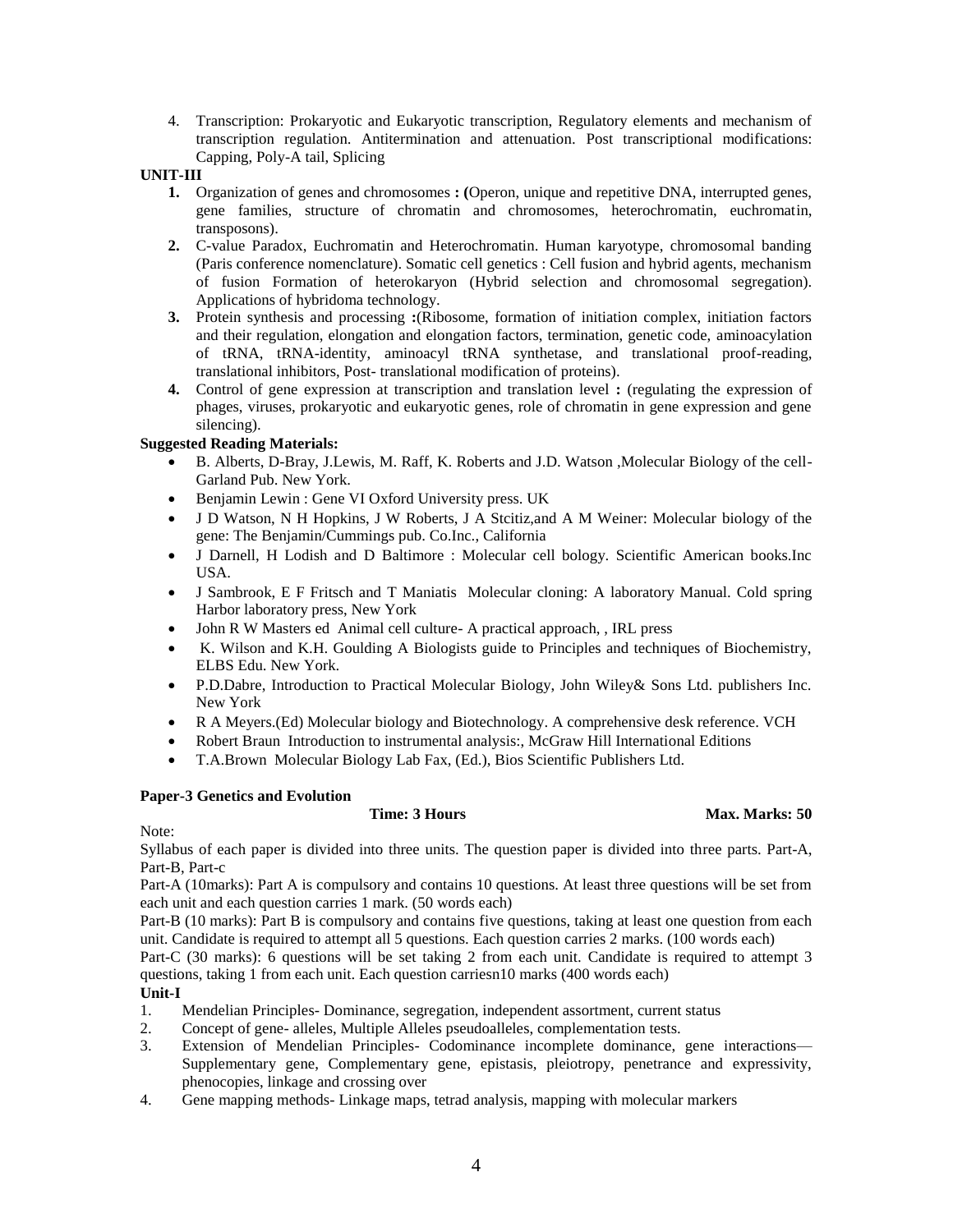- 5. Extra chromosomal inheritance- inheritance of mitochondrial and chloroplast genes, maternal inheritance
- 6. Microbial Genetics- Methods of genetic transfer, transformation, conjugation, transduction, fine structure analysis of genes.
- 7. Human genetics, Pedigree analysis, Karyotypes, lod score for linkage testing, Genetic disorders (Human)

**Unit-II**

- (A)
- 1. Quantitative genetics- Polygenic inheritance, heritability and its measurement, QTL mapping.
- 2. Mutations & mutagenic agents- Types, causes and detections, mutant types, lethal, biochemical, loss of function, gain of function, germinal versus somatic mutation, insertional mutagenesis.
- 3. Structural and numerical alterations in chromosomes- deletion, duplication, inversion, translocation, ploidy &their genetic implications.

#### (B)

- 4. Emergence of evolutionary thought
- Lamarckism and neo- Lamarckism
- Darwinism- concept of variation, adaptation, struggle and fitness, natural selection.
- Mendelism, spontaneity of mutation
- Modern evolutionary synthesis
- 5. Origin of cells and unicellular evolution
- Origin of basic biological molecule
- Concept of Oparin and Haldane, Experiment of Miller (1953)
- First Cell- Evolution of Prokaryotes, Origin of Eukaryotic cell
- 6. Paleontology and evolutionary history
- The evolutionary time scale- eras, periods and epochs; major events in evolutionary time scale
- Origin of unicellular and multi-cellular organisms
- Stages in primate evolution including Homo.

#### **Unit-III**

- 1. Molecular evolution-
	- Molecular tools in Phylogeny
	- Phylogenic trees- rooted & un-rooted
	- Molecular clocks
	- Patterns of change in protein (amino acid)
	- Nucleotide sequence analysis sequence
	- Gene evolution
- 2. Population genetics- Population as a unit of evolution, gene pool, gene frequency
- 3. Hardy Weinberg Law- Concept and rate of change in gene frequency through mutation, genetic drift, migration and natural selection
- 4. Adaptive Radiation and divergence; occupation of new environmental and
	- Convergent evolution and co-evolution
- 5. Isolation and its role in species formation
	- a) Isolating Mechanism- geographical ecological physiological, Biochemical, anatomical, developmental, behavioral, psychological and social
	- b) Effects of Isolation- restriction of dispersal, restriction on random mating; reduction of fertility.
	- c) Failure of isolating mechanisms- gene flow, migration and heterosis
- 6. Speciation- Definition of species, Subspecies and races
	- Speciation- Gradual or sudden process
	- Allopathic evolution & sympatric evolution

#### **Suggested Reading Materials:**

- A.M. Winchester: Genetics
- Bengt A. Kihlman: Actions of chemicals of dividing cells
- Boyer. Modern Experimental Biochemistry. Benjamin, 1993
- Cooper. The Cell-A Molecular Approach. ASM, 1997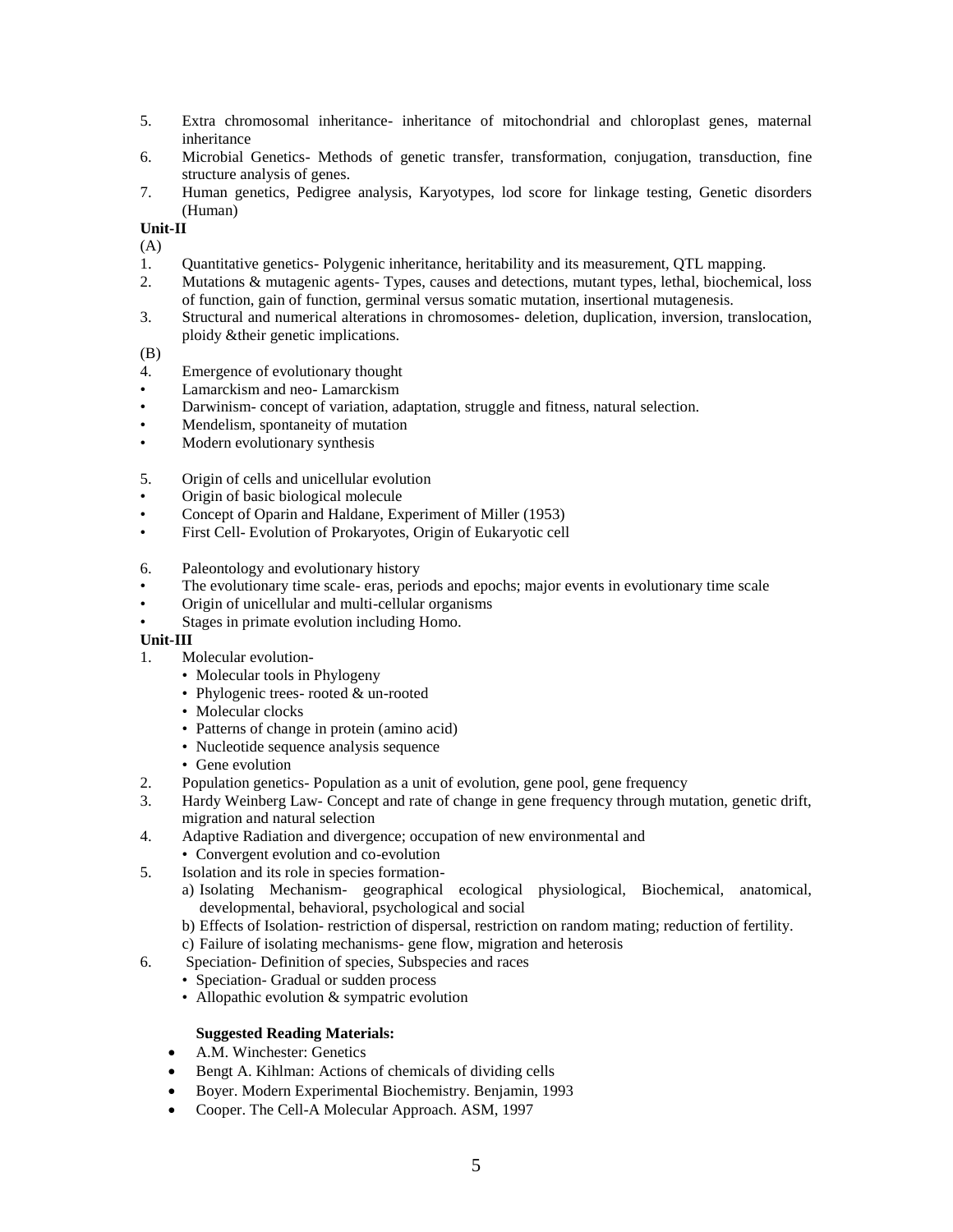- Edgar Altenbrg: Genetics
- Dobzhansky, Th. F.J. Ayala, G.L. Stebbines and J.M. Valentine Evolution. Surject Publication, Delhi.
- Hartl, D.L. A Primer of Population Genetics. Sinauer Associates, Inc. Massachusetts.
- Jha, A.P. Genes and Evolution. John Publication, New Delhi.
- King, M. Species Evolution- The Role of chromosomal change. The Cambridge University Press, Cambridge.

#### **Paper-4 Immunology and Biotechnology Time: 3 Hour Max. Marks: 50**

# **Note:**

Syllabus of each paper is divided into three units. The question paper is divided into three parts. Part-A, Part-B and Part-C

Part-A (10marks): Part A is compulsory and contains 10 questions. At least three questions will be set from each unit and each question carries 1 mark. (50 words each)

Part-B (10 marks): Part B is compulsory and contains five questions, taking at least one question from each unit. Candidate is required to attempt all 5 questions. Each question carries 2 marks. (100 words each)

Part-C (30 marks): 6 questions will be set taking 2 from each unit. Candidate is required to attempt 3 questions, taking 1 from each unit. Each question carries 10 marks. (400 words each)

#### **Unit-I**

- 1. Overview of the immune system:
- a) Components of the immune system
- b) Lymphoid Organs- types, lymphocyte production, haematopoietic stem cells
- 2. Antibody Structure and Diversity
- Production, distribution, structure, types
- 3. Mechanism of Immune Response

Lymphocyte circulation and antigens, antigens –immune responses, role of MHC molecules in antigen recognition and immune responses, transferring viral antigen and APC, lipid- polysaccharide antigen

- 4. Immune component cells and associated tissues
- 5. Major Histocompatibility complex
- 6. Principles of innate and adaptive immunity
- 7. Humoral and Cell mediated immunity

#### **Unit II**

- 8. The recognition and effector mechanisms of the adaptive immunity- antigen and immunogenicity
- 9. Antigen recognition B cells and T cells
- 10. Immunodeficiency Diseases
- 11. Vaccines and Vaccination

#### **Biotechnology:**

- 1. scope significance, microbes amd microbial system and their improvement for biotechnological use. Principles and techniques of plant and animal cell culture
- 2. principles and application of DNA recombinant technology
	- a) Recombination and repair
	- b) Holiday junction.
	- c) FLP/FRT and Cre-Lox recombination.
	- d) Rec A and other recombinases.
	- e) DNA repair mechanisms.
- 3. Molecular mapping of genome
	- a) Genetic and physical maps
	- b) Southern hybridization, fluorescence in *situ* hybridization( FISH) for Genome analysis.
	- c) Molecular markers in genome analysis( RFLP, RAPD and AFLP )
	- d) Basic Idea of Genomics and its application to health and agriculture, including gene therapy.
	- e) Application of RFLP in forensic, disease prognosis, genetic counseling and pedigree analysis.
	- f) DNA Sequencing, Sequencing methods, sequence submission, sequence alignment.DNA fingerprinting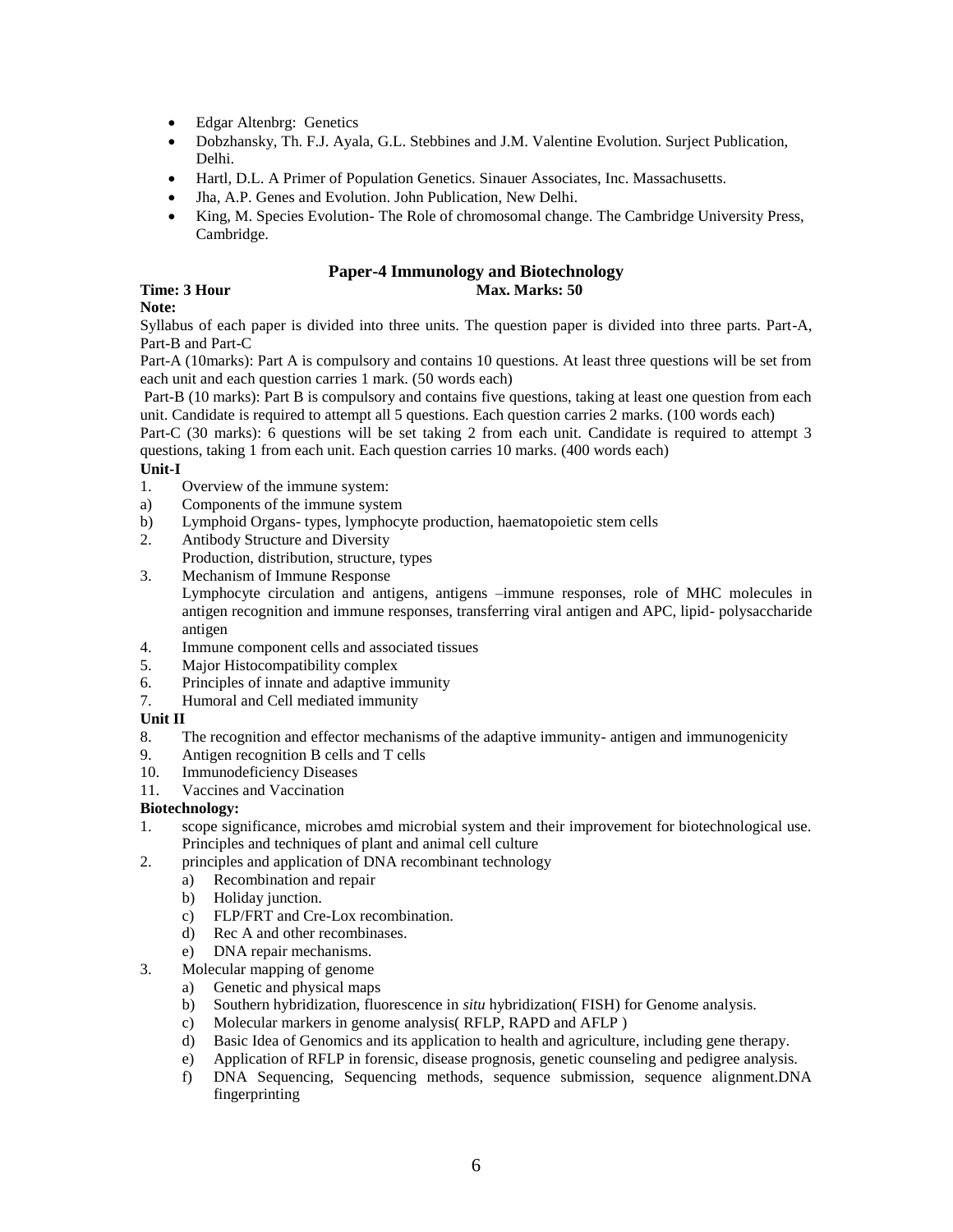- g) expression of recombinant proteins using bacterial, animal and plant vectors. Isolation of specific nucleic acid sequence
- h) construction of genomic DNA libraries in Plasmids, phages, cosmids, BAC and YAC

### **Unit III**

- 1. Signal transduction in bacteria and animals, Complementation and molecular recognition, liposomes.
- 2. Molecular biology of Cancer, Oncogenes, Chemical Carcinogenesis, transpo genes
- 3. Transgenic animals and knock-outs
	- a) Production
	- b) Applications
	- c) Embryonic stem cells
	- d) Care & breeding of experimental animals
	- e) Bioethics
- 4. Assisted reproduction technologies
	- a) Embryo sexing and cloning.
	- b) Screening for genetic disorders.
	- c) ICSI, GIFT etc.
	- d) Cloning of animals by nuclear transfer.
- 5. Fermentation technology, design process, scale up and down stream processing, production of antibiotics, breverages, enzymes, ethnol,and methane from biomass; bioremediation, biopesticides and biosensors, single cell protein

#### **Suggested Reading Materials:**

- Immuno Biology- The immune system in health and disease, Janeway, Travers, Walport and Shlomchik, (6th Ed., 2005),
- \* Immunology, David, Brostoff and Roitt, (7th Ed., 2006), Mosby & Elsevier Publishing, Canada, USA.
- \* K, Wilson and K.H. Goulding ElBS Edn.
- \* Immunolgy . S S Lal and S Kumar
- \* Kuby Immunology, Richard, Thomas, Barbara, Janis, (5th Ed., 2003), W. H. Freeman and company, New York, USA.
- \* R A Meyers.(Ed) Molecular biology and Biotechnology. A comprehensive desk reference. VCH

# **Semester I**

# **Paper 5: Practicals**

#### **Taxonomy, Biodiversity & Wild Life**

- Use of taxonomic keys to identify at least 6-10 orders of insects (up to order level only).
- Composition/ assessment of taxonomic diversity in a habitat. (grassland, arid land,wet land etc.)
- Write characteristics of different biomes and mark their location on world map
- Mark major rivers of world on world map and five riverine system of India on India map- visit a river or pond-submit a write up
- Make a diagram of zones of sea , write characteristics of each-visit any sea-submit a report
- Understand about coral reef, their types, structure and their mark their location in world and India's map
- Mark major Ecozones of India on India's map-visit a desert , grass land or rain forest submit a write up
- Mark important sanctuaries and national parks of Rajasthan on map, and write details of any three emphasizing the fauna and their conservation.
- Visit any National Park, Sanctuary, Forest area or nearby protected area to study biodiversity and live animals of the area. Also, t??Prepare and submit report of the field trip.
- Spotting: Photographs/Models of wild animals of Rajasthan to study their distinguish features, classification, Habit & Habitat and conservation status.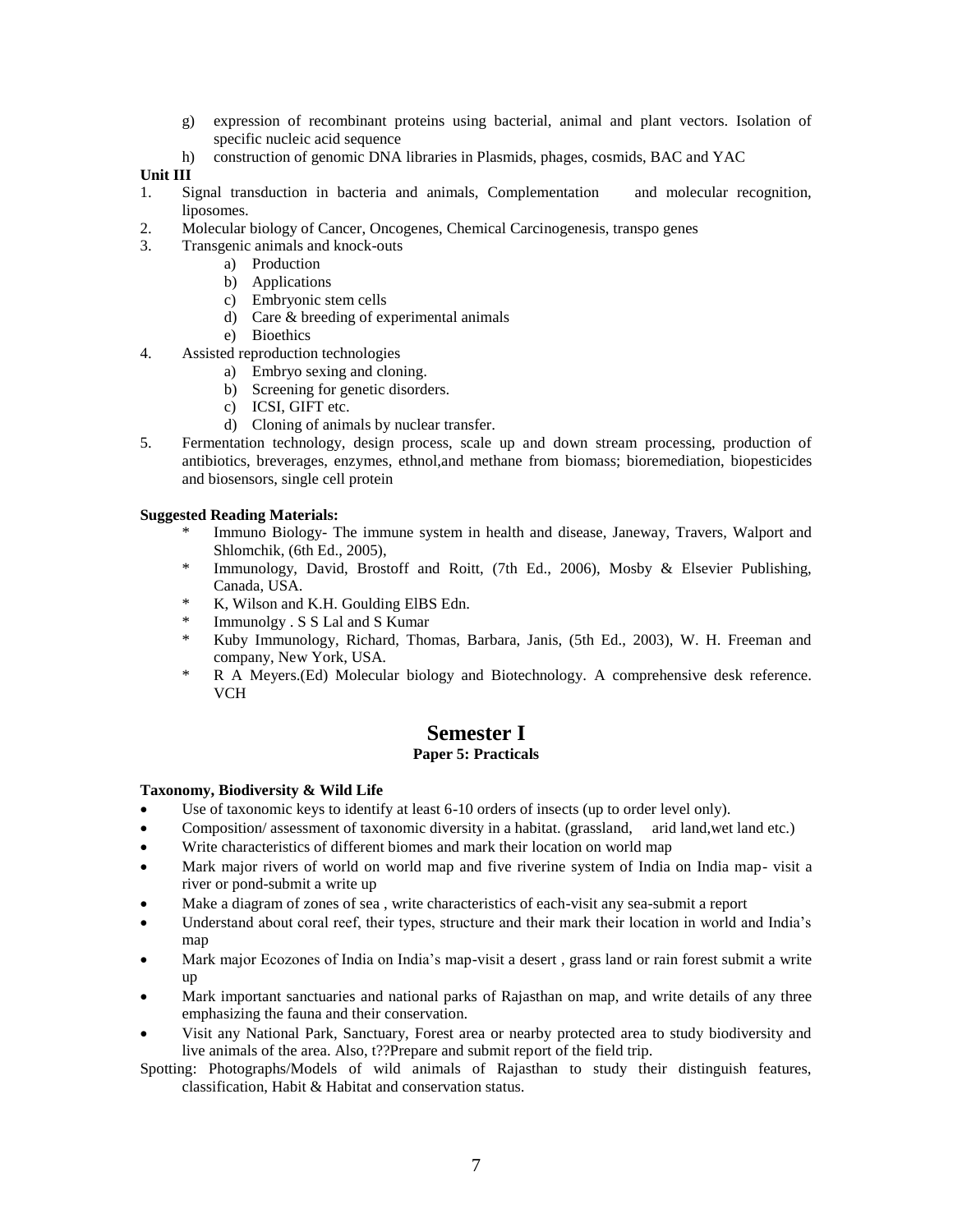#### **Cell and Molecular Biology**

- Permanent slides: Types of cells (squamous, cuboidal, columnar epithelial cells, blood cells, nerve cells, muscle cells), connective tissues of various types. Adipose tissue, mitotic & meiotic chromosomes and their different phases .
- Study of mitosis in onion root tip and mammalian bone marrow cells.
- Study of Meiosis in testes of insect or mammal.
- Study of giant chromosomes in the salivary gland of Chironomus larva or
- Drosophila
- Vital and supravital staining (with Neutral red and Janus green (B) of cells of the testis of an insects or mammal to study mitochondria
	- Preparations and staining of Barr bodies.
	- Chromosome counts in cells of the testis of an insect pest/ bone marrow cells of rodent pest.
	- Observation of cellular organization of testes of Cockroach and Grasshopper by Acetocarmine, Fuelgen staining preparations/ slides/ digital techniques

#### **Biotechnology**

- Preparation of multipopular nerve cell from the spinal cord of a mammal.
- Exercise based on DNA fingerprinting, DNA sequencing. .
- Immunoassays RIA, ELISA
- SDS PAGE of soluble proteins and determination of molecular weight.
	- Any other exercise based on Biotechnology as per available laboratory instruments.

# **Genetics**

- Culture and identification of male and female Drosophila.
- Identification of wild and mutant forms of Drosophila.
- Mono- and Dihybrid inheritance in Drosophila.
- Simple problems based on Mendalism to be done by the students.
- Identification of blood groups in man.
- Demonstration of sex chromatin.
- Chromosome preparations from rat bone marrow and polytene chromosomes.
- Handling of Drosophila, Drosophila genetic crosses, Induction of mutation in Drosophila by
- P-M mutagenesis.
- Karyotyping

# **Evolution**

- Numericals based on theory
- Project report based on Study tour/ Field Trip
- Exercise based on the syllabi may be devised according to the availability of equipments/need.

# **Immunology**

- To identify different leukocytes by making blood smear.
- To perform Radio Immuno Diffusion (RID)
- To perform Ouchterlony double diffusion (ODD)
- To demonstrate antimicrobial activity of skin

 $\bullet$  Some exercises based on the syllabi may be devised according to the availability of equipments.

# **Seminar –**

Students must prepare and present Seminar/ paper on the related topics or recent advances/research in the field of life sciences/ topics related to the papers included in the semester; CSIR-NET Life Science Topics must be Emphasized for seminar topics. Student shall prepare and use power point presentations, models, slides etc. for seminar.

#### **Spotting**

Spotting may cover all the practical subjects of the semester.

#### **Note:**

- (i) Use of animals for dissection and practical work is subject to the conditions that these are not banned under the Wildlife Protections Act.
- (ii) Those Institutions which are already having Zoology Museums should not procure Museum Specimens now onwards and should use charts/slides/models/photographs and digital alternatives in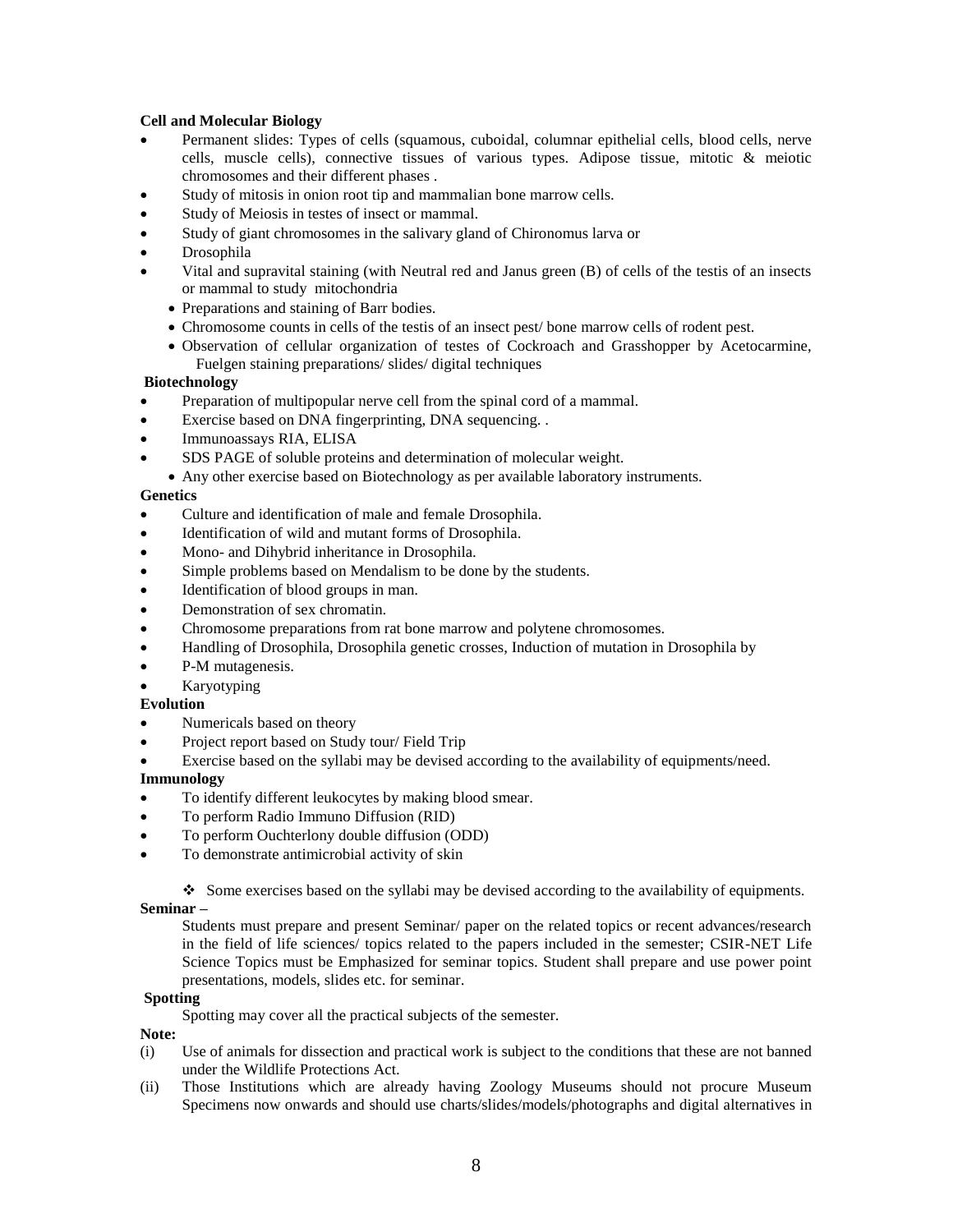case of need. Those new institutions which are not having Zoology Museum in their Department should provide learning related to zoological specimens with the help of charts/slides/models/photographs and digital alternatives and visit of students to already established museums.

#### **Instructions for Practicals**

**Max Marks: 100 Time: 05 Hours** The Board of Examiners will constitute of one External Examiner and one Internal Examiner**.** 

| <b>Distribution of Marks</b> |                                                        | <b>Marks</b> |
|------------------------------|--------------------------------------------------------|--------------|
| 1.                           | Spotting                                               | 18           |
|                              | 2. Exercise on Biodiversity/Wild Life                  | 8            |
| 3.                           | Insect Identification using Taxonomic key              | 6            |
| 4.                           | Exercise on Genetics/Evolution                         | 10           |
| 5.                           | Exercise on cell and Molecular Biology                 | 10           |
| 6.                           | Exercise on Biotechnology/Immunology                   | 10           |
|                              | 7. Exercise to study live animals/Report of Field Trip | 8            |
| 8.                           | Seminar                                                | 10           |
| 9.                           | Viva                                                   | 10           |
|                              | 10. Record                                             | 10           |
|                              | <b>Grand Total</b>                                     | 100          |

# **M.SC. ZOOLOGY SEMESTER-II**

# **Paper- 6: Structure and function of Invertebrates**

**Time: 3 Hours Max. Marks: 50 Max. Marks: 50 Max. Marks: 50 Max. Marks: 50 Max. Marks: 50 Max. Marks: 50 Max. Marks: 50 Max. Marks: 50 Max. Marks: 50 Max. Marks: 50**  $\mu$ **Note:**

Syllabus of each paper is divided into three units. The question paper is divided into three parts. Part-A, Part-B and Part-C

Part-A (10marks): Part A is compulsory and contains 10 questions. At least three questions will be set from each unit and each question carries 1 mark. (50 words each)

Part-B (10 marks): Part B is compulsory and contains five questions, taking at least one question from each unit. Candidate is required to attempt all 5 questions. Each question carries 2 marks. (100 words each)

Part-C (30 marks): 6 questions will be set taking 2 from each unit. Candidate is required to attempt 3 questions, taking 1 from each unit. Each question carries 10 marks. (400 words each)

# **Unit-I**

1. Organization of Coelom:

a) Acoelomates, Pseudo coelomates and Coelomates

b) Protostomia and Deuterostomia

2. Locomotion:

a) Amoeboid, Flageller and Ciliary movement in protozoa

b) Hydrostatic movements in Coelenterata

c) Annelida and Echinodermata

d) Molecular and physiological mechanisms involved in different kinds of movements

3. Nutrition and Digestion:

a) Patterns of Feeding mechanisms and digestion -

b) Amoeboid feeding, Ciliary feeding, Filter feeding, Parasitic mode of feeding

c) Feeding mechanisms in insects and echinoderms

# **Unit-II**

1. Respiration

a) Organs of respiration : Gills, lungs and trachea.

b) Respiratory pigments.

c) Mechanism of respiration.

2. Excretion:

- a) Excretion in lower invertebrates
- b) Excretion in higher invertebrates
- c) Organs of excretion: Coelom, Coelomoducts, Nephridia and Malphigian tubes.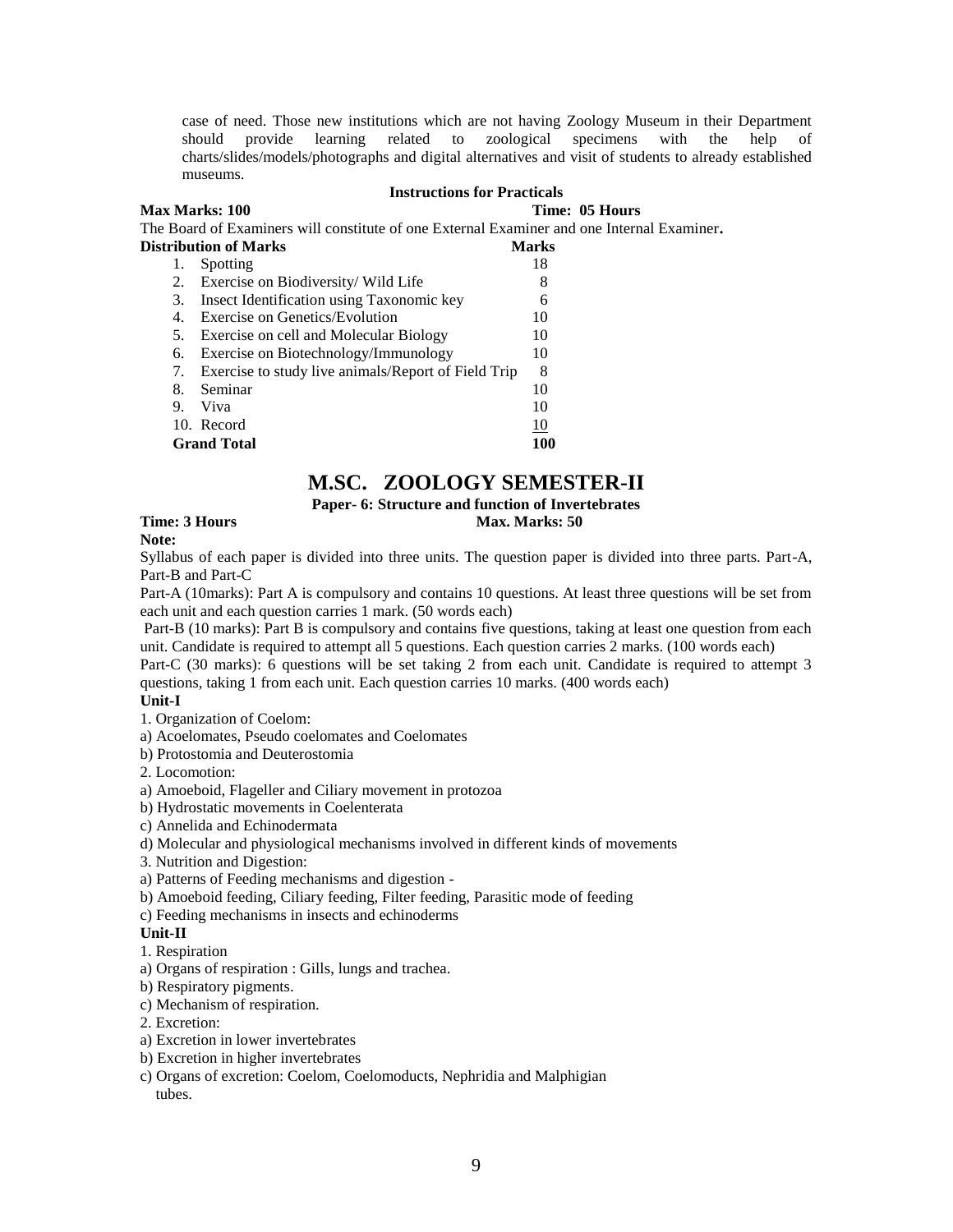Mechanism of Excretion.

Mechanism of Osmoregulation.

- 3. Nervous System
- a) Primitive Nervous systems: Coelentrata and Echinodermata
- b) Advanced nervous system : Annelida, Arthropoda (Crustacea and Insecta) and Mollusca (Cephalopoda)
- c) Receptors: structural and functional organization of the mechanoreceptors, chemoreceptors and photoreceptors.

# **Unit-III**

- 1. Reproduction:
- a) Reproduction in Protozoa, Porifera
- b) Reproduction in Metazoa: Asexual Reproduction in Coelenterata and Polychaetes
- c) Sexual Reproduction, Parthenogenesis
- d) Endocrine glands, hormones and role of hormones in moulting.
- e) Invertebrate larval forms and their evolutionary significance
- 2. Structure affinities and life history of the following minor Phyla
- a) Rotifera
- b) Entoprocta
- c) Phoronida
- d) Ectoprocta

# **Suggested Reading Materials:**

- Barnes, R.D. Invertebrates Zoology, III edition. W.B. Saunders Co. Philadelphia.
- Barrington, E.J.W. Invertebrate structure and function. Thomas Nelson and Sons Ltd., London.
- Hyman, L.H. The Invertebrates smaller coelomate groups, Vol. V.Mc.Graw Hill Co., New York.
- Hyman, L.H. The invertebrates, No l. I.protozoa through Ctenophora, McGraw Hill Co., New York
- Hyman, L.H. The Invertebrates. Vol. 2. McGraw Hill Co., New York.
- Hyman, L.H. The Invertebrates. Vol. 8. McGraw Hill Co., New York and London.
- Jagerstein, G. Evolution of Metazoan life cycle, Academic Press, New York & London.
- Parker, T.J., Haswell W.A. Text book of Zoology, Macmillan Co., London.
- Read, C.P. Animal Parasitism. Parasitism. prentice Hall Inc., New Jersey.
- Russel-Hunter, W.D. A biology of higher invertbrates, the Macmillan Co. Ltd., London. Sedgwick, A.A. Student text book of Zoology. Vol. I,II and III. Central Book Depot, Allahabad.

# **Paper- 7 Biochemistry**

# **Time: 3 Hours Max. Marks: 50 Max. Marks: 50 Max. Marks: 50 Max. Marks: 50 Max. Marks: 50 Max. Marks: 50 Max. Marks: 50 Max. Marks: 50 Max. Marks: 50 Max. Marks: 50**  $\mu$

# **Note:**

Syllabus of each paper is divided into three units. The question paper is divided into three parts. Part-A, Part-B and Part-C

Part-A (10marks): Part A is compulsory and contains 10 questions. At least three questions will be set from each unit and each question carries 1 mark. (50 words each)

Part-B (10 marks): Part B is compulsory and contains five questions, taking at least one question from each unit. Candidate is required to attempt all 5 questions. Each question carries 2 marks. (100 words each)

Part-C (30 marks): 6 questions will be set taking 2 from each unit. Candidate is required to attempt 3 questions, taking 1 from each unit. Each question carries 10 marks. (400 words each)

#### **Unit-I**

- 1. Introduction to Structure of atoms, molecules and chemical bonds.
- 2 Introduction to composition, structure and function of biomolecules (carbohydrates, lipids, proteins, nucleic acids, vitamins and Enzymes).
- 3. Stablizing interactions (Van der Waals, electrostatic, hydrogen bonding, hydrophobic interaction).
- 4. Principles of biophysical chemistry (pH, buffer, thermodynamics, colligative properties).

**Unit-II**

5. Conformation of proteins (Ramachandran plot, secondary structure, domains, motif and folds).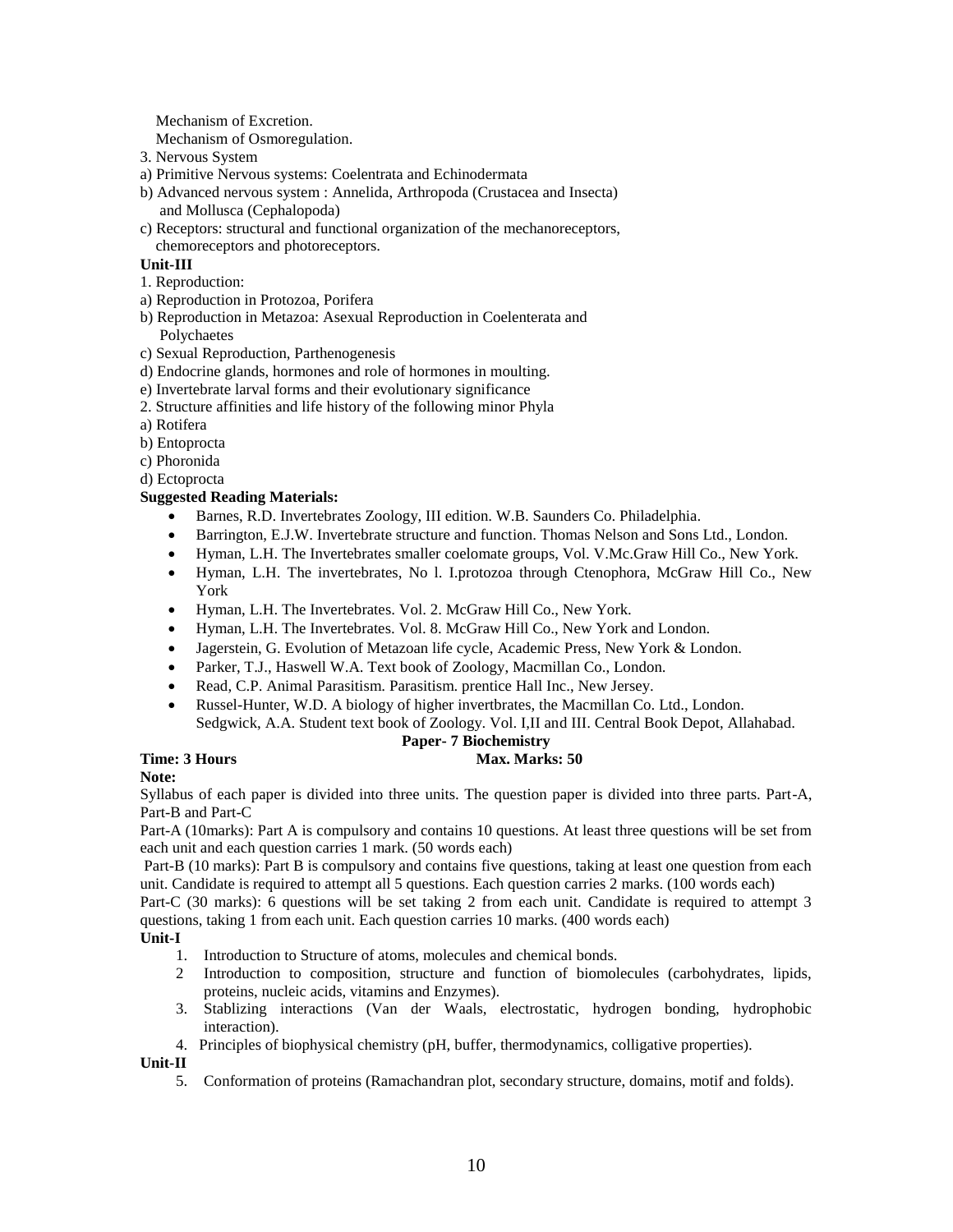- 6. Protein metabolism**:** metabolic fate of amino group, transamination and deamination, decarboxylation and oxidative degradation of amino acid. Biosynthesis of essential amino acids
- 7. Stability of proteins and nucleic acids.

## **Unit-III**

- 8. Carbohydrate metabolism**:** Glycolysis, kreb's cycle. Pentose phosphate pathway, glyoxylate cycle, glycogenolysis and glycogenesis, gluconeogenesis.
- 9. Nucleic acid metabolism**:** Biosynthesis and break down of purine & pyrimidine nucleotide by De novo and salvage pathway. Metabolic regulation
- 10. Lipid metabolism: Biosynthesis of essential and non-essential fatty acids, formation of ketone bodies, biosynthesis of triacylglycerols, membrane phospholipids. Cholesterol biosynthesis.

### **Suggested Reading Materials:**

- Clark & Swizer. Experimental Biochemistry. Freeman, 2000. A biologist Guide to principles and Techniques of Practical Biochemistry-
- Cooper, T.G. Tools of Biochemistry
- Creighton, T.E. Protein Structure and Molecular Properties W.H. Freeman & Co.
- Freifelder, D. Essentials of Molecular Biology
- Freifelder, D. Physical Biochemistry W.H. Freeman & Co.
- Garland Science Publishing, New York, USA.
- Garret, R.H. and C.M. Grisham. Biochemistry. Saunders college Publishers.
- Hawk, Practical Physiological Chemistry

# **Paper 8- Physiology and Endocrinology**

# **Time: 3 Hours** Max. Marks: 50

# **Note:**

Syllabus of each paper is divided into three units. The question paper is divided into three parts. Part-A, Part-B and Part-C

Part-A (10marks): Part A is compulsory and contains 10 questions. At least three questions will be set from each unit and each question carries 1 mark. (50 words each)

Part-B (10 marks): Part B is compulsory and contains five questions, taking at least one question from each unit. Candidate is required to attempt all 5 questions. Each question carries 2 marks. (100 words each)

Part-C (30 marks): 6 questions will be set taking 2 from each unit. Candidate is required to attempt 3 questions, taking 1 from each unit. Each question carries 10 marks. (400 words each)

#### **UNIT-I (Animal Physiology)**

1. Digestive system:

- a) Various types of digestive enzymes and their action in alimentary canal,
- b) Absorption and assimilation of food
- c) Nervous and hormonal control of digestion
- d) Energy balance, BMR

2. Circulatory system:

- a) Composition and function of blood and Blood Groups
- b) Haemopoiesis, blood clotting, Blood volume, blood volume regulation, Heartbeat and blood pressure
- c) Immunity, homeostasis,
- d) Myogenic heart, ECG its principle and significance, cardiac cycle

3.Respiratory system

- a) Respiratory organs (gills, trachea and lungs), respiratory pigments
- b) Mechanism of breathing,
- c) Physiology of respiration, control of breathing,
- d) Neural and chemical regulation of respiration

4. Excretory system:

- a) Comparative physiology of excretion,
- b) Functional architecture of kidney and nephron,
- c) Nitrogenous end products, formation of urine and its hormonal control,
- d) Nitrogen excretion and urea cycle
- e) Role of kidney in osmoregulation, urine concentration,
- f) Waste elimination, micturition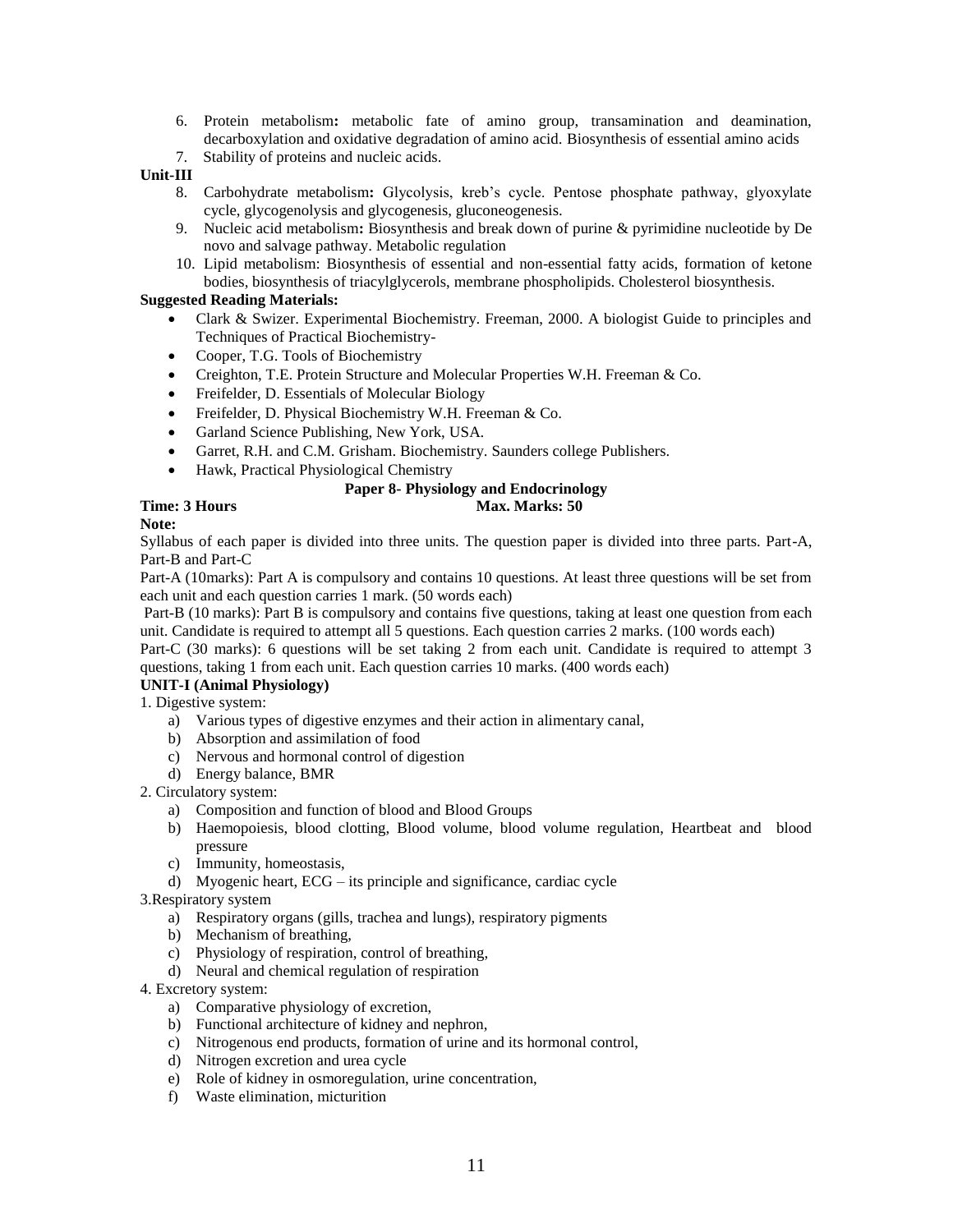g) Electrolyte balance, acid-base balance.

# **UNIT-II (Animal Physiology)**

- 5. Muscular system:
	- a) Types and properties of muscles,
	- b) Functional architecture of skeletal muscles,
	- c) Biophysical and biochemical events during muscular activity.
	- d) Neural control of Muscle tone and posture
- 6. Nervous system:
	- a) Functional architecture of neurons,
	- b) Origin and propagation of nerve impulse through axon, Action potential, synaptic transmission,
	- c) Reflex arc and reflex action,
	- d) Gross neuroanatomy of the brain and spinal cord,
	- e) Central and peripheral nervous system,
- 7. Sense organs:
	- a) Structural architecture and functioning of eyes and ears,
	- b) Tactile response.
	- c) Thermoregulation and cold tolerance:
	- d) Heat balance and exchange, endotherms Vs ectotherms,
	- e) Counter-current heat exchanger,
	- f) Torpor, hibernation and aestivation
- 8. Thermoregulation Comfort zone, body temperature physical , chemical, neural regulation, acclimatization
- 9. Stress and Adaptation
- **UNIT-III (Endocrinology)**

10. Endocrine glands in vertebrates, their hormones and related diseases.

- \* Hormones- Definitions, types, chemical nature, formation, storage and secretion. Transmission of hormones, Feedback controlsystem found in Endocrine System
- \* Pitutary Gland- hormones secreted from different regions of Pitutary gland
- \* Thyroid- hormones secreted, physiology anatomy of Thyroid Gland, chemical nature of hormone, synthesis , function, regulation of hormone
- \* Parathyroid Gland- hormones, nature and function
- \* Thymus- hormones, nature and function
- \* Adrenal Gland- hormones, transportation of hormones, degradation and excretion of hormone<br>\* Pineal hody function of nineal hody unalateria
- \* Pineal body- function of pineal body ; melatonin
- Pancreas- Hormones, nature and function
- \* Gonadal Hormones- hormones, nature and function
- 11. Reproduction:
- a) Reproductive cycle,
- b) Reproductive processes (implantation, parturition and lactation)

12. Neuro-endocrine regulators in insects and mammals, pheromones.

# **Suggested Reading Materials:**

- \* C.R. Martin- Endocrine Physiology-Oxford University Press.
- EJW Barrington-General & comparative Endocrinology-Oxford, Claredon Press
- \* R.H. Williams-Text Book of Endocrinology-W.B. Saunders
- \* Eckert -Animal Physiology Mechanisms and Adaptation. R. Eckert (ed), 5th edition,
- \* W.H. Freeman and Company, New York.
- \* W.S. Hoar (ed)- General and Comparative Animal PhysiologyPrentice Hall of Indian.
- \* K.S. Schiemdt Neilsen (ed) Animal Physiology: Adaptation and Environment, University Press, Cambridge, UK.
- \* Strand, F.L.- A regulatory Systems Approach. Physiology: Macmillan Publishing Co., New York.
- \* C.L. Prosser (ed)- Environmental and Metabolic Animal Physiology, Wiley-Liss Inc., New York.
- \* P.Willmer, G. Stone, and I. Johnson (eds)- Environmental Physiology, Blackwell Publishing, Oxford, UK.
- \* R.C.Newell (ed) Adaptation to Environment: Essays on the Physiology of Marine Animals. 1976. Butterworths, London, UK.
- \* G.N. Louw- Physiological Animal Ecology, Longman Publishing Group, Harloss, UK .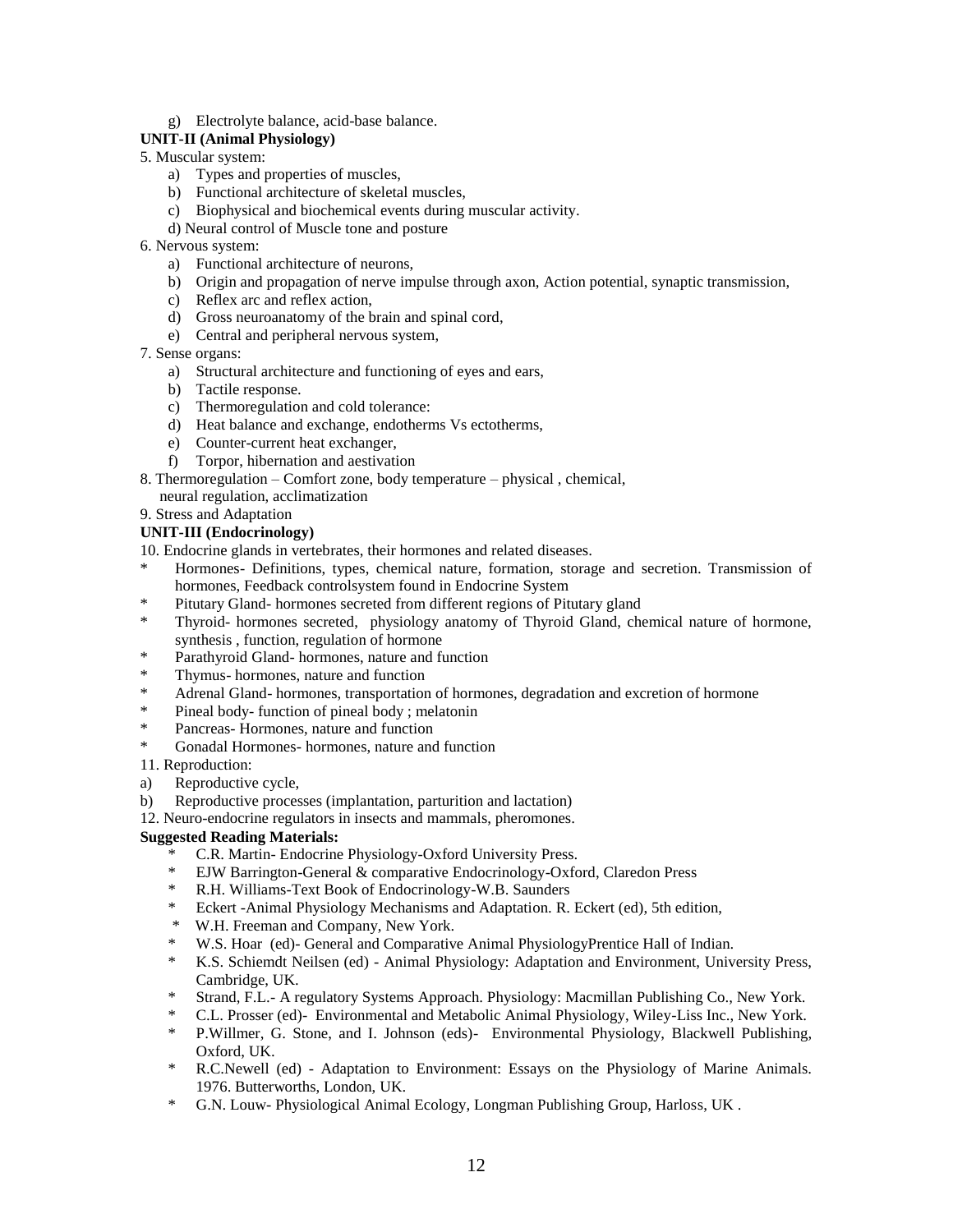\* A. Gorbman et al- Comparative Endocrinology, John Wiley & Sons.

## **Paper-9 Developmental Biology**

# Time: 3 Hours Max. Marks: 50

**Note:**

Syllabus of each paper is divided into three units. The question paper is divided into three parts. Part-A, Part-B and Part-C

Part-A (10 marks): Part A is compulsory and contains 10 questions. At least three questions will be set from each unit and each question carries 1 mark. (50 words each)

Part-B (10 marks): Part B is compulsory and contains five questions, taking at least one question from each unit. Candidate is required to attempt all 5 questions. Each question carries 2 marks. (100 words each)

Part-C (30 marks): 6 questions will be set taking 2 from each unit. Candidate is required to attempt 3 questions, taking 1 from each unit. Each question carries 10 marks. (400 words each)

#### **Unit-I**

- 1. Theories of development- Preformation and Epigenesis.
- 2. Gametogenesis:
	- (i) Spermatogenesis
	- (ii) Oogenesis
		- a) Detailed account of growth phase
		- b) Organization of egg cytoplasm and role of egg cortex
		- c) Morphogenetic determination in egg cytoplasm
- 3. Fertilization
	- a. Types of fertilization
	- b. Events during fertilization (Approximation of gametes, chemotaxis, fertilizin-antifertilizin reaction, capacitation of sperm, formation of fertilization cone, fusion of gametes, formation of fertilization membrane and prevention of polyspermy and role of membrane potential in prevention of polyspermy)
	- c. Significance of fertilization and essence of activation of the egg
- 4. Early embryonic development
	- a) Patterns of cleavage, blastulation.
	- b) Fate maps.
	- c) Morphogenetic movements.
	- d) Mechanism and significance of gastrulation.
- 5. Cytoplasmic determinants and autonomous cell specification:
- a) Cell commitment and differentiation.
- b) Germ cell determinants.
- c) Germ cell migration.
- d) Progressive cell -cell interaction and cell specification.

#### **Unit-II**

- 1. Body Axes:
	- a) Establishment of Body axis in Drosophila, Amphibia, Chick and mammals.
	- b) Proximate tissue interactions.
- 2. Casual basis of development: Primary embryonic induction
	- a. Concept of potencies, prospective fates, progressive determination, totipotency and pleuripotency nuclear transfer experiment.
	- b. Induction of the primitive nervous system (Spemann's primary organiser)
	- c. Nature and regionally specific properties of inductor
	- d. competence
	- e. Abnormal inductors.
	- f. Chemistry and mechanism of action inducing substances.
	- g. Cell differentiation and differential activity
- 3. Early vertebrate development :
	- a. Neurulation and ectoderm.
	- b. Mesoderm and endoderm.
- 4. Cell diversification in early animal embryo:
	- a. Morphogen gradients.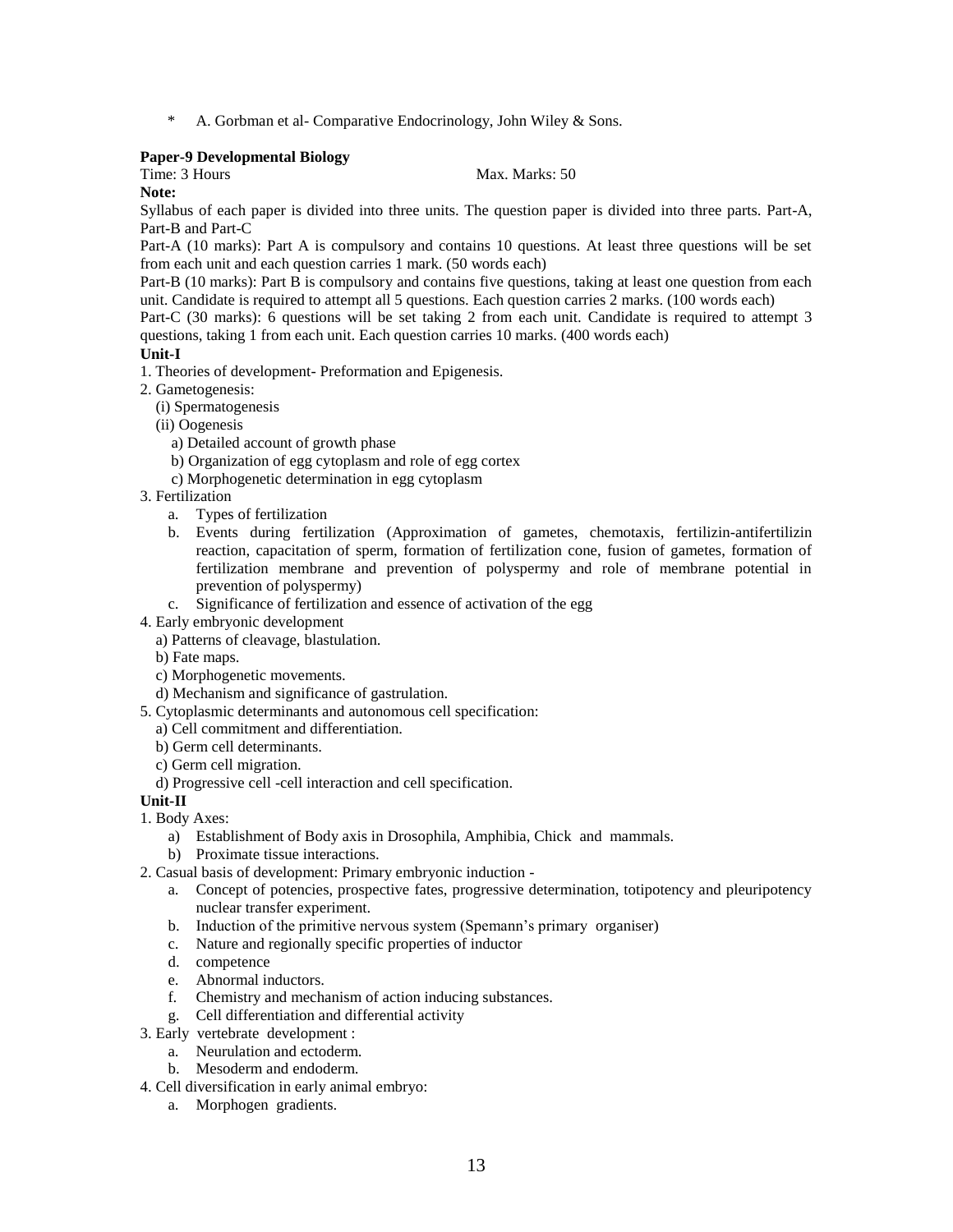- b. Embryonic stem cells.
- 5. Organogenesis
	- a. Morphogenetic process in epithelia and mesenchyme in organ formation.
	- b. Vulva formation in caenorhabditis elegans.
	- c. Morphogenesis of brain and neural crest cells.
	- d. Differentiation of neurons.
	- e. Development of eye, heart and alimentary canal.
	- f. Genetic regulations on early embryonic development.
	- g. Environmental regulation of development of development.
	- h. Sex determination.

## **Unit III**

Specific aspects of development

1. Embryonic adaptations:

- a. Evolution of cleidoic egg and its structural and physiological adaptations.
- b. Development and physiology of extra embryonic membranes.
- c. Evolution of viviparity.
- d. Development, types and physiology of mammalian placenta.
- 2. Regeneration
	- a. Types of regeneration, physiological, reparative and compensatory hypertrophy, regenerative capacity in chordates.
	- b. Origin, re-differentiation of cells of regeneration.
	- c. Limb development and regeneration in vertebrates.
	- d. Reasons for the absence of limb regeneration in mammals.
	- e. Methods for induction of regeneration.
- 3. Chick Development upto 96 hrs. of Incubation
- 4. Metamorphosis:
	- a. Amphibian metamorphosis.
	- b. Insect metamorphosis.

Suggested Reading Materials:

- Long J.A. Evan H.M. 1922 : the oestrous cycle in the Rat and its associated phenomenon.
- Nalbandou A.C.-Reproductive physiology
- Prakash AS. 1965-66 Marshall's, Physiology Reproduction (3 Vol.)
- Gilbert, S.F. Developmental Biology, Sinauer Associated Inc. Massachusetts
- Ethan Bier, the cold Spring. The cold spring Harbor laboratory Press, New York.
- Balinsky B.I. Introduction to Embryology sanders, Philadelphia.
- Berril N.J. and Karp. G. Development Biology. McGraw Hill New York.
- Davidson, E.H. Gene Activity During Early Development Academic Press New York.

# **Semester-II**

#### **Paper- 10 : Practicals**

#### **Structure & Function of Invertebrates**

- Identification, Classification and study of the animals from major invertebrate groups (Protozoa to Hemichordate including minor phyla)
- Larvae- Planula, Redia, Cercaria, Metacercaria, Trochopore, Nauplius, Zoea,
- Mysis, Phyllosoma, Trilobite Larvae of limulus, Antedon, Veliger, Bipinnaria, Ophiopluteus, Echinopluteus, Auricularia, tornaria
- Dissection/Virtual dissection using computer software : Nervous System of Leech, Crab, Scorpion, Mytillus, Sepia, Aplysia, Sea Urchin, Holothuria, Star Fish.
- Permanent Mounting

#### **Biochemistry**

- Identification of protein, carbohydrate and lipid in various tissues/food material
- Identification of different kinds of mono-di and polysaccharides in biological /food materials.
- Verification of Beer-Lambert's Law using any colour solution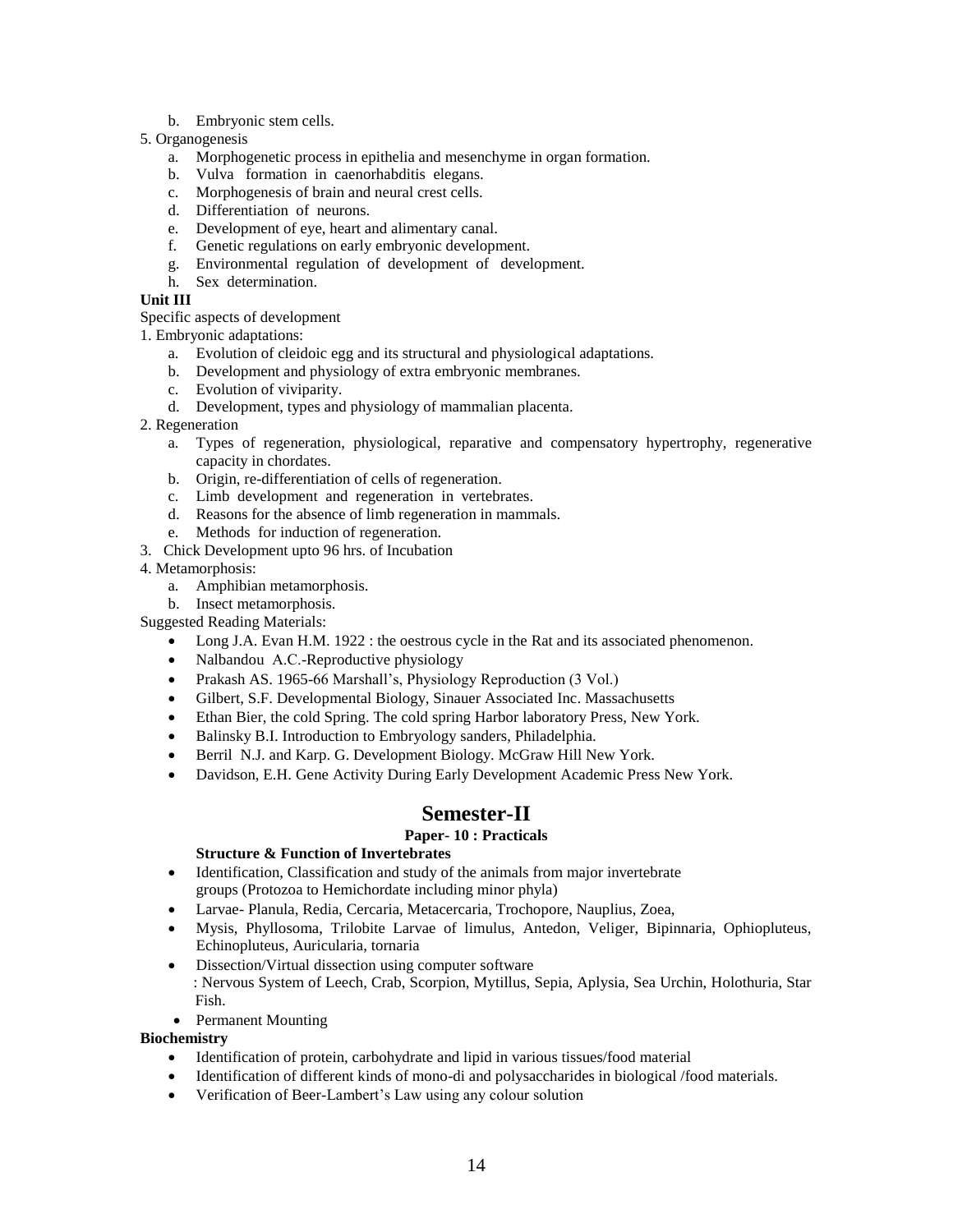- Determination of absorption maxima of a coloured solution
- Plotting of standard curve
- Quantative estimation of the following in various tissues
- Carbohydrates: Glycogen, glucose and ascorbic acid.
- Proteins : Total proteins
- Lipids: Total lipid, Phospholipids and cholesterol.
- Nucleic acid: DNA and RNA
- Enzymes: Acid and alkaline phosphates
- Paper chromatography: unidimensional chromatography, using amino acids from purified samples and biological materials.
- Paper /PAGE electrophoresis, determination of serum protein through paper /PAGE
- Electrophoresis
- Determination of pH of different solutions

# **Physiology & Endocrinology**

- Demonstration of the use and operation of oscilloscope for recording neuroelectric activity and electrocardiogram.
- Photometric determination of haemoglobin in blood sample.
- Determination of MCV, MCH, MCHC and colour Index of the given sample of blood.
- Demonstration of the blood clotting time, erythrocyte sedimentation rate, haemolysis and crenation.
- Determination of the urea in urine
- Determination of the glucose in urine.
- Radiation uptake in various tissues: elementary idea of using radioactivity detection instruments.
- Study of digestive enzymes in different parts of the alimentary canal.

# **Developmental Biology –**

- Study of development of frog or toad.
- Observation of stages of development of frog in nature.
- Permanent microscopic slides of sections through successive embryonic and larval stages.
- Study of development of chick through Permanent whole mounts of various stages.
- Permanent microscopic slides of sections through representative regions of successive embryonic stages.
- Removal of chick embryos 18, 21,24, 33, 36,48, 72 and 96 hrs. incubation from the egg and their study and identification in the living state.
- Study of the foetus with placenta in the house rat. Digital alternatives may be used.
	- Some exercises based on the syllabi may be devised according to the availability of equipments.

#### **Seminar –**

Students have to prepare and present paper on the related topics or recent advances/research in the field of life sciences/ topics related to the papers included in the semester as well as from CSIR-NET life Sciences syllabus. Student shall prepare and use power point presentations, models, slides etc. for seminar. **Note:** 

#### (i) Use of animals for dissection and practical work is subject to the conditions that these are not banned under the Wildlife Protections Act.

(ii) Those Institutions which are already having Zoology Museums should not procure Museum Specimens now onwards and should use charts/slides/models/photographs and digital alternatives in case of need. Those new institutions which are not having Zoology Museum in their Department should provide learning related to zoological specimens with the help of charts/slides/models/photographs and digital alternatives and visit of students to already established museums.

# **INSTRUCTIONS FOR PRACTICALS**

#### **Max Marks: 100 Time: 05 Hours**

The Board of Examiners will constitute of one External Examiner and one Internal Examiner**.** 

| <b>Marks</b> |
|--------------|
| 18           |
| 10           |
|              |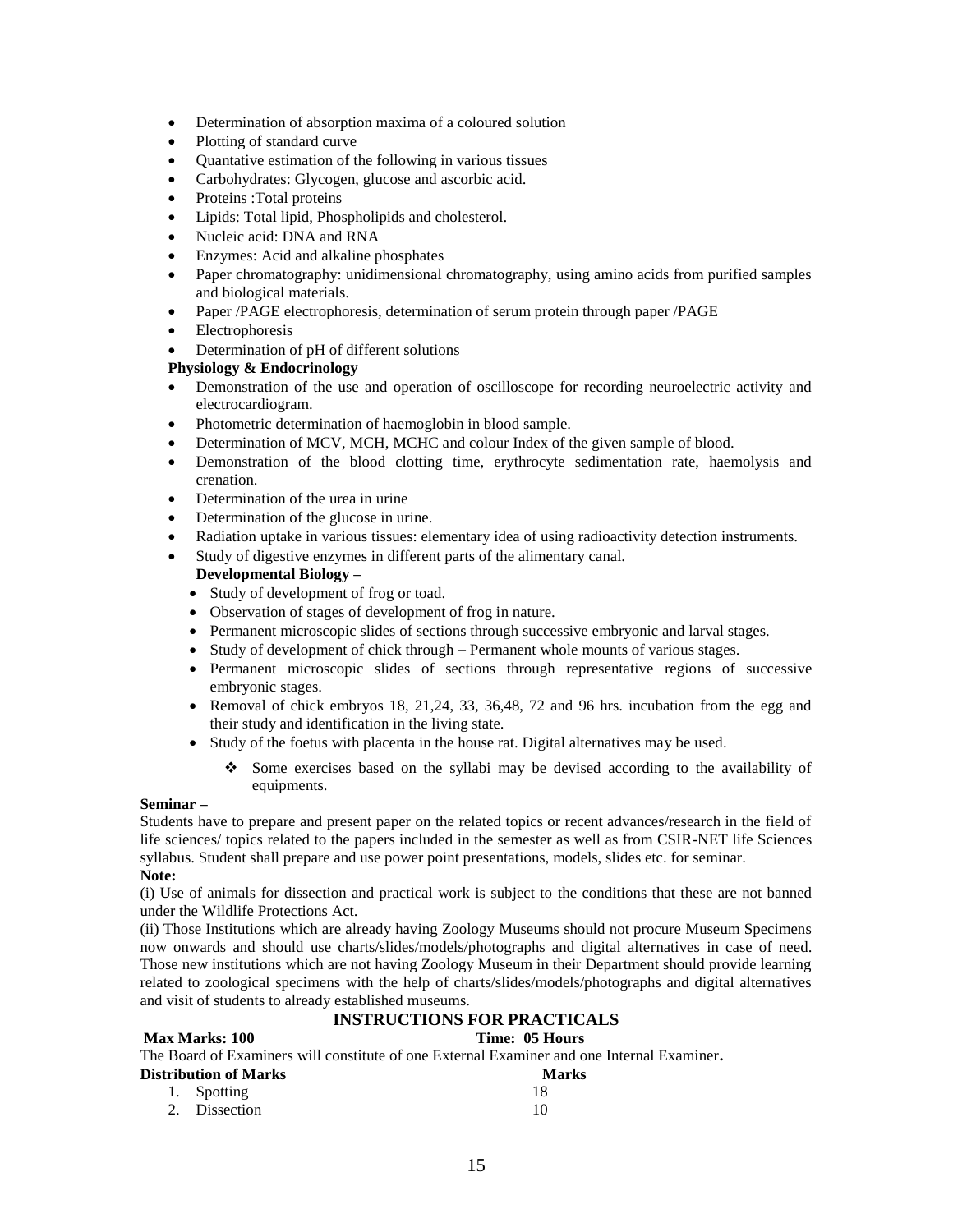|    | 100                                           |    |                    |
|----|-----------------------------------------------|----|--------------------|
| 9. | Record                                        |    | <b>Grand Total</b> |
| 8. | Viva                                          | 10 |                    |
|    | Seminar                                       | 10 |                    |
|    | 6. Exercise based on Physiology/Endocrinology | 10 |                    |
|    | 5. Exercise based on Developmental Biology    | 10 |                    |
|    | 4. Exercise based on Biochemistry             | 12 |                    |
| 3. | <b>Permanent Mounting</b>                     | 10 |                    |
|    |                                               |    |                    |

# **M.Sc. ZOOLOGY**

# **Semester- III**

# **Paper-11 Biology of Chordates (Compulsory)**

# **Time: 3 Hours Max. Marks: 50 Max. Marks: 50 Max. Marks: 50 Max. Marks: 50 Max. Marks: 50 Max. Marks: 50 Max. Marks: 50 Max. Marks: 50 Max. Marks: 50**  $\frac{1}{2}$  **Max. Marks: 50**  $\frac{1}{2}$  **Max. Marks: 50**  $\frac{1}{2}$  **Max. Marks:**

**Note:**

Syllabus of each paper is divided into three units. The question paper is divided into three parts. Part-A,

Part-B and Part-C

Part-A (10marks): Part A is compulsory and contains 10 questions. At least three questions will be set from each unit and each question carries 1 mark. (50 words each)

Part-B (10 marks): Part B is compulsory and contains five questions, taking at least one question from each unit. Candidate is required to attempt all 5 questions. Each question carries 2 marks. (100 words each)

Part-C (30 marks): 6 questions will be set taking 2 from each unit. Candidate is required to attempt 3 questions, taking 1 from each unit. Each question carries 10 marks. (400 words each)

#### **Unit-I**

- 1. Origin and outline classification of chordates.
- 2. Interrelationships of Hemichordata, Urochordata and Cephalochordata and their relations with other Deuterostomes.
- 3. Life history of sessile and pelagic tunicates and ascidian, Pyrosoma, Salpa, Doliolum and Oikopleura.
- 4. Origin, evolution and adaptive radiation of vertebrates.
- 5. Origin, evolution and general characters of Agnatha (Ostracoderms and Cyclostomes)

#### **Unit- II**

- 1. The early Gnathostomes (Placoderms)
- 2. A general account of the Elasmobranchi, Holocephali, Dipnoi and Crossopterygi.
- 3. Adaptive radiation in bony fishes.
- 4. Origin, evolution and adaptive radiation of Amphibia.
- 5. Origin and evolution of Reptiles; the conquest of land. Seymouria and related forms; Cotylosauria, basic skull types and outline classification of Reptiles.
- 6. Dinosaurs: types and evolutionary significance.

# **Unit-III**

- 1. Origin and evolution of birds.
- 2. Origin of flight and flight adaptations.
- 3. Origin of mammals.
- 4. Primitive mammals Prototheria and Metatheria.
- 5. A general survey of the main radiations in the eutherian mammals (excluding the detailed reference to the individual orders).
- 6. Evolution of man, relationships of man with other primates, fossil record of man's ancestory.

# **Suggested Reading Materials:**

- Carter, G.S. Structure and habit in vertebrate evolution Sedgwick and Jackson, London.
- Kent, C.G. Comparative anatomy of vertebrates
- Kingsley, J.S. Outlines of Comparative Autonomy of Vertebrates, Central Book Depot. Allahabad,
- Malcom Jollie, Chordata morphology. East West Pres Pvt. Ltd., New Delhi.
- Milton I lildergrand. Analysis of vertebrate structure. IV. Ed. John Wiley and Sons Inc., New York.
- Parker & Haswell to III Rev. by Marshall willians latested Macmillan Co. ltd.
- Romer, A.S. Vertebrate Body, IIIrd Ed. W.B. Saunders Co., Philadelphia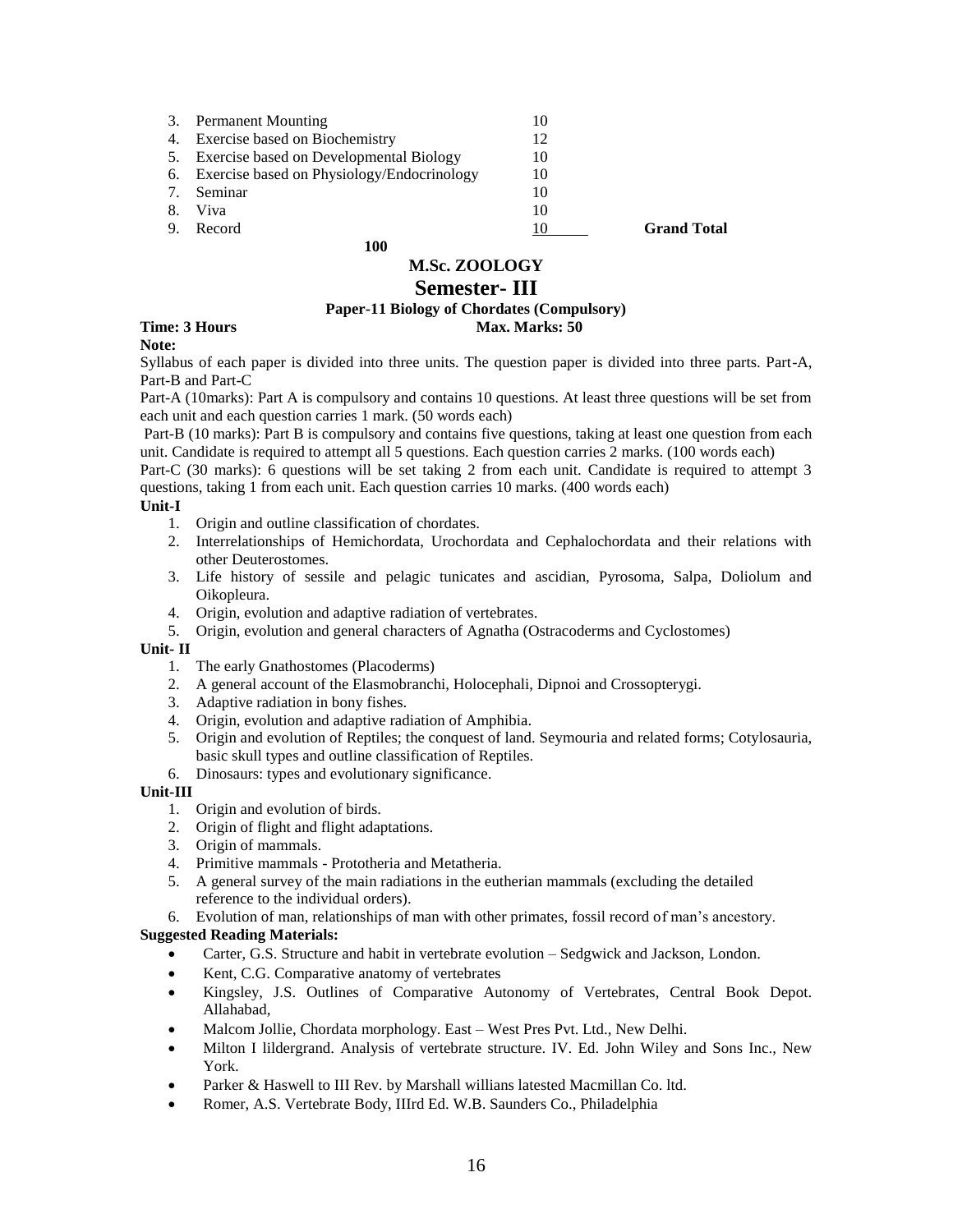- Sedgwick, A.A. Students Text Book of Zoology, Vol.II.
- Smith, H.S. Evolution of Chordata structure. Hold Rinchart and Winstoin Inc.New York.
- Walter, H.E. and Sayles, L.D. Biology of vertebrates, MacMillan & Co. New York.
- Weichert, C.K. and Presch, W. Elements of chordate anatomy, 4th Edn. McGraw Hall Book Co., New York.
- Young J.Z. Life of mammals. The Oxford University Press, London
- Young J.Z. life of vertebrates. The oxford University Press, London

# **Paper-12 Ecology (Compulsory)**

**Time: 3 Hours Max. Marks: 50** 

#### **Note:**

Syllabus of each paper is divided into three units. The question paper is divided into three parts. Part-A, Part-B and Part-C

Part-A (10marks): Part A is compulsory and contains 10 questions. At least three questions will be set from each unit and each question carries 1 mark. (50 words each)

Part-B (10 marks): Part B is compulsory and contains five questions, taking at least one question from each unit. Candidate is required to attempt all 5 questions. Each question carries 2 marks. (100 words each)

Part-C (30 marks): 6 questions will be set taking 2 from each unit. Candidate is required to attempt 3 questions, taking 1 from each unit. Each question carries 10 marks. (400 words each)

#### **Unit - I**

- 1. Introduction to ecology- Introduction to the Environment; Physico-chemical and Biological factors in the Environment; Structure and composition of atmosphere, hydrosphere, lithosphere and biosphere
- 2. Population ecology: Characteristics of a population; population growth curves; population regulation; life history strategies (r and K selection); concept of meta population – demes and dispersal, inter demic extinctions, age structured populations.
- 3. Environmental concepts laws and limiting factors
- 4. Ecological models.
- 5. Acquisition, transformation and utilization of energy the geochemical, biogeochemical and hydrological cycles; material balance.
- 6. Species interactions: Types of interactions, interspecific competition, herbivore, carnivore, pollination, symbiosis.
- 7. Communities: concept; development; structure; Habitat and niche; niche width and overlap; fundamental and realized niche; resource partitioning; character displacement;
- 8. Community ecology: Nature of communities; community structure and attributes; levels of species diversity and its measurement; edges and ecotones; ecological dominance; regulation of community structure.

#### **Unit-II**

- 1. Ecosystem: Introduction to Ecosystems: concepts; homeostasis; components; flow of energy; productivity, cycling of materials and nutrients, Food chain.
- 2. Ecosystem dynamics and functioning: role of biodiversity in patterns and processes of communities and ecosystems; stability, disturbance and resilience.
- 3. Ecological succession: Types; mechanisms; changes involved in succession; concept of climax.
- 4. Ecosystem types and their distribution.: Classification; Major ecosystems of the world and India (forests, grasslands, wetlands, oceans, estuarine, rivers and lakes, deserts). Managed Ecosystems; Agri-Ecosystems, Aquaculture, Urban Ecosystems and Community Forests.
- 5. Ecosystems and Human well-being: Ecosystem services; Natural and Human induced changes in Ecosystems and their consequences on human well-being.
- 6. Biogeography: Major terrestrial biomes; theory of island biogeography; biogeographical zones of India.

#### **Unit-III**

- 1. Environmental Stresses and their management
- 2. Global climatic pattern
- 3. Global warming, atmospheric ozone, acid and nitrogen deposition, coping with climatic variations.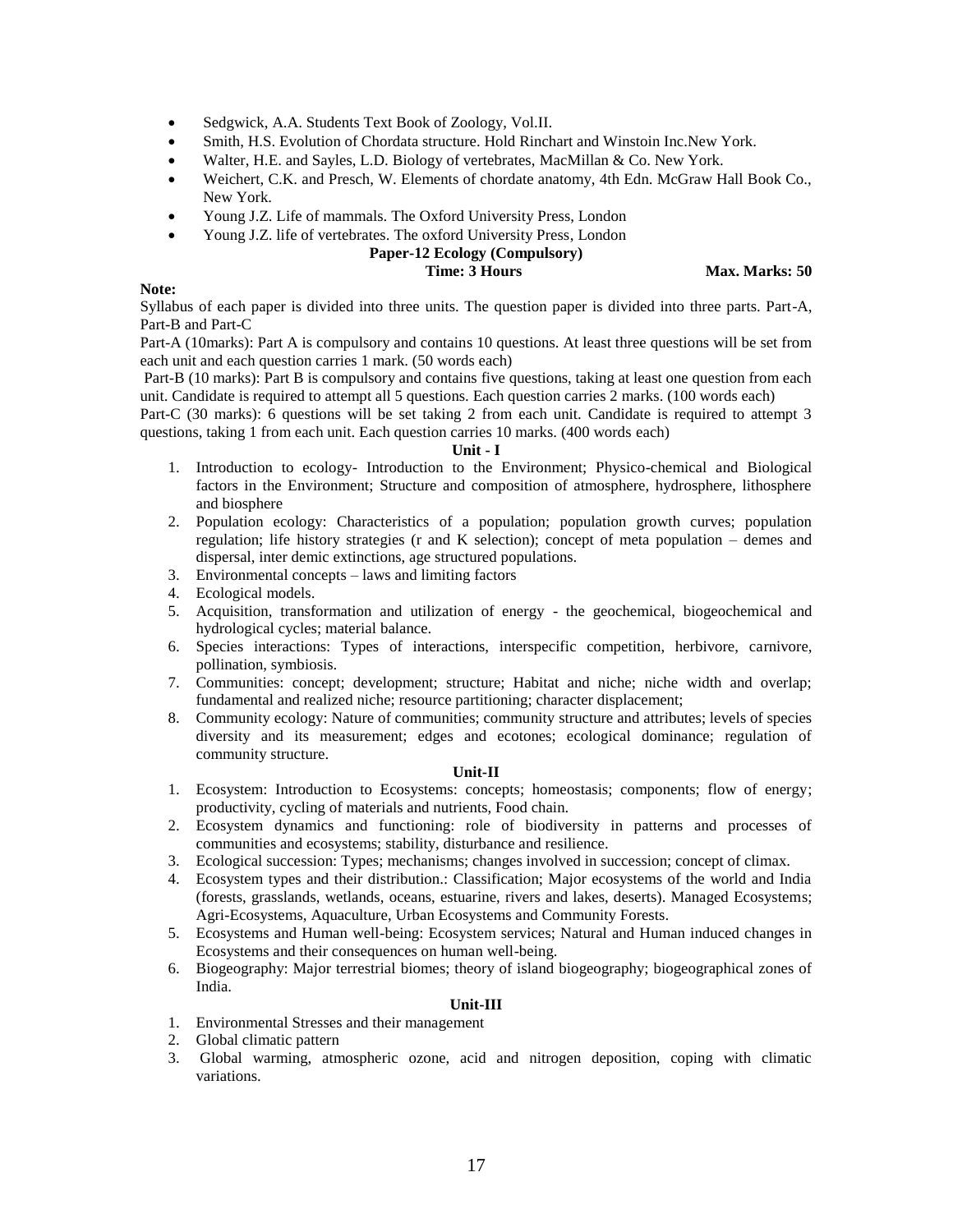- 4. Major classes of contaminants. Uptake, biotransformation, detoxification, elimination and accumulation of toxicants.
- 5. Factors influencing bioaccumulation from food and trophic transfer.
- 6. Pesticides and other chemical in agriculture , industry and hygiene and their disposal. Impact of chemicals on biodiversity of microbes, animals and plants. Bioindicator and biomarkers of environmental health.
- 7. Biodegradation and bioremediation of chemicals.
- 8. Bioresource and uses of biodiversity

#### **Suggested Literature:**

- 1. Basic Ecology, Eugene Pleasants Odum. Saunders College Pub., 1983, 613 pages.
- 2. Fundamentals of Ecology, Eugene Pleasants Odum. Thomson Brooks/Cole, 2005, 598 pages.
- 3. Applied ecology and environmental management, Edward I. Newman. Oxford Blackwell science, 2000.
- 4. Ecology and ecosystem conservation, Oswald J. Schmitz. Washington Island Press, 2007.
- 5. Ecology individuals, populations, and communities, Michael Begon, John L. Harper, Colin R. Townsend. Boston Blackwell Science, 1996.
- 6. Elements of ecology, Robert Leo Smith and Thomas M. Smith. Benjamin Cummings, 2003.
- 7. Essentials of ecology, Colin R. Townsend, Michael Begon, John L. Harper, Blackwell, 2003.
- 8. Metapopulation ecology, lIkka Hanski. Oxford University Press, 1999.
- 9. Environment and Sustainable Development, M.H. Fulekar, Bhawana Pathak, R K Kale. Springer India, 2013, 198 pages.
- 10. Sustainable Development: Environment, Energy and Water Resources, M.K. Ghosh Roy. Ane Books, 2011, 384 pages.
- 11. Global Environmental Issues, Frances Harris. John Wiley & Sons, 2005, 336 pages.
- 12. Changing fauna Ecology in the Thar desert, B.K. Tyagi. Q. H. Baqri. Scientific Publishers 2005, 367 pages.
- 13. Faunal Ecology and Conservation of the Great Indian Desert, C. Sivaperuman, Qaiser H. Baqri, G. Ramaswamy, M Naseema. Springer Science & Business Media, 2008, 222 pages.
- 14. Thar Desert in Retrospect and Prospect, R.P. Dhir, D.C.K. Joshi and S. Kathju. Scientific publisher, 2018.
- 15. Thar Desert in Rajasthan: Land, men and Environment, R. P. Dhir, A. K. Singhvi, Amal Kar. Geological survey of India, 1992.
- 16. An Advanced Textbook On Biodiversity Principles And Practice, Krishnamurty. Oxford and IBH Publishing, 2004, 276 pages.
- 17. Biogeography: Introduction to Space, Time, and Life, Glen MacDonald. Wiley, 2017,518 pages.
- 18. Basic Biogeography, N. V. Pears. Taylor & Francis, 2017, 358 pages.
- 19. Fundamentals of Eco toxicology: The Science of Pollution, Fourth Edition, Michael C. Newman. CRC Press, 2014, 680 pages.
- 20. Environmental Law and Policy in India, Shyam Divan, Amin Rosencranz. Oxford University Press India, 2002, 876 pages.
- 21. Climate Change Policy: A Survey, Stephen H. Schneider, Amin Rosencranz, John O. Niles. Island Press, 2002, 584 pages.
- 22. Handbook of Environmental Health, Fourth Edition, Two Volume, Herman Koren, Michael S. Bisesi. CRC Press LLC, 2018, 1722 pages.

#### **Semester III**

### **Paper – 15 Practical-I Practical work based on General Papers 11 &12**

#### **1. Chordates:**

- 1. Virtual dissections using computer software
- a) Dissections:-
- Cranial Nerves of Wallago attu or any other locally abundant fish
- Neural Complex of Herdmania
- Accessory respiratory organs of Heteropnuestes fossilis
- Labyrinthine organs of Anabas testudinus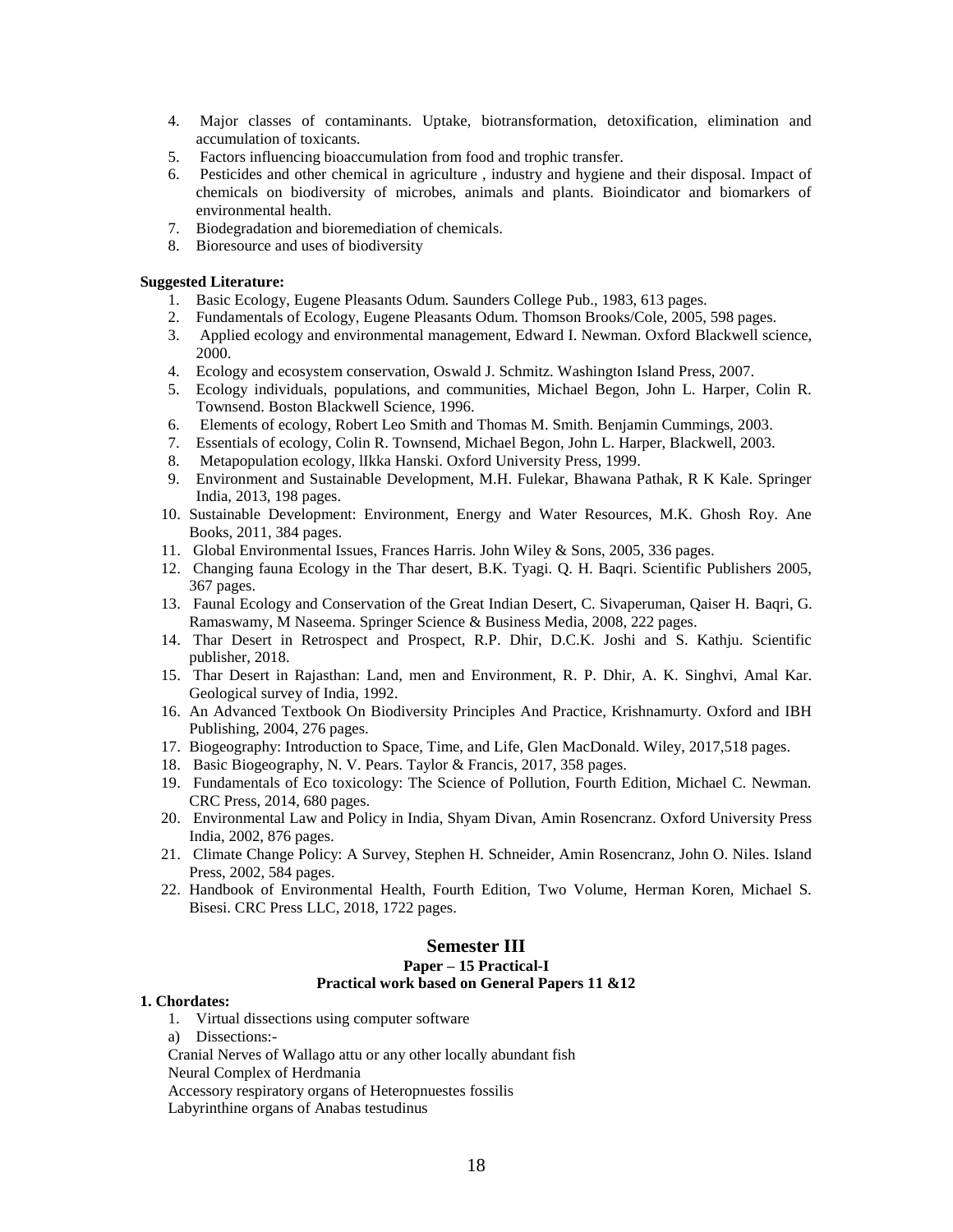**2.** Museum specimens**:**

- Lower Chordates**:** Salpa Asexual and Sexual stage, Dolliolum oozoid, Botrylus, Herdmania, and Amphioxus.
- Pisces**:** Petromyzon, Myxine, Rhinobatus, Pristis, Trygon, Chimaera, Polydon, Acipenser, Amia, Lepidosteus, Protopterus, Lepidosiren, Neoceratodus,Notopterus, Exocetus, Echeneis, Pleuronectes, Mestacembelus, Diodon, Tetradon,Ostracion, Lophis, Syngnathus, Hippocampus, Anguilla, Labeo, Ophicephalus.
- Amphibia**:** Icthyophis, Necturus, Proteus, Ambystoma, Axolotal, Salamender, Siren, Alytes, Pipa, Bufo, Hyla, Rhacophorus, Rana.
- Reptilia**:** Testudo, Chelonea, Sphenodon, Calotes, Hemidactylus, Phryosoma, Draco, Varanus, Chamaleon, Cobra, Hydrophis, Rattle Snake ,Viper, Pit Viper, Krait, Eryx, Gravialis.
- Aves**:** Taylor Byrd, Indiana Hoel, Jungle fowl, Pavois, Columbia, Psittacula, Wood pecker, Bubo, Archéoptéryx, Flamingo, cormorant.
- Mammals**:** Ornithorhynchus, Echdina, Macropus, Hedgehog, Manis, Loris, Bat, Mangoose, Hystrix, Otter.

**3.** Microscopic Slides:

- Lower Chordates**:** Herdmania spicules, Herdmania tadpole larva, Amphioxus T. S. passing through oral hood, pharynx, testes, ovary, intestine and caudal regions, Ammocoete larva- whole mount.
- Pisces**:** Placoid scale, Cycloid scale, Ctenoid scale.
- Amphibia**:** V S skin of Frog, T S passing through stomach, duodenum, intestine, liver, pancreas, lung, kidney, testes, ovary, spinal cord, bone.
- Reptilia**:** V S skin of lizard.
- Aves**:** V S skin of bird, contour feather, down feather.
- Mammals**:** V S skin of mammals, T S passing through stomach, intestine, liver, pancreas, kidney, testes, ovary, thyroid gland, adrenal gland, pituitary gland, lung, bone, spinal cord, Blood smear, Simple cuboidal epithelium, Simple columnar epithelium, Simple squamus epithelium, Adipose tissue, Reticular tissue.
- 4. Comparative Osteology:
	- Comparative study of Axial and Appendicular skeleton from fish to mammals, with particular reference to the important skull types in Reptiles, Birds and Mammals using charts/ slides/ models/ computer software.
- 5. Permanent preparations :

Placoid, Cycloid and Ctenoid scales. Different types of muscle fibres of house rat. Other possible mountings.

#### **Ecology**

- (i) Measurement of climatic factors (atmospheric, water temperature and relative humidity)
- (ii) Measurement of water and soil pH, edaphic factors of soil, Preparation of soil extract, determination of humidity in microhabitat.
- (iii) Measurement of pH, Alkalinity, Free Carbon dioxide, Dissolved Oxygen, Chloride content, Salinity, TDS of water, temporary and permanent hardness of water, velocity of current
- (iv) Measurement of population density. Numerical problems of population density determination to be done.
- (v) A file study of any one of the habitats to be assigned to an individual or to a group of students or Projects may be given to the students based on Ecological and Environmental issues.

#### **Seminar –**

Students must prepare and present paper on the related topics or recent advances/research in the field of life sciences/ topics related to the papers included in the semester as well as from CSIR-NET life Sciences syllabus. Student shall prepare and use power point presentations, models, slides etc. for seminar.

- **Note -** (i) Use of animal for dissection and practical work is subject to the conditions that these are not banned under the wildlife protection act.
	- (ii) External features and anatomy should be studied preferably by digital techniques and the alternatives whenever live animal is studied it should be either pest or culturable species without paining them.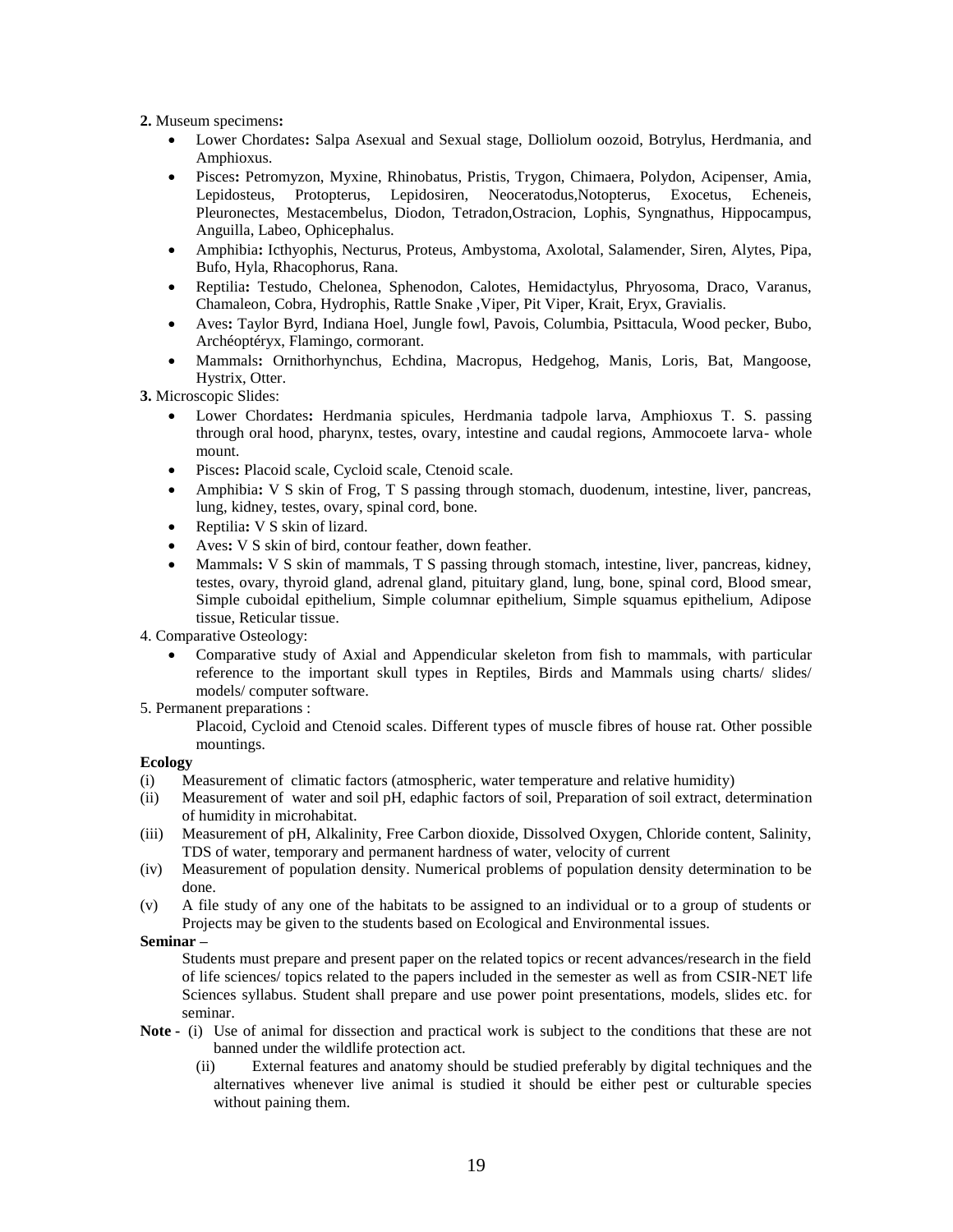(iii) Those institutions which are already having Zoology Museums should not procure Museum Specimens now onwards and should use charts/ slides/ models/ photographs and digital alternatives in case of need. Those new institutions which are not having Zoology Museum in their Department should provide learning related to zoological specimen with the help of charts/ slides / models / photographs and digital altermatives/ and visit of students to already established museums.

#### **Scheme of Practical Examination & Distribution of Marks.**

The Board of Examiners will constitute of one External Examiner and one Internal Examiner

| (Duration: Four hours) |                                               | Max Marks: 50 |          |  |
|------------------------|-----------------------------------------------|---------------|----------|--|
| a.                     | Internal Organization of vertebrate           | 5 Marks       |          |  |
| b.                     | <b>Permanent Preparation</b>                  | 5 Marks       |          |  |
|                        | c. Exercise in Ecology                        | 5 Marks       |          |  |
| d.                     | Report of Field Visit/ Project based on       |               |          |  |
|                        | Ecology & Environment                         | 5 Marks       |          |  |
|                        | e. Identification and comment on spots (five) | 15 Marks      |          |  |
|                        | Seminar                                       | 5 Marks       |          |  |
| g.                     | Viva-voce                                     |               | 5 Marks  |  |
| h.                     | Class record                                  |               | 5 Marks  |  |
|                        |                                               |               | Total 50 |  |

Marks

#### **Semester - III Paper- 13 A: Cell and Molecular Biology (Special Paper) Time: 3 Hours Max. Marks: 50 Max. Marks: 50**

#### **Note:**

Syllabus of each paper is divided into three units. The question paper is divided into three parts. Part-A, Part-B and Part-C

Part-A (10marks): Part A is compulsory and contains 10 questions. At least three questions will be set from each unit and each question carries 1 mark. (50 words each)

Part-B (10 marks): Part B is compulsory and contains five questions, taking at least one question from each unit. Candidate is required to attempt all 5 questions. Each question carries 2 marks. (100 words each)

Part-C (30 marks): 6 questions will be set taking 2 from each unit. Candidate is required to attempt 3 questions, taking 1 from each unit. Each question carries 10 marks. (400 words each)

# **UNIT I**

- 1. The cell and its diversity,
- (a) Diversity of cell and cell theory
- (b) Diversity of cell-viruses, bacteria, prokaryotes, eukaryotes (Blood Cell, Nerve cell, Gland cell and Muscle cell)
- 2. Major structural feature of eukaryotic cells: cellular compartments, structural details and function of cell organelles;
- 3. Cell Wall: Prokaryotic cell wall, Peptidoglycan structure-gram positive and gram-negative bacteria
- 4. Biomembrane:
- (a) Variation among membrane,
- (b) Molecular organization of cell membrane
- (c) Mobility of lipids and integral proteins in biomembranes
- (d) Models of plasma membrane
- (e) Fluid mosaic model
- (f) Modification of fluid mosaic model.
- 5. Cell junctions (Gap, tight and desmosomes etc.)

#### **UNIT II**

- 1. Transport across cell membrane
	- (a) Mechanism of diffusion, facilitated diffusion
	- (b) Osmosis and water channels/movement
	- (c) Uniporter-catalyzed transport, GLUT-1 transport and its kinetic
	- (d) Intracellular ion environment and membrane electric potential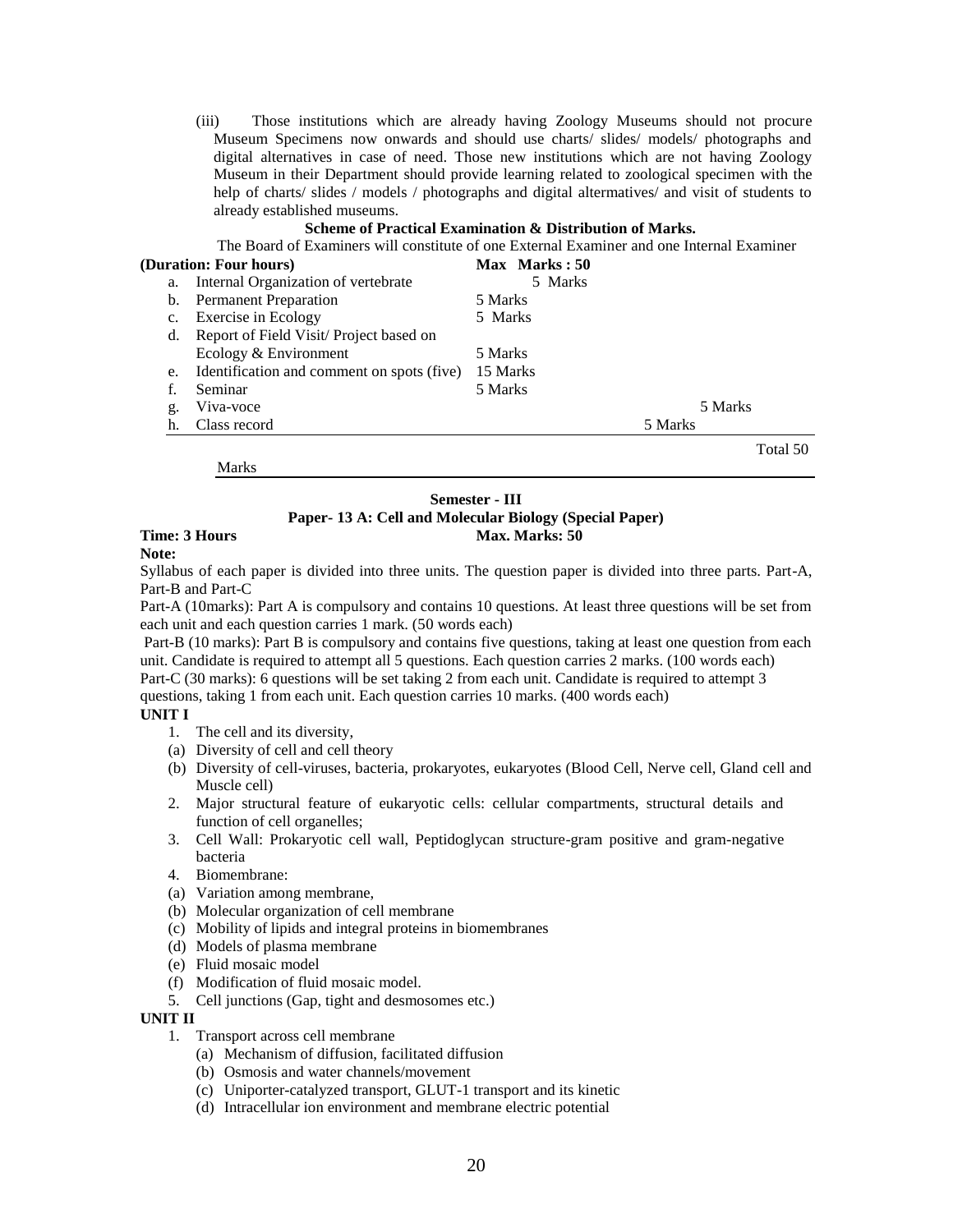- (e) Active transport-P, V and F class ion pumps and ABC superfamily; Plasma membrane and Muscle Ca++ ATPase pump and Na+/K+ ATPase pump
- (f) Co-transport by symporters and antiporters
- (g) Transport across epithelia: Receptor mediated endocytosis.
- 2. Cytoskeleton
	- (a) Microfilaments
	- (b) Actin cytoskeleton:- G-Actin and F-actin and structural and functional polarity
	- (c) Myosin: Structure and mechanism of movement with actin; Conformational changes in myosin during movement.
	- (d) Microtubules: Microtubules structure and microtubule assembly; Microtubule associated proteins (MAP's) and cross linking of microtubles
		- Centrosome duplication
		- Kinetochore and force for poleward chromosome movement.
		- Organization of spindle pole and orientation of assembly.
		- Formation of poles and capture of chromosomes,
		- Astral microtubule and cytokinesis

3. Cilia and Flagella: Structure and movement

#### **UNIT III**

- 1. Concept of cell surface: Electro-kinetic properties of cell surface, their role in intercellular interactions in cell fusion and cell aggregation etc.
- 2. Organization of eukaryotic chromosomes at molecular level: structure of Nucleosome, histone and non-histone proteins and higher order compaction of mitotic chromosomes, chromatin structure
- 3. Specialized chromosomes: Structural organization and functional significance of polytene chromosomes. Structural organization and functional significance of lampbrush chromosome.
- 4. C-value Paradox, Euchromatin and Heterochromatin. Human karyotype, chromosomal banding (Paris conference nomenclature). Somatic cell genetics : Cell fusion and hybrid agents, mechanism of fusion, Formation of heterokaryon (Hybrid selection and chromosomal segregation). Applications of hybridoma technology.

#### **Semester - III Special Paper-14 (A): Cell and Molecular Biology Time: 3 Hours Max. Marks: 50 Max. Marks: 50**

# **Note:**

Syllabus of each paper is divided into three units. The question paper is divided into three parts. Part-A, Part-B and Part-C

Part-A (10marks): Part A is compulsory and contains 10 questions. At least three questions will be set from each unit and each question carries 1 mark. (50 words each)

Part-B (10 marks): Part B is compulsory and contains five questions, taking at least one question from each unit. Candidate is required to attempt all 5 questions. Each question carries 2 marks. (100 words each)

Part-C (30 marks): 6 questions will be set taking 2 from each unit. Candidate is required to attempt 3 questions, taking 1 from each unit. Each question carries 10 marks. (400 words each)

#### **UNIT I**

- 1. Cell cycle and its regulation;. Cell growth and oncogenic transformation.
	- a) Bacterial cell cycle (Helmstetier-Cooper or I+C+D model)
	- b) Partition and cytokinesis.
	- c) Eukaryotic cell cycle-G1, S, G2 and M Phases
	- d) Cell cycle and check points
	- e) Cyclins and cyclin-dependent kinases (CDKs)
	- f) Regulation of CDK cyclin activity.
	- g) Role of proteolysis in cell cycle.
- 2. Concept of the holliday model of Crossing over, The Meselson-Radding Model of Recombination,
- 3. Transposable genetic elements of prokaryotes and eukaryotes

#### **UNIT II**

- 1. Cell-Cell Signaling:
	- a) Endocrine, paracrine and autocrine signaling.
	- b) Receptor proteins-Cell surface receptors and intracellular receptors.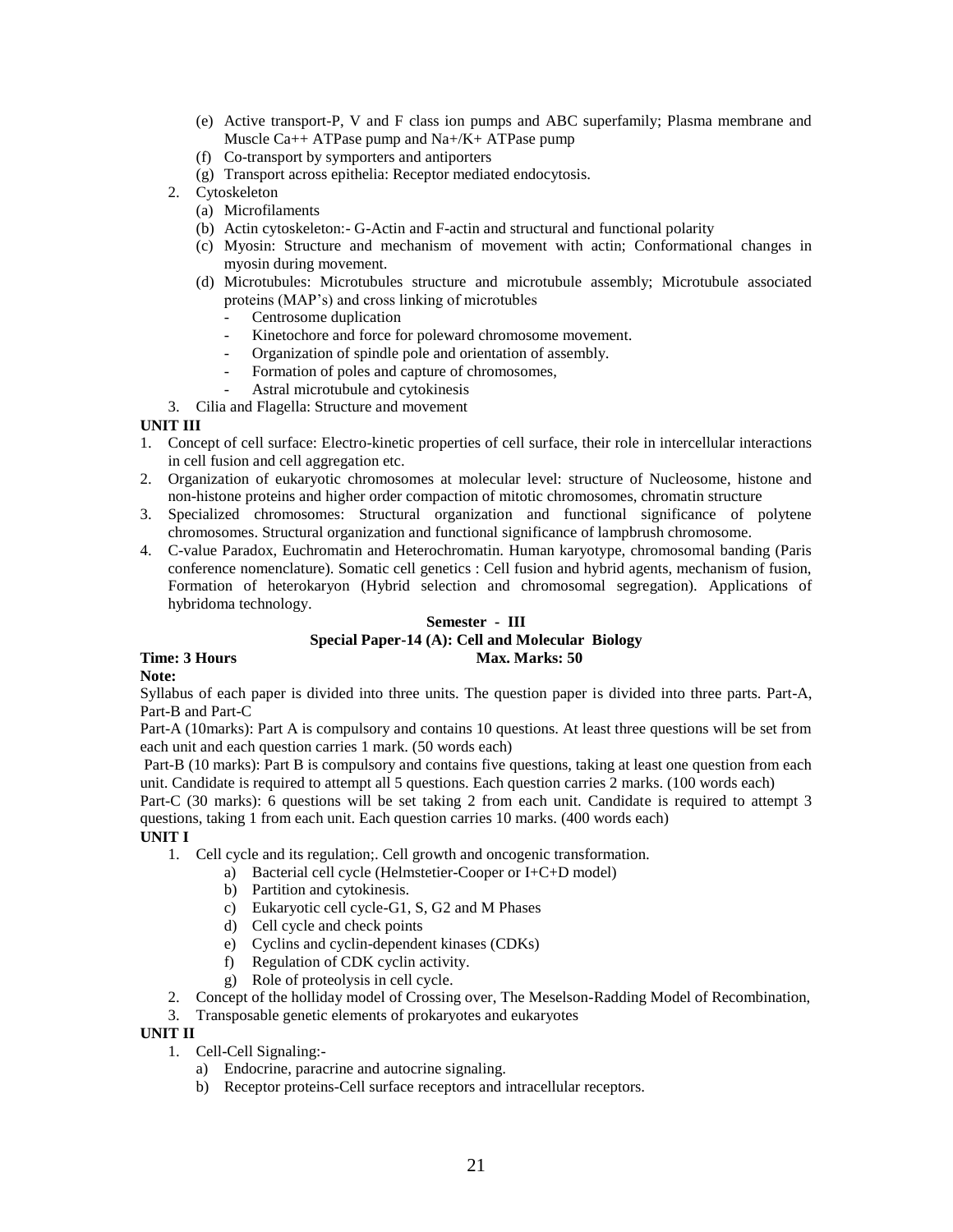- c) Cell surface receptors-G-Protein coupled receptors, Ion-channel receptors, Tyrosine Kinaselinked receptors and receptors with intrinsic enzymatic activity.
- d) Second messenger System-cAMP and IP3 & DAG
- e) MAP Kinase cascade, JAK/STAT and TGF-B, Smad signaling
- f) Signaling from plasma membrane to nucleus (a) CREB links cAMP signals to transcription (b) MAP kinase.
- g) Signal transduction in disease and immunity.
- 2. Signal-Mediated transport through nuclear pore, Nuclear pore complex : Nuclear Export Signals and transport of proteins from nucleus to cytosol; Nuclear Localization signal and transport of cargo proteins from cytoplasm to nucleus.

#### **UNIT III**

- 1. Regulation of Gene Expression
	- (a) Operon Concept
	- (b) Positive and Negative regulation of gene expression
	- (c) Inducers and co-repressors
	- (d) Regulation by attenuation: his and trp operons
	- (e) Eukaryotic transcriptional control.
- 2. DNA binding proteins and gene regulation
	- (a) DNA binding domains
	- (b) Homeodomain proteins
	- (c) Zinc finger proteins
	- (d) Winged-helix (Forked head) Proteins
	- (e) Leucine-Zipper proteins
	- (f) Helix Loop helix proteins

# **Semester III**

# **Paper 16 Practical-II**

#### **Practical work based on Special Paper Cell and Molecular Biology13A & 14 A**

# **1. Handling and operation of following apparatus and instruments:**

- a. Phase contrast microscope, Microtome
- b. Electrophoretic, chromatographic and electrophysiological equipments
- 2. Study of stained preparations of mitochondria and golgi bodies under the light microscope
- 3. Study of germ cells; smear preparation of spermatozoa from vas deferens ( vital staining) and permanent preparation of a single ovum
- 4. Biochemical estimations of the following in various tissues:
	- a. Lipids: lecithin, cephalin & cholesterol
	- b. Carbohydrates: Glycogen
	- c. Proteins
	- d. Amino Acids: chromatographic and Electrophoretic separation
	- e. Ascorbic Acid
- 5. Study of unfixed materials
	- a. Unstained and live animal tissue: by phase contrast microscopy
	- b. Freeze- substitution and processing of treated material.
	- c. Demonstration of bioelectric potentials, Oscillographic demonstration of nerve action potential.

**Note -** (i) Use of animal for dissection and practical work is subjected to the conditions that these are not banned under the wildlife protection act.

(ii) External features and anatomy should be studied preferably by digital techniques and the alternatives whenever live animal is studied it should be either pest or culturable species without paining them.

(iii) Those institutions which are already having Zoology Museums should not procure Museum Specimens now onwards and should use charts/ slides/ models/ photographs and digital alternatives in case of need. Those new institutions which are not having Zoology Museum in their Department should provide learning related to zoological specimen with the help of charts/ slides / models / photographs and digital altermatives/ and visit of students to already established museums.

#### **Semester III**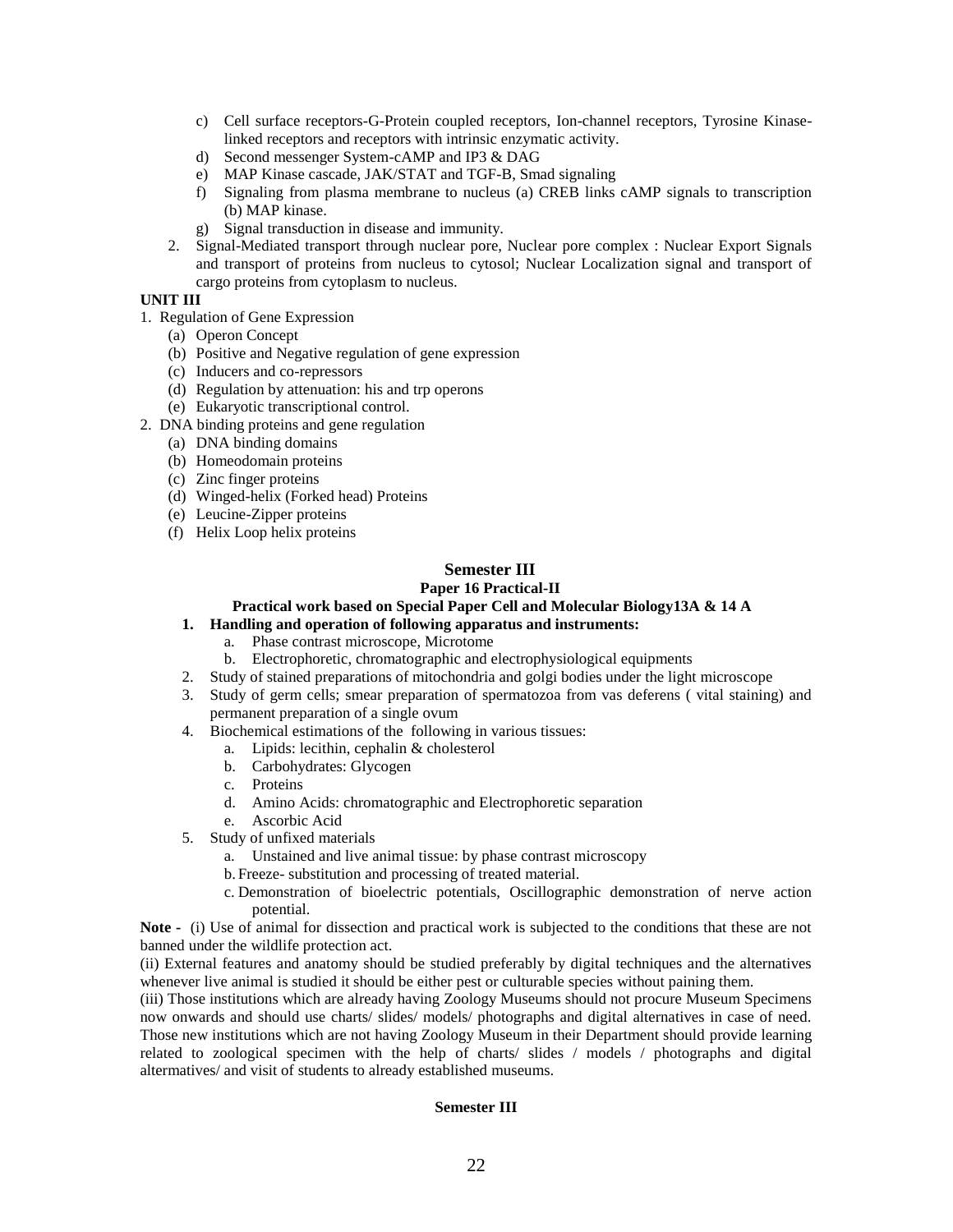|                                                          | Marks Distribution Special Paper (A) : Cell and Molecular biology |          |  |  |  |
|----------------------------------------------------------|-------------------------------------------------------------------|----------|--|--|--|
|                                                          | (Duration: Four hours)                                            |          |  |  |  |
| Scheme of Practical Examination & Distribution of Marks. |                                                                   |          |  |  |  |
| a <sub>1</sub>                                           | Bio chemical estimation                                           | 8 Marks  |  |  |  |
|                                                          | b. Light microscopic preparation of mitochondria /                |          |  |  |  |
|                                                          | golgi bodies /spermatozoa/single ovum                             | 8 Marks  |  |  |  |
|                                                          | c. Identification and comment on spots (eight)                    | 24 Marks |  |  |  |
| d.                                                       | Viva-voce                                                         |          |  |  |  |
|                                                          | 5 Marks                                                           |          |  |  |  |
| e.                                                       | Class record                                                      | 5 Marks  |  |  |  |
|                                                          | Total                                                             | 50 Marks |  |  |  |

# **Semester III**

# **Special Paper 13(B): Environmental Biology**

**Time: 3 Hours Max. Marks: 50** 

#### **Note:**

Syllabus of each paper is divided into three units. The question paper is divided into three parts. Part-A, Part-B and Part-C

Part-A (10marks): Part A is compulsory and contains 10 questions. At least three questions will be set from each unit and each question carries 1 mark. (50 words each)

Part-B (10 marks): Part B is compulsory and contains five questions, taking at least one question from each unit. Candidate is required to attempt all 5 questions. Each question carries 2 marks. (100 words each) Part-C (30 marks): 6 questions will be set taking 2 from each unit. Candidate is required to attempt 3 questions, taking 1 from each unit. Each question carries 10 marks. (400 words each)

#### **Unit-I**

**Atmosphere and Global environment**

1. Impact of environment at cellular level: Cellular interaction with environment.

- a) Basic Metabolic rate and body size
- b) Concept of Homeostasis. Metabolism and climatic adaptations:
- c) Hibernation and aestivation. Poikilotherms and Homeotherms. Asphyxic responses.

2. Response to temperature and pressure. Haematological changes. Thermal properties of water and survival limits. Acclimatization.

3. Greenhouse gases

a) Global warming,

b) Climatic change and factors responsible,

c) Ozone depletion, impacts of ozone depletion.

d) Acid rain and its adverse impacts, mitigation methods against acid rain.

#### **Unit-II**

#### **Natural Ecosystem**

- 1. Concept and components of ecosystem.
- 2. Ecosystem types and there distribution (forests, deserts grasslands, Wet lands, oceans, rivers and lakes, deserts)
- 3. Managed ecosystem (Agri-ecosystem, aqua culture, urban ecosystem & community forests.)

#### **Unit-III**

#### **Sustainable Development**

1. Concept of sustainability, parameters of sustainable development Issues & Challenges.

- 2. Mechanism to ensure sustainability of ecosystems
	- Changes in Institutional & Environmental Governance Ecosystems.
	- A vision for sustainable future framework: Economic and financial intervention
	- Social and behavioural Changes, Technological options

#### **Special Paper 14(B): Environmental Biology**

**Time: 3 Hours Max. Marks: 50** 

**Note:**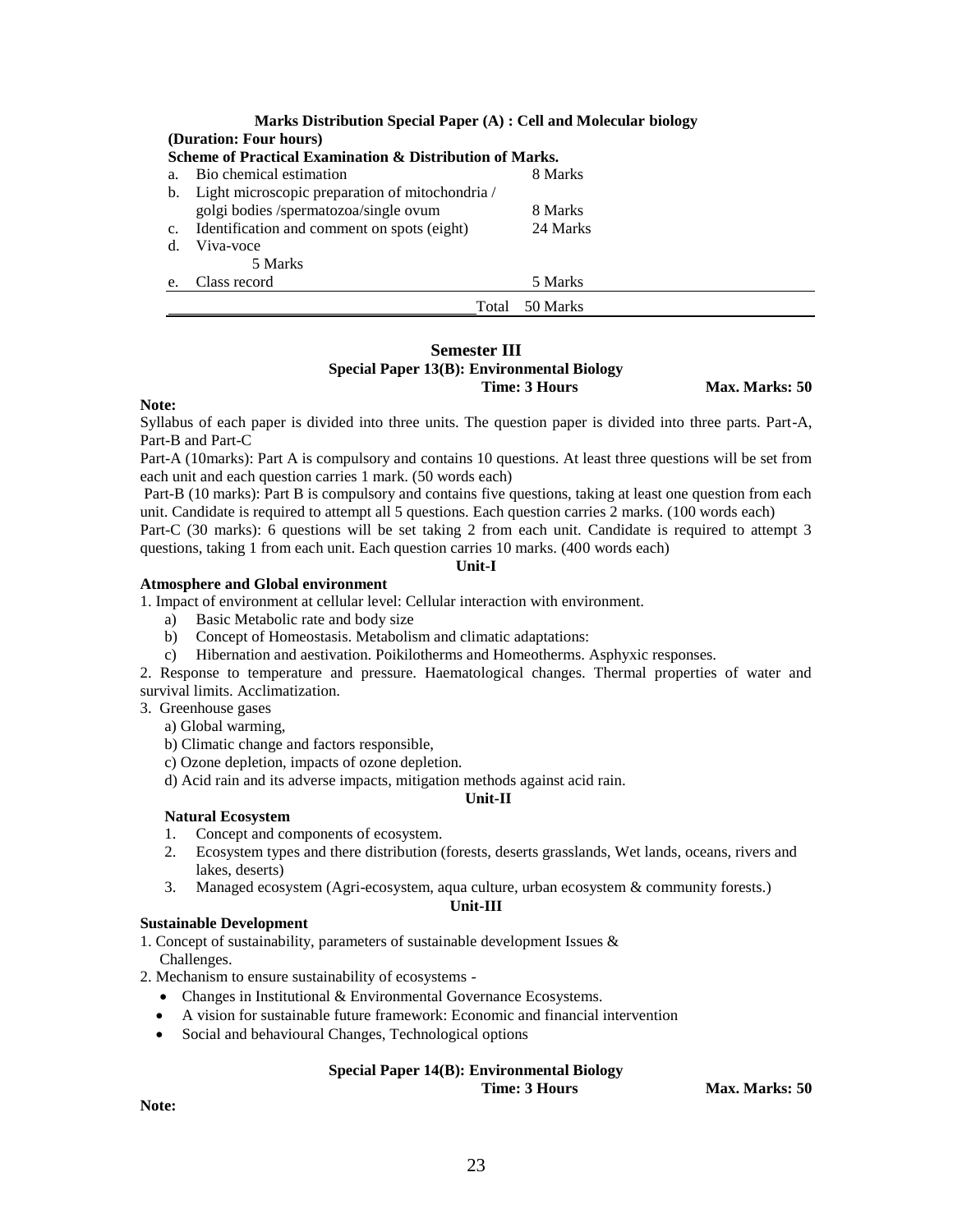Syllabus of each paper is divided into three units. The question paper is divided into three parts. Part-A, Part-B and Part-C

Part-A (10marks): Part A is compulsory and contains 10 questions. At least three questions will be set from each unit and each question carries 1 mark. (50 words each)

Part-B (10 marks): Part B is compulsory and contains five questions, taking at least one question from each unit. Candidate is required to attempt all 5 questions. Each question carries 2 marks. (100 words each)

Part-C (30 marks): 6 questions will be set taking 2 from each unit. Candidate is required to attempt 3 questions, taking 1 from each unit. Each question carries 10 marks. (400 words each)

#### **Unit-I**

1. Natural Resources: Renewable and non-renewable natural resources.

a) Forest: Use and over exploitation of forests, forest products, major and minor products of both animal and plant origin, Timber extraction.

b) Land: Land degradation, Landslides, Soil erosion and desertification

c) Water: Use and over utilizations of surface and ground water. Floods, Drought. Dams: benefits and problems. Water management and conservation

d) Mineral: Use and exploitation. Environmental effect of extracting and using mineral resources

e) Food: World food problem, Effect of modern agriculture and overgrazing

f) Energy: Conventional (Coal, Oil, natural gas and oil shale) and non-conventional (solar, wind, geothermal, hydro, biomass, biogas, tidal, hydrogen, nuclear energy from waste) energy resources. Energy crisis. Alternate energy sources

2. Role of an individual in conservation of natural resources. Equitable use of resources for sustainable life.

#### **Unit-II**

1. Habitat conservation:

a) Destruction, fragmentation, degradation, causes, consequences and conservation of different types of habitats.

2. Biodiversity conservation:

a) The richness of biodiversity and the importance of biodiversity (Direct and indirect values)

\b) Reasons for high species diversity in tropics, biodiversity of India

c) Loss of biodiversity and causes of extinction.

d) Endemism, keystone species and keystone resources

e) Exotic species and invasive species, disease and over exploitation.

f) Threatened biodiversity, IUCN classification of endangered species, red data book

3. Basic knowledge of National and international organisations.

a) MoEF, ZSI, WH, BNHS

b) Zoo Authority of India, Salem Ali centre of ornithology and natural history (SACONH).

c) Environmental information system (ENVIS), Indira Gandhi Conservation Monitoring Centre (IGCMC)

d) The animal welfare board of India, Centre for environment education

e) TRAFFIC, CITIES, WWF, UNEP

f) World Heritage and biodiversity convention

g) Convention on biological diversity (CBD)

h) Ramsar (wetlands) convention and hot spots

# **Unit-III**

- 1. Major Classes of pollutants (Inorganic, Heavy metals, organics, organometalic, radioactive, gases.
- 2. Major routes of entry of pollutants in ecosystem (Land, water, atmosphere)
- 3. Fate of pollutants in ecosystem: Bio-magnification, bioaccumulation.

4. Environment impact assessment (EIA): Aims and objectives. Environment Management Systems-ISO- 14000 standards. Cost benefit analysis of environmental protection incorporating, environmental costs and benefits of designing projects. Role of GIS & Remote sensing in surveillance, monitoring, risk assessment estimation of loss & planning.

5. Environment, Health and community

a) Urban health problems. Impact of urbanisation stress, health status and health problem.

b) Rural health problem. Development and displacement of rural communities. Ethical and socio economic problems. Disappearing culture and traditions and their impact on environment.

#### **Semester III Paper 16 Practical-II**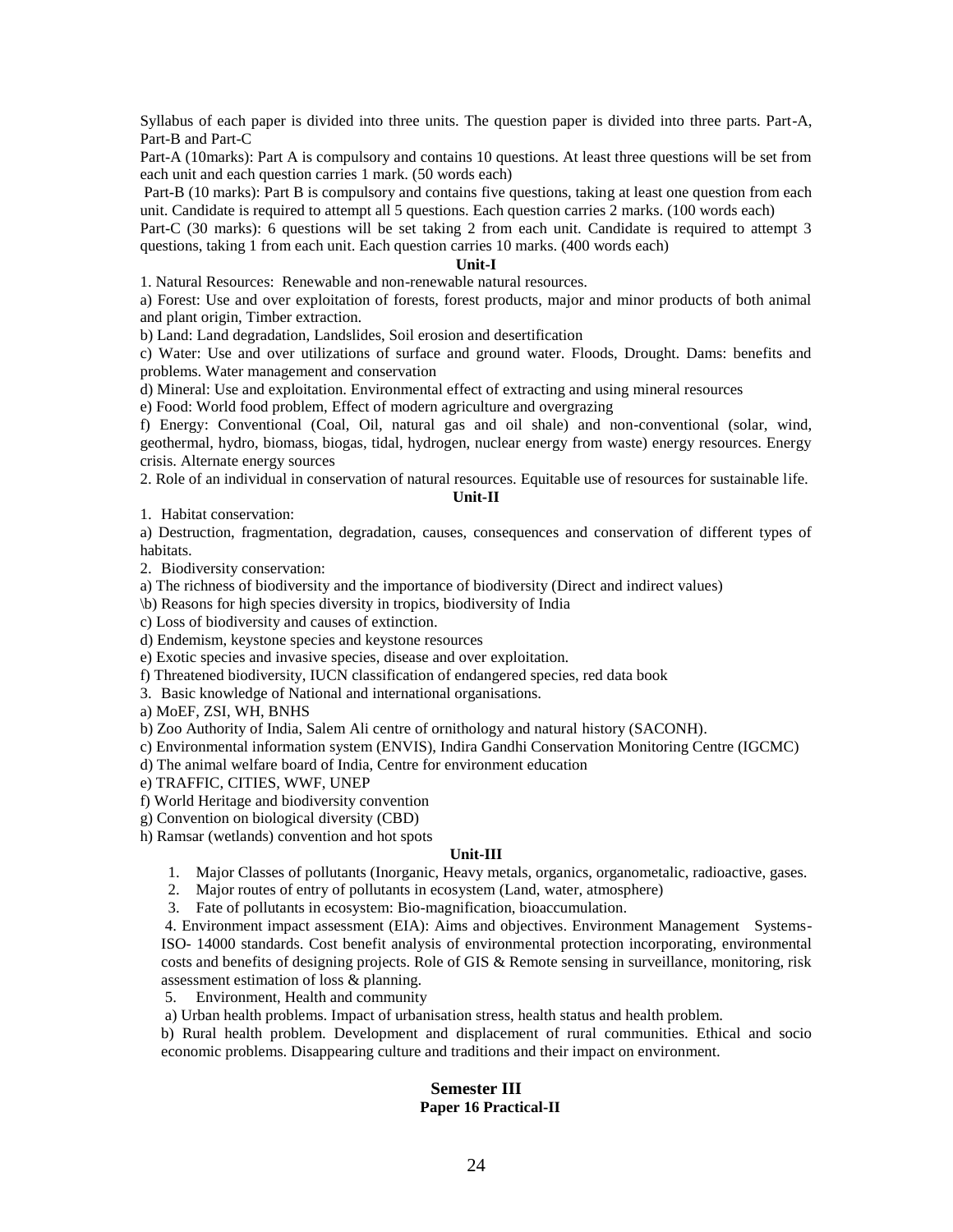#### **Practical Work based on Special Paper13 & 14(B) Environmental Biology**

- 1. Identification and writing comments on commercially important freshwater weeds, nets, boat models, hapas, limnological instruments and slides of dominant planktons.
- 2. Water quality analysis (Physico-chemical parameters)
	- a. Temperature
	- b. pH
	- c. Dissolved Oxygen
	- d. Acidity
	- e. Hardness
	- f. Alkalinity
	- g. Chloride
	- h. Sulphates
	- i. Total and dissolved solids
	- j. BOD
	- k. COD
- 3. Bioassays of polluted waters using fish or other aquatic organisms, statistical analysis of ecological data.
- 4. Determination of  $LC_{50}$  (in fish) and  $LD_{50}$  (in mice) of any toxicant
- **Note -** (i) Use of animal for dissection and practical work is subject to the conditions that these are not banned under the wildlife protection act.

(ii) External features and anatomy should be studied preferably by digital techniques and the alternatives whenever live animal is studied it should be either pest or culturable species without paining them.

(iii) Those institutions which are already having Zoology Museums should not procure Museum Specimens now onwards and should use charts/ slides/ models/ photographs and digital alternatives in case of need. Those new institutions which are not having Zoology Museum in their Department should provide learning related to zoological specimen with the help of charts/ slides / models / photographs and digital altermatives/ and visit of students to already established museums.

# **Semester- III Scheme of Practical Examination & Distribution of Marks**

#### **(Duration : Four hours)**

| a.            | Identification & comment on weeds/models/ |                |          |
|---------------|-------------------------------------------|----------------|----------|
|               | instruments                               | 10 Marks       |          |
| b.            | Water quality analysis                    | 10 Marks       |          |
| $C_{\bullet}$ | Statistical method /Bioassay method/      |                |          |
|               | Determination of $LD_{50}/LC_{50}$        | 10 Marks       |          |
| d.            | Project Report                            |                | 10 Marks |
| $e_{\cdot}$   | Viva                                      | 5 Marks        |          |
| f.            | Class Record                              | 5 Marks        |          |
|               |                                           | Total 50 Marks |          |

#### **Semester III Special Paper 13(C): Entomology** Time: 3 Hours Max, Marks 50

**Note:**

Syllabus of each paper is divided into three units. The question paper is divided into three parts. Part-A, Part-B and Part-C.

Part-A (10marks): Part A is compulsory and contains 10 questions. At least three questions will be set from each unit and each question carries 1 mark. (50 words each).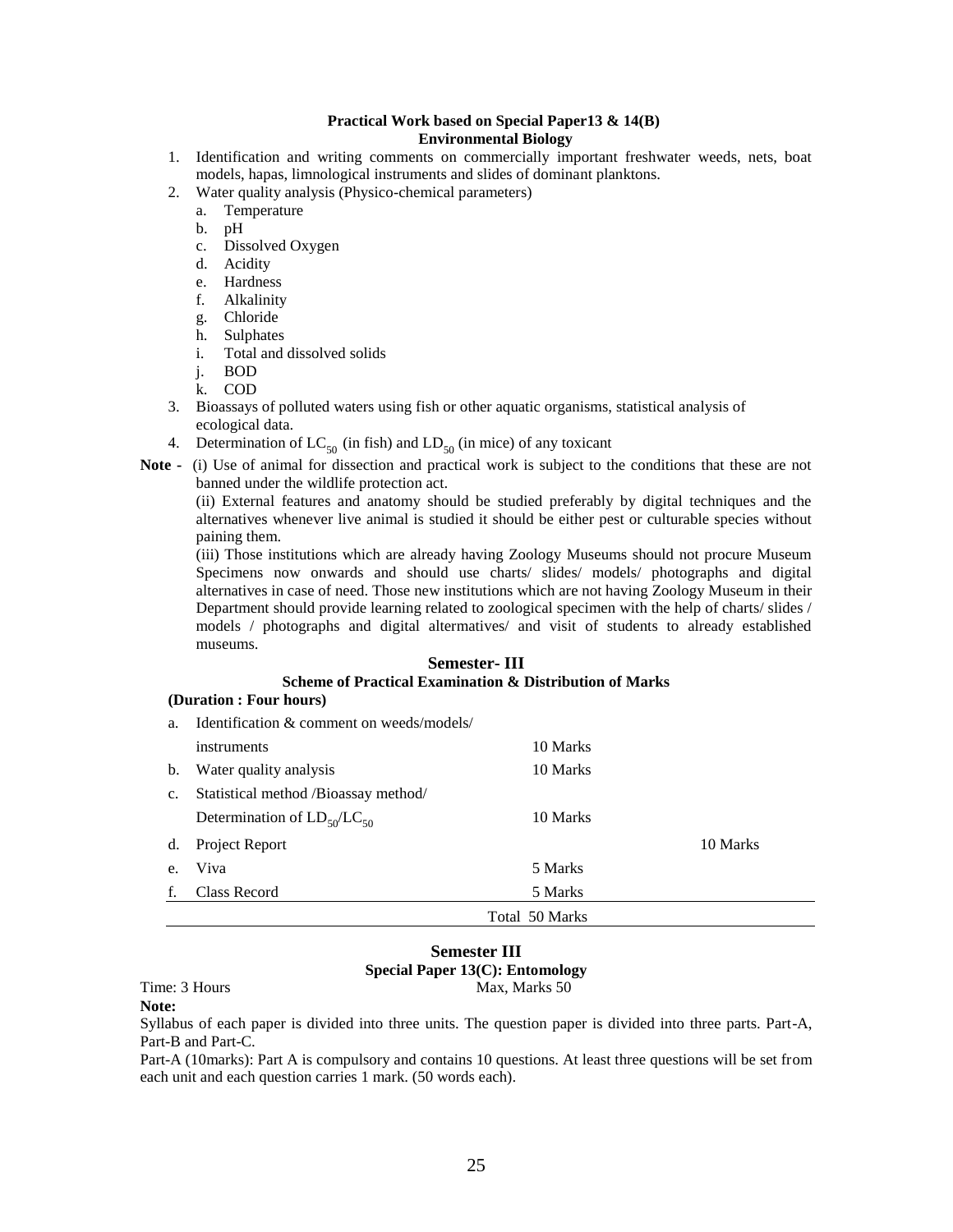Part-B (10 marks): Part B is compulsory and contains five questions, taking at least one question from each unit. Candidate is required to attempt all 5 questions. Each question carries 2 marks. (100 words each) Part-C (30 marks): 6 questions will be set taking 2 from each unit. Candidate is required to attempt 3 questions, taking 1 from each unit. Each question carries 10 marks. (400 words each)

#### **Unit-I**

1.General Classification of insects up to orders and suborder.

General studies and economic importance of selected super families and families of the following orders of economic importance:

- *a. Protura*
- *b. Collembola*
- *c. Thysanura*
- *d. Diplura*
- *e. Isoptera*.
- f. Psocoptera
- g. Thysanoptera
- h. Anopleura

#### **Unit-II**

1. Detailed classification of important and selected super families and families of the following orders of economic importance:

- *a. Hymenoptera*
- *b. Coleoptera*
- *c. Homoptera*
- *d. Lepidoptera*
- *e. Diptera*
- *f. Odonata*
- *g. Orthoptera*
- *h. Dermaptera*

#### **Unit-III**

1. The Insect Externally- Insect head, thorax, abdomen and their appendages

2. Integument

- 3. The Insect Internally- Detailed study of
	- a. The Digestive system
	- b. The Circulatory system
	- c. The Respiratory system
	- d. The Excretory system
	- e. The Endocrine system
	- f. The Reproductive system.

Special Paper-14(C)- Entomology

Note ·

Time: 3 Hours Max. Marks: 50

Syllabus of each paper is divided into three units. The question paper is divided into three parts. Part-A, Part-B and Part-C

Part-A (10marks): Part A is compulsory and contains 10 questions. At least three questions will be set from each unit and each question carries 1 mark. (50 words each)

Part-B (10 marks): Part B is compulsory and contains five questions, taking at least one question from each unit. Candidate is required to attempt all 5 questions. Each question carries 2 marks. (100 words each)

Part-C (30 marks): 6 questions will be set taking 2 from each unit. Candidate is required to attempt 3 questions, taking 1 from each unit. Each question carries 10 marks. (400 words each)

# **Unit-I**

1. The insect Internally

- Sense organs
- Sound
- light producing organs
- Muscular system
- Nervous system.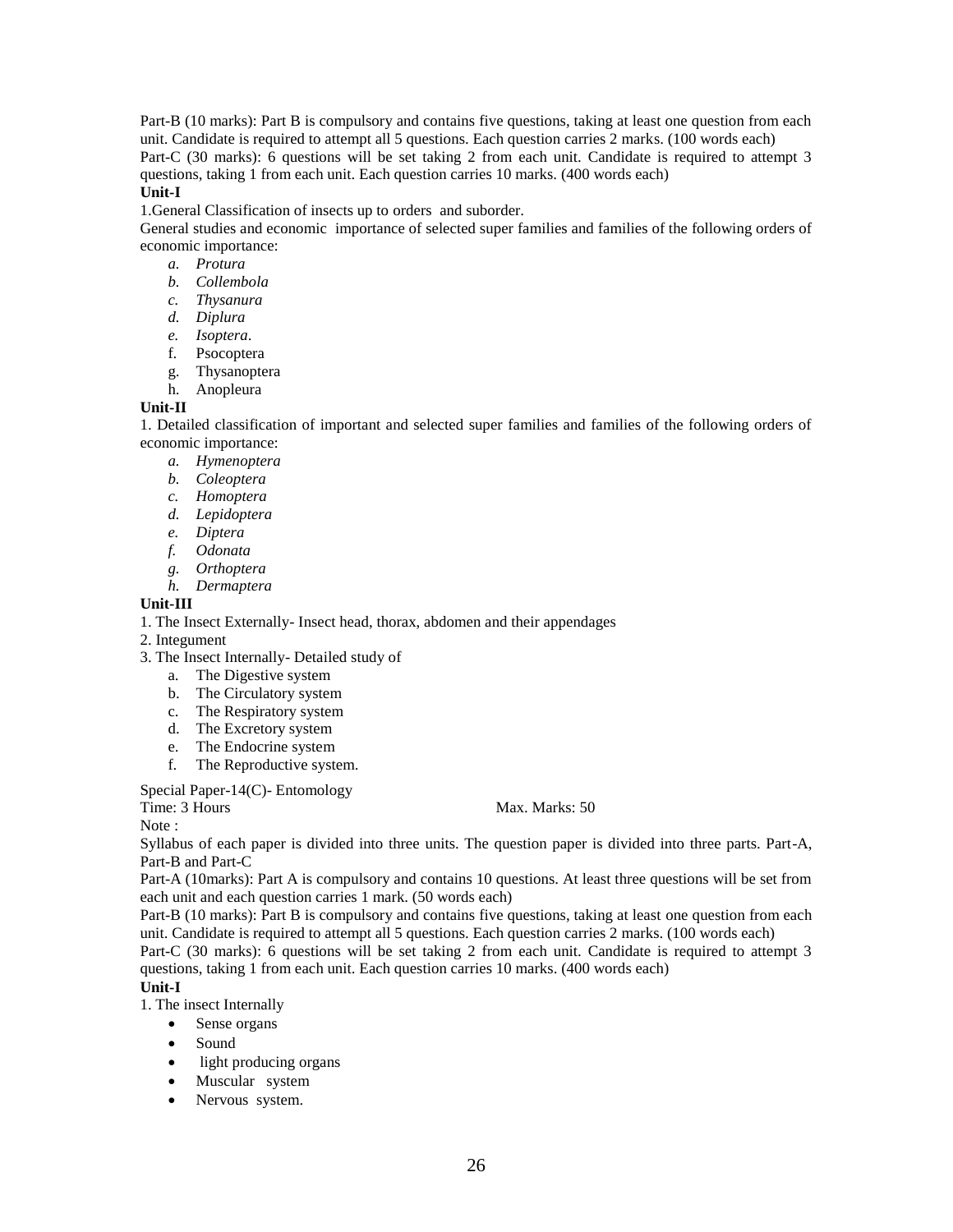2. Social life in Isoptera and Hymenoptera

- a. Caste determination in social insects. A general idea of fossil insects; Evolution of insects
- b. Life cycle of aphids.

#### **Unit-II**

- 1. General idea of damage caused by pests.
- 2. Principal methods of pest control including IPM.
	- a. Insecticide- their chief type, Modes of action and methods of application
	- b. A general idea of appliances used in the application of insecticide and their safe handling.

#### **Unit-III**

1.A detailed study and knowledge of

- a. chemosterilants, attractants, repellants
- b. Pheromones, growth regulators and other compounds.

2. Development of resistance to chemicals.

## **Paper 16 Practical-II**

# **PRACTICAL BASED ON PAPER 13 &14 (C) ENTOMOLOGY**

- 1. Taxonomic study of all Insects prescribed in syllabus.
- 2. Identification of insects from various orders prescribed for study in the syllabus.
- 3. Permanent preparations: wings, mouth parts, antennae, legs, spiracles etc. Insects, sting apparatus of the honey bee. Other possible mounting can be done.
- 4. Dissections of grasshopper, house cricket, honey bee, wasp, bug, butterfly, house fly, beetle to study important features of:
- a. Digestive
- b. Circulatory
- c. Respiratory
- d. Excretory
- e. Nervous
- f. Reproductive
- g. Neuro- endocrine systems

Note-

- I. Use of animal for dissection and practical work is subject to the condition that these are not banned under the wildlife protection act.
- II. External features and anatomy should be studied preferably by digital techniques and the alternatives whenever live animal is studied it should be either pest or culturable species without paining them.
- III. Those institutions which are already having Zoology Museums should not procure Museum Specimens now onwards and should use charts/slid models/ photographs and digital alternatives in case of need. Those new institutions which are not having Zoology Museum in their Department should provide learning related to zoological specimen with the help of charts/ slides / models / photographs and digital alternatives/ and visit of students to already established museums.

#### Marks Distribution for Entomology Practical Examination

|             | Duration 4 hours                                 | Total marks 50 |          |
|-------------|--------------------------------------------------|----------------|----------|
| a.          | <b>Major Dissection</b>                          | 10 marks       |          |
| b.          | <b>Minor Dissection</b>                          |                | 5 marks  |
| $c_{\cdot}$ | Permanent preparation                            | 10 marks       |          |
| d.          | Identification of 5 insects using taxonomic keys | 15 marks       |          |
| e.          | Viva voce                                        |                | 05 marks |
| f.          | Class Record                                     | 05 marks       |          |
|             | Total                                            | 50 marks       |          |
|             |                                                  |                |          |

# **Semester III Special Paper 13(D): Fish Biology Time: 3 Hours Max. Marks: 50**

**Note:**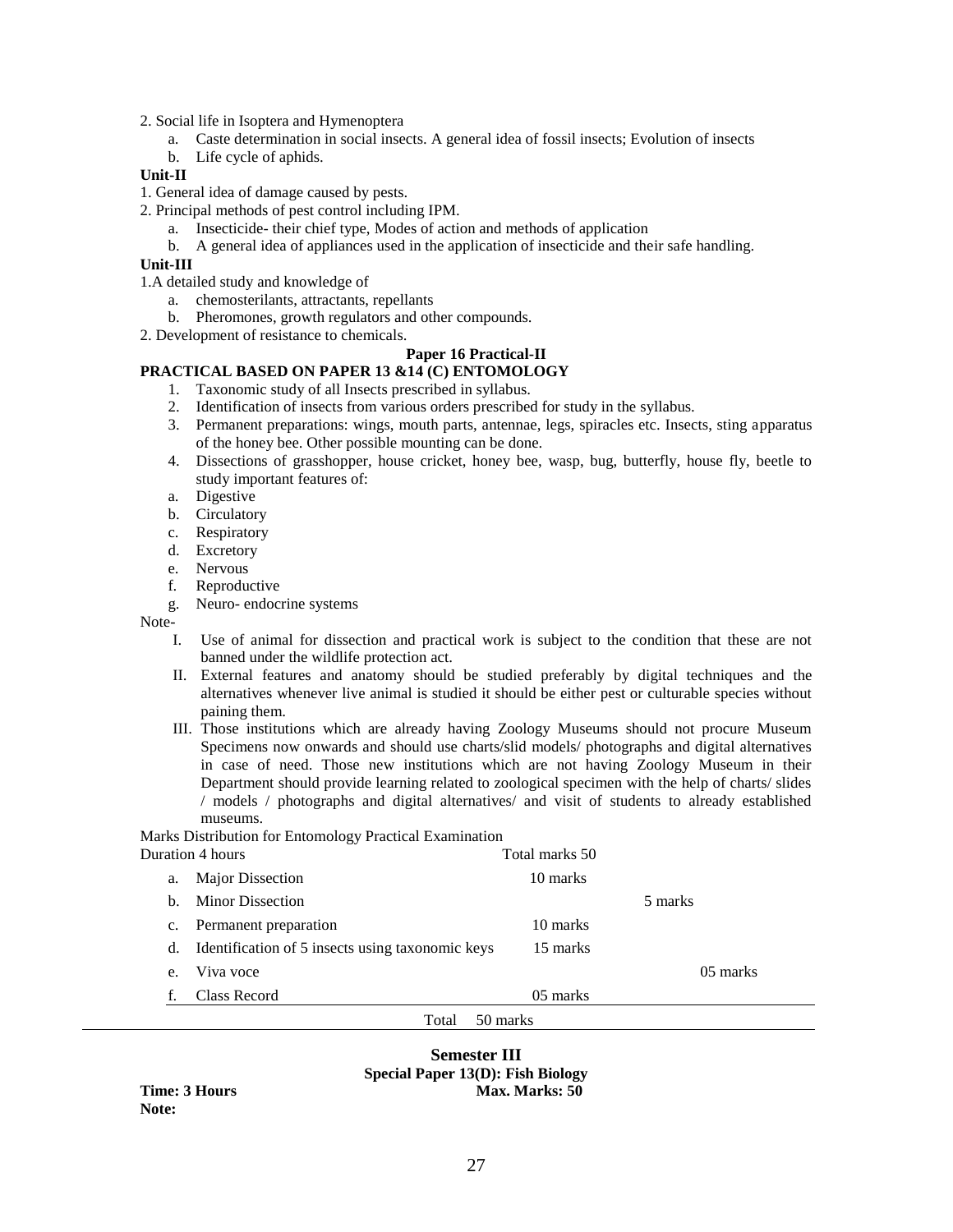Syllabus of each paper is divided into three units. The question paper is divided into three parts. Part-A, Part-B and Part-C

Part-A (10marks): Part A is compulsory and contains 10 questions. At least three questions will be set from each unit and each question carries 1 mark. (50 words each)

Part-B (10 marks): Part B is compulsory and contains five questions, taking at least one question from each unit. Candidate is required to attempt all 5 questions. Each question carries 2 marks. (100 words each)

Part-C (30 marks): 6 questions will be set taking 2 from each unit. Candidate is required to attempt 3 questions, taking 1 from each unit. Each question carries 10 marks. (400 words each)

#### **Unit- I**

- 1. General Characters, Evolution and Phylogeny of fishes
- 2. Study of Origin and adaptive radiations of various groups
- 3. General account and phylogenetic significance of:
	- a) Ostracoderms
	- b) Placoderms
- 4. Classification of fishes, with distinguishing characters of principal sub-divisions-Elasmobranchs

Teleostei

Holocephali

Dipnoi

#### **Unit- II**

- 1. Ichthyogeography- Geographical distribution of fishes in the world:
	- a) Palearctic Realm
	- b) Oriental Realm
	- c) Ethopian Realm
	- d) Nearctic Realm
	- e) Neotropical Realm
	- f) Australian Realm
- 2. Body form and locomotion of fishes- General principles and methods
	- a) Functioning, Types and modes of locomotion
- 3. Integumentary System of fishes , Exoskeleton: Skin and Scales- Origin, derivatives and uses of Scales

#### **Unit- III**

- 1. Structure, modification and functions of fins in various types of fishes
- 2. Theories of origin of median and paired fins
- 3. Types of endoskeleton of fishes:
	- a) Axial Endoskeleton
	- b) Appendicular Endoskeleton
	- 4. Musculature of fishes

#### **Semester - III Special Paper 14(D): Fish Biology Time: 3 Hours Max. Marks: 50**

# **Note:**

Syllabus of each paper is divided into three units. The question paper is divided into three parts. Part-A, Part-B and Part-C

Part-A (10marks): Part A is compulsory and contains 10 questions. At least three questions will be set from each unit and each question carries 1 mark. (50 words each)

Part-B (10 marks): Part B is compulsory and contains five questions, taking at least one question from each unit. Candidate is required to attempt all 5 questions. Each question carries 2 marks. (100 words each)

Part-C (30 marks): 6 questions will be set taking 2 from each unit. Candidate is required to attempt 3 questions, taking 1 from each unit. Each question carries 10 marks. (400 words each)

#### **Unit- I**

- 1. Food and feeding habits of fishes
- 2. Alimentary canal of fishes
- 3. Physiology of digestion.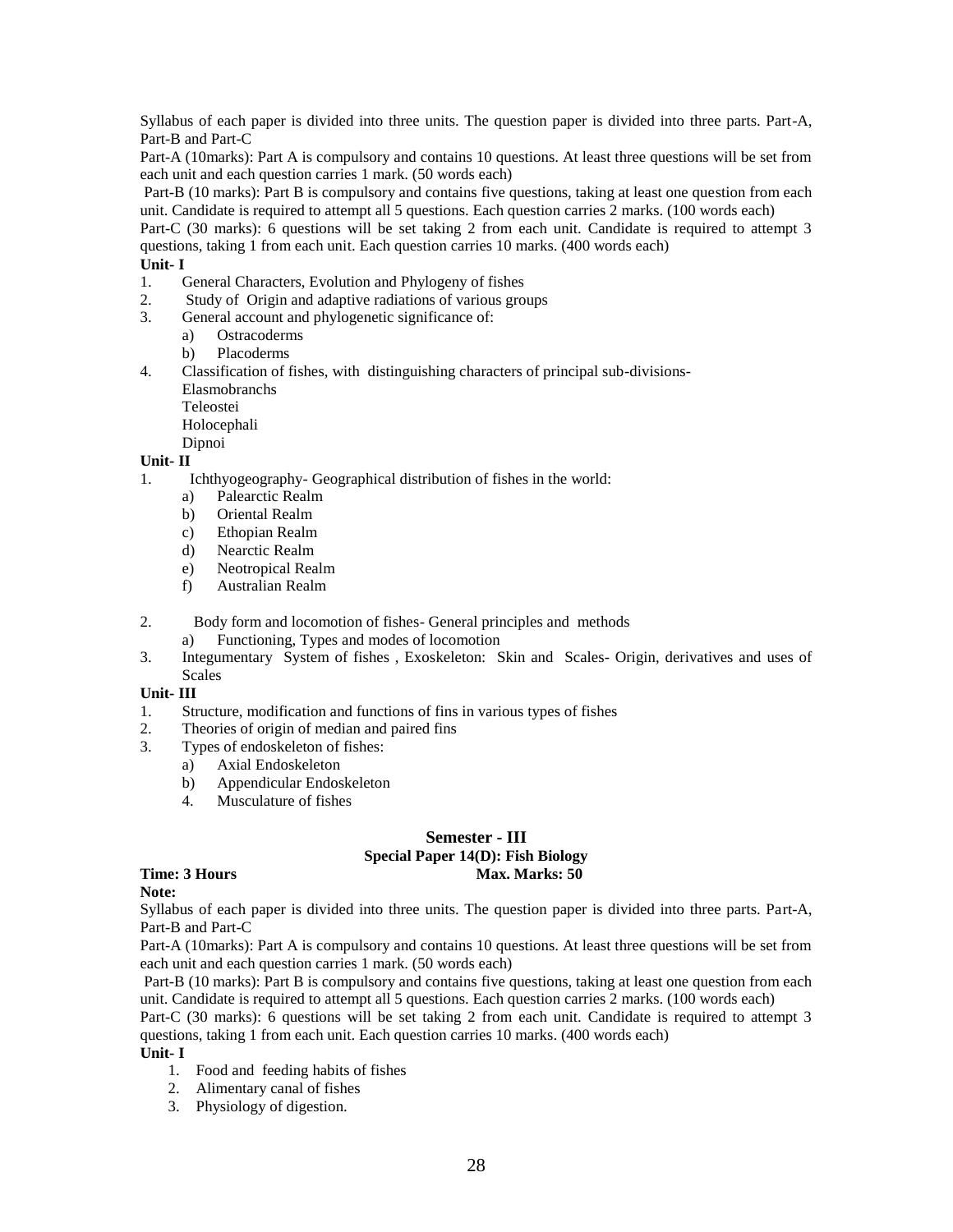- 4. Blood vascular system and circulation of blood.
- 5. Respiratory organs, physiology of respiration and regulation of breathing organs
- 6. Air breathing organs.

#### **Unit -II**

- 1. Structure, function and physiology of swim bladder.
- 2. Weberian apparatus.
- 3. Excretory organs found in fishes
- 4. Physiology of excretion
- 5. Osmo-regulation in fishes

#### **Unit- III**

- 1. Nervous system and sense organs -functions and physiology
- 2. Endocrine Glands
- 3. Hormones and reproductive behaviour.
- 4. Gonads, reproduction, development and hatching
- 5. Viviparity

#### **Semester III**

#### **Paper 16 Practical-II Practical work based on Special Paper Fish Biology**

1.Taxonomy: Study of various fishes upto species level

2.Complete anatomy of a teleost, represented by Wallago: External features, general viscera, including the urino-genital organs, Jaw and lateral musculature, including the nerve supply. Afferent and Efferent branchial blood vessels. Brain and cranial nerves; eye muscles and their innervations; membranous labyrinth; Weberian ossicles- swim bladder connection, dry and alizarine preparations of the skeleton and its study.

2.Dissection of the head of any flat fish (pleuronecti forms) with reference to its asymmetry.

3.Dissection of the air- breathing organs in Anabas, Clarias, Channa, and Heteropneuste, showing the blood supply whenever possible.

4.External features, Afferent and Efferent branchial blood vessels, cranial nerves; membranous labyrinth of dasytis or any skate or ray.

5.Permanent preparations and study of Ampulla of Lorenzini; dermal and pharyngeal denticles, cycloid and ctenoid scales.

**Note -** (i) Use of animal for dissection and practical work is subject to the conditions that these are not banned under the wildlife protection act.

(ii) External features and anatomy should be studied preferably by digital techniques and the alternatives whenever live animal is studied it should be either pest or culturable species without paining them.

(iii) Those institutions which are already having Zoology Museums should not procure Museum Specimens now onwards and should use charts/ slides/ models/ photographs and digital alternatives in case of need. Those new institutions which are not having Zoology Museum in their Department should provide learning related to zoological specimen with the help of charts/ slides / models / photographs and digital altermatives/ and visit of students to already established museums.

| <b>Semester III</b>                                      |                                             |                   |          |
|----------------------------------------------------------|---------------------------------------------|-------------------|----------|
| Marks Distribution For Special Paper (D): Fish Biology   |                                             |                   |          |
|                                                          | (Duration: Four hours)                      |                   |          |
| Scheme of Practical Examination & Distribution of Marks. |                                             |                   |          |
|                                                          | Major dissection                            |                   | 10 Marks |
| 2.                                                       | Minor dissection/ Permanent Preparation     | marks<br>6        |          |
| 3.                                                       | Identification and comment on spots (eight) | 24 Marks          |          |
|                                                          | Viva-voce                                   |                   | 5 Marks  |
|                                                          | Class record                                |                   | 5 Marks  |
|                                                          |                                             | 50 Marks<br>Total |          |

#### **Semester III SPECIAL PAPER-13(E) MOLECULAR DEVELOPMENTAL BIOLOGY Time: 3 Hours Max. Marks: 50 Max. Marks: 50 Max. Marks: 50 Max. Marks: 50 Max. Marks: 50 Max. Marks: 50 Max. Marks: 50 Max. Marks: 50 Max. Marks: 50 Max. Marks: 50**  $\mu$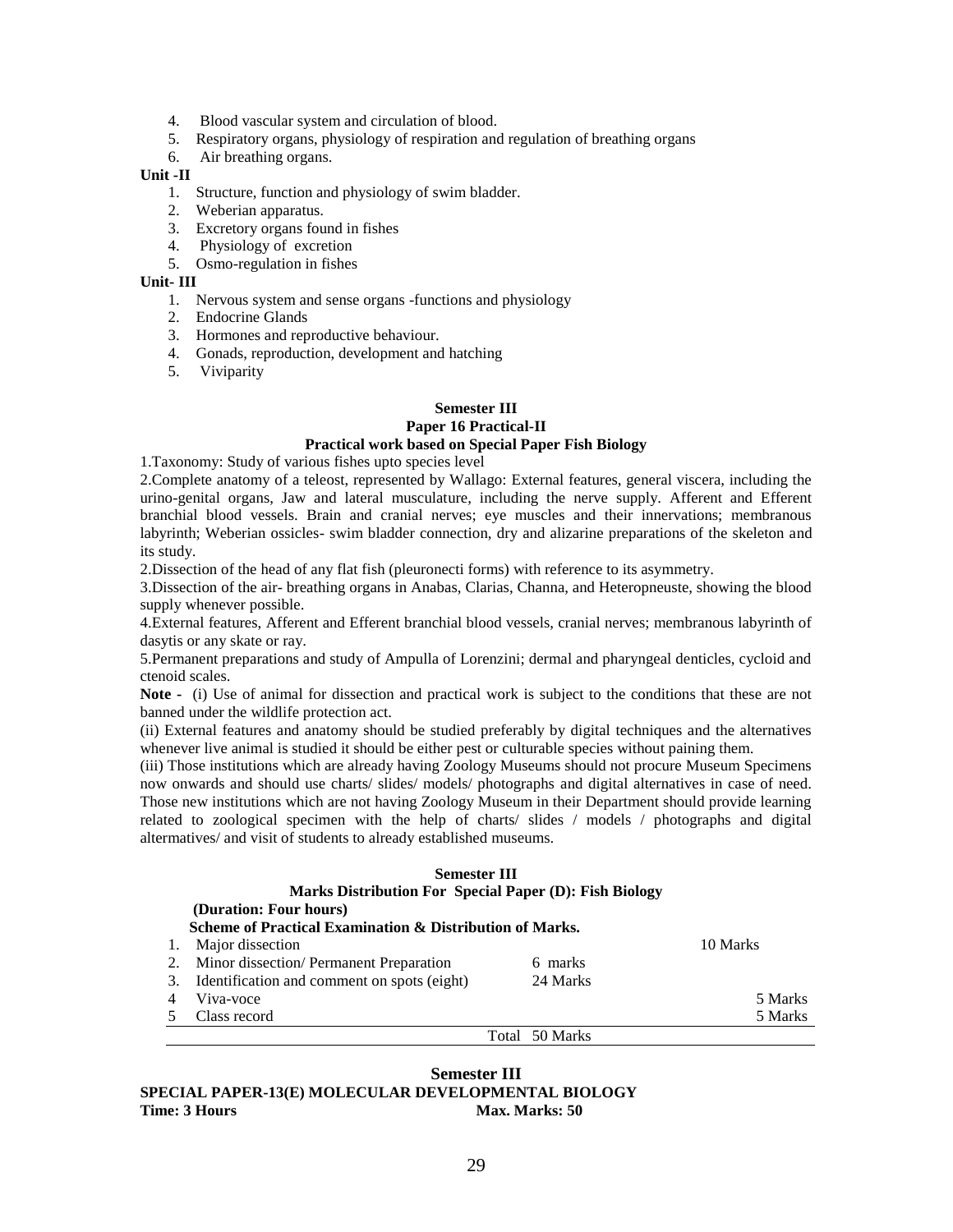# **Note:**

Syllabus of each paper is divided into three units. The question paper is divided into three parts. Part-A, Part-B and Part-C

Part-A (10marks): Part A is compulsory and contains 10 questions. At least three questions will be set from each unit and each question carries 1 mark. (50 words each)

Part-B (10 marks): Part B is compulsory and contains five questions, taking at least one question from each unit. Candidate is required to attempt all 5 questions. Each question carries 2 marks. (100 words each)

Part-C (30 marks): 6 questions will be set taking 2 from each unit. Candidate is required to attempt 3 questions, taking 1 from each unit. Each question carries 10 marks. (400 words each)

## **Unit- I**

1. Historical review of main trends and thoughts in embryology:

- a) Concept of Embryology and Developmental biology.
- b) Theoretical and experimental embryology.
- c) Ontogenic development and embryology.
- 2. Importance of Developmental Biology in modern biomedical sciences.
- 3. Meiosis and significance of sexual reproduction.
- 4. Reproductive cycles and their hormonal control.
- 5. Control of ovulation and induced breeding.

# **Unit- II**

- **1. Gametogenesis**:Molecular aspects of Spermatogenesis and Oogenesis.
	- a) Regulation of multiplication and maturation.
	- b) Active transportation during oocyte development.
- 2. Molecular aspect of vitellogenesis, maturation of oocyte.
	- a) Structure and biochemistry of egg and molecular changes during maturation.
	- b) Nuclear activity during the growth of oocyte and organization of egg cytoplasm.
- **3. Fertilization**: Recognition of egg and sperm, gamete binding and recognition in mammals.
	- a) Reaction of spermatozoa, Sperm mortality
	- b) Capacitation
	- c) Acrosome reaction
	- d) Gamete fusion and Prevention of polyspermy.
- 4. Reaction of egg, activation of egg metabolism, molecular regulation of development, rearrangement of egg cytoplasm, cortical reaction, preparation for cleavage.

#### **Unit- III**

- 1. Comparative account of cleavage in insects, frogs, chick and mammals: Cleavage patterns and their control.
- 2. Chemical changes during cleavage
	- a) Role of egg cortex, morphogenetic gradients in egg cytoplasm
	- b) Manifestation of maternal genes during cleavage.
- 3. Mechanism of cleavage, Cleavage cycle, Maturation promoting factors.
- 4. Role of cytoplasm and nucleus during early development
- 5. Mechanism of gastrulation, morphogenetic movements.

#### **Semester -III**

# **Paper-14 (E) Molecular Developmental Biology (Special Paper)**

#### **Time: 3 Hours Max. Marks: 50 Max. Marks: 50 Max. Marks: 50 Max. Marks: 50 Max. Marks: 50 Max. Marks: 50 Max. Marks: 50 Max. Marks: 50 Max. Marks: 50 Max. Marks: 50**  $\mu$

# **Note:**

Syllabus of each paper is divided into three units. The question paper is divided into three parts. Part-A, Part-B and Part-C

Part-A (10marks): Part A is compulsory and contains 10 questions. At least three questions will be set from each unit and each question carries 1 mark. (50 words each)

Part-B (10 marks): Part B is compulsory and contains five questions, taking at least one question from each unit. Candidate is required to attempt all 5 questions. Each question carries 2 marks. (100 words each)

Part-C (30 marks): 6 questions will be set taking 2 from each unit. Candidate is required to attempt 3 questions, taking 1 from each unit. Each question carries 10 marks. (400 words each)

#### **Unit-I**

- 1. Affinities of cells as a determining factor in cellular rearrangements
- a) Morphogenetic movements in epithelia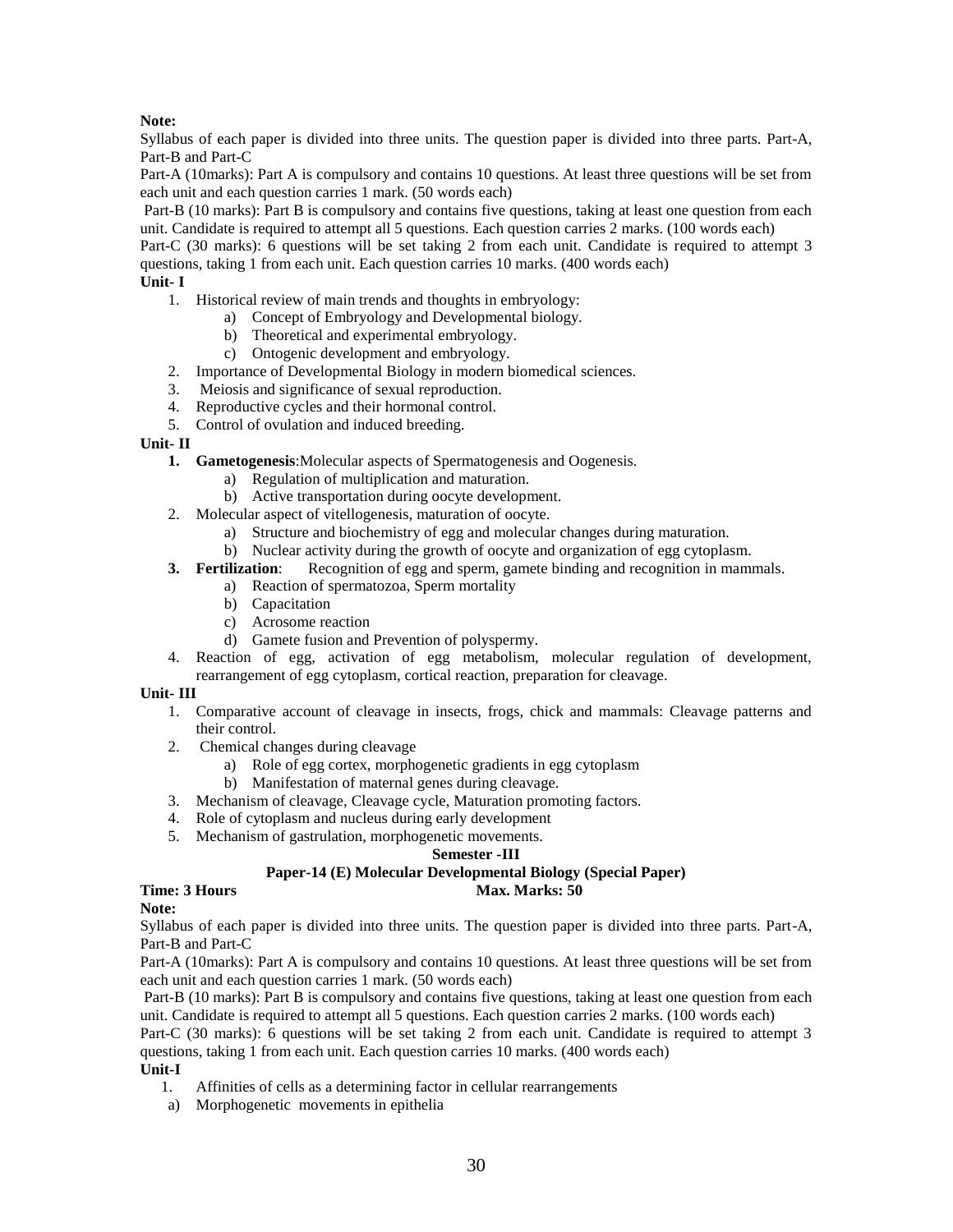- b) Morphogenetic movements in mesenchyme
- c) Mechanism of changes in shape of cell during morphogenesis, general metabolism during gastrulation
- 2. Gene activity during gastrulation
	- a) Involvement of parental genes in development
	- b) Comparative account of gastrulation in sea urchin, amphioxus, fish, amphibians, bird and mammal.
- 3. Fate map, methods of their construction and their utility
	- a) Comparative topographical relationship of the presumptive areas in early embryos of amphioxus, fishes, amphibians and birds.

#### **Unit -II**

- **1. Genes, Development and Related Techniques**: The embryological origin of gene theory, incidences of genomic equivalence
	- a) Amphibian cloning, restriction of nuclear potency and concept of pleuripotency of somatic cells
	- b) Concept of totipotency
	- c) Steward's experiment.
- **2. Differential Gene Regulation:** Differential gene regulation in *E. coli*
	- a) The concept of differential gene expression in insect model
	- b) Nucleic acid hybridization techniques, cloning from genomic DNA.
- 3. DNA hybridization within and across the species
	- a) DNA sequencing techniques, sequence search, alignment and homologies
	- b) Analyzing mRNA through cDNA libraries.

#### **Unit- III**

- **1.** RNA localization techniques, finding rare message by PCR, determining the function of gene, determining the functions of message
- 2. Cellular basis of morphogenesis: Differential cell affinity, the molecular basis of cell-cell adhesion, cell adhesion molecules.
- 3. Molecular regulators of development, molecular basis of migrational specificity, molecular basis of differential substrate specificity.
- 4. Differential gene function during development, chromosomal puffing; differential synthesis and utilization of various types of RNA during embryogenesis.

#### **Paper 16 Practical-II PRACTICAL WORK BASED ON PAPER 13 (E) & 14 (E) MOLECULAR DEVELOPMENTAL BIOLOGY**

- **1.** Study of gametes, and various types and patterns of cleavage.
- **2.** Early development in frog / toad.
- **3.** Study of living embryos of the chick after 3 to 12 days of incubation.
- **4.** Demonstration of cell death by vital staining.
- **5.** Study of blood circulation in tail tip of amphibian larvae.
- **6.** Study of Fluorosis during the development of amphibians.
- **7.** Study of metamorphic stages of anuran.
- **8.** Regeneration studies on amphibian tadpole (tail and limb) using digital techniques. Studies on the effect of retinoids on pattern formation during limb and tail regeneration using digital techniques.
- **9.** Development of organs as chorio-allantoic grafts on chick embryos.
- **10.** Permanent mounting of chick embryos.
- **11.** Preparation and study of serial sections of successive embryonic stages.
- **12.** Staging of tetrapod embryos in one animal species.
- **13.** Effect of hormones on metamorphosis in insects by ligature experiments.
- **14.** Effect of hormones on metamorphosis in anurans.
- **15.** Explain culture of chick embryos on agar.
- **Note -** (i) Use of animal for dissection and practical work is subject to the conditions that these are not banned under the wildlife protection act.

(ii) External features and anatomy should be studied preferably by digital techniques and the alternatives whenever live animal is studied it should be either pest or culturable species without paining them.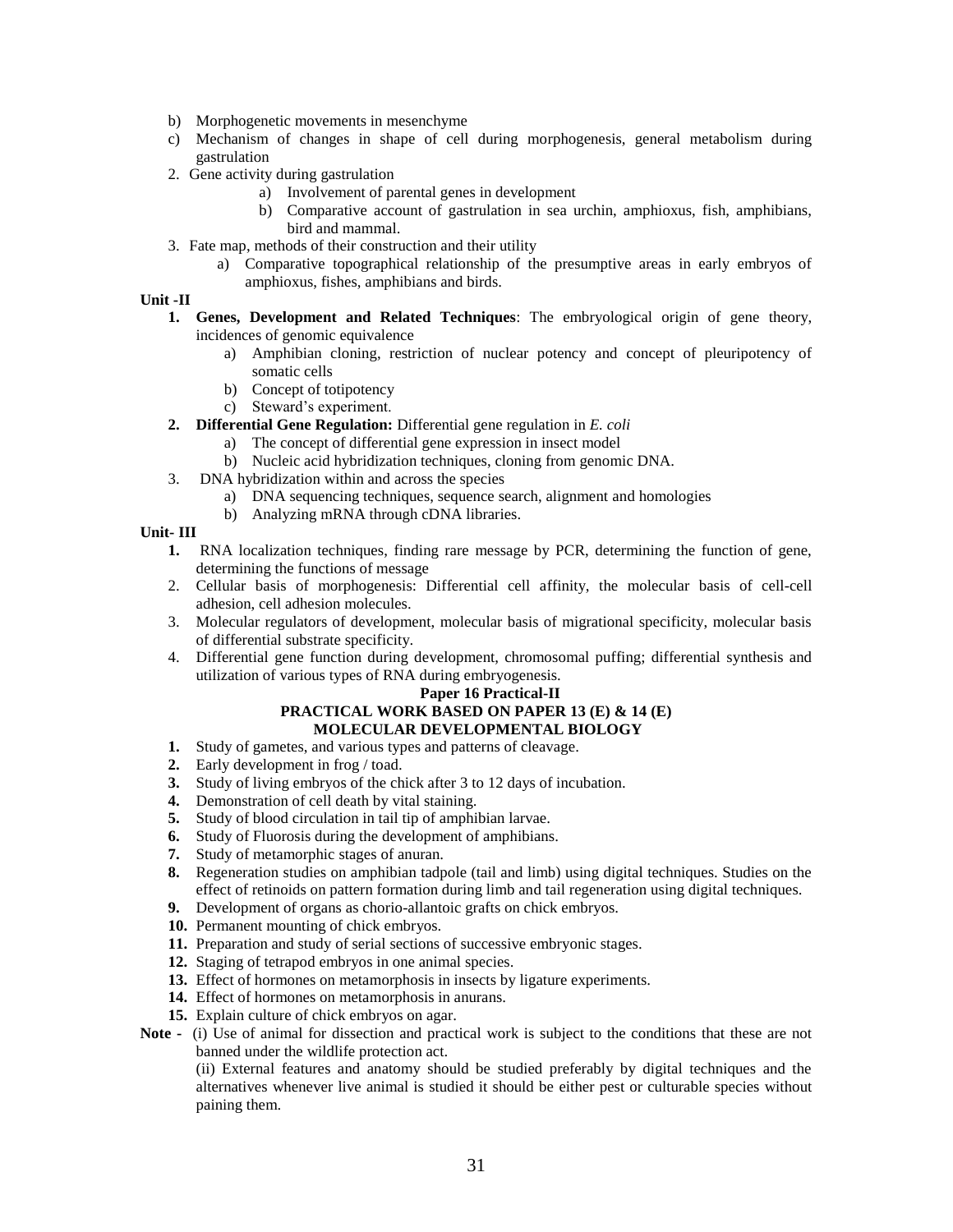(iii) Those institutions which are already having Zoology Museums should not procure Museum Specimens now onwards and should use charts/ slides/ models/ photographs and digital alternatives in case of need. Those new institutions which are not having Zoology Museum in their Department should provide learning related to zoological specimen with the help of charts/ slides / models / photographs and digital altermatives/ and visit of students to already established museums.

# **Semester-III Marks Distribution for Molecular Developmental Biology Duration Four Hours Max-50 marks**

|    | 1. Exercise on Living embryos/Exercise on              |          |
|----|--------------------------------------------------------|----------|
|    | Teratology                                             | 5 Marks  |
| 2. | Exercise on Cell Death/Exercise on metamorphosis       | 5 Marks  |
| 3. | Exercise on blood circulation in tail tip of amphibian |          |
|    | larvae / Exercise on effects of fluorosis during       |          |
|    | development                                            | 5 Marks  |
| 4. | Permanent mounting                                     | 5 Marks  |
| 5. | Identification and comments on Spots (four)            | 10 Marks |
| 6. | Project Report                                         | 10 Marks |
|    | Viva-Voce                                              | 5 Marks  |
| 8. | Class Record Viva-Voce                                 | 5 Marks  |
|    | Total                                                  | 50 Marks |

#### **SUGGESTED READINGS:**

- de Beer, S.G. Embryos and Ancestors. Clarendon Press, Oxford.
- Barbiur, T. Reptiles and Amphibians: Their habits and Adaptations. Hongton Miffm Co., New York.
- Kingsely Nobel, G. The Biology of the Amphibia. Dover Publications, New York.
- Gilbert, S.F. Developmental Biology, Sinauer Associates Inc., Massachusetts. 4th Edition.
- Walbot, V. And Holder, N. Developmental Biology, Random House New York
- Saunders, J.W. Developmental Biology: Patterns, Problems and Principles. Macmillan Publishing Comp. Inc. New York
- Balinsky, B.I. An Introduction to Embryology Holt-Saunders International Editions.
- Wolpert, L. Principles of Development. Oxford Univ. Press.
- Malacinski, G.M. Developmental Genetics of higher organisms- a primer in Developmental Biology. Collier Macmillan Publisher London
- O'Rahilly, R. and Muller, F. Human Embryology and Teratology, John Willey and Sons
- Goss, R. Principles of Regeneration. Academic Press New York.
- Schmidt, A.J. Cellular Biology of Vertebrate Regeneration and Repair. The University of Chicago Press

#### **Semester-III**

#### **Paper-13 (F) Endocrinology (Special Paper)**

#### **Time: 3 Hours Max. Marks: 50**

**Note:**

Syllabus of each paper is divided into three units. The question paper is divided into three parts. Part-A, Part-B and Part-C

Part-A (10marks): Part A is compulsory and contains 10 questions. At least three questions will be set from each unit and each question carries 1 mark. (50 words each)

Part-B (10 marks): Part B is compulsory and contains five questions, taking at least one question from each unit. Candidate is required to attempt all 5 questions. Each question carries 2 marks. (100 words each)

Part-C (30 marks): 6 questions will be set taking 2 from each unit. Candidate is required to attempt 3 questions, taking 1 from each unit. Each question carries 10 marks. (400 words each)

#### **Unit- I**

1. Historical background. "Scope and status" of endocrinology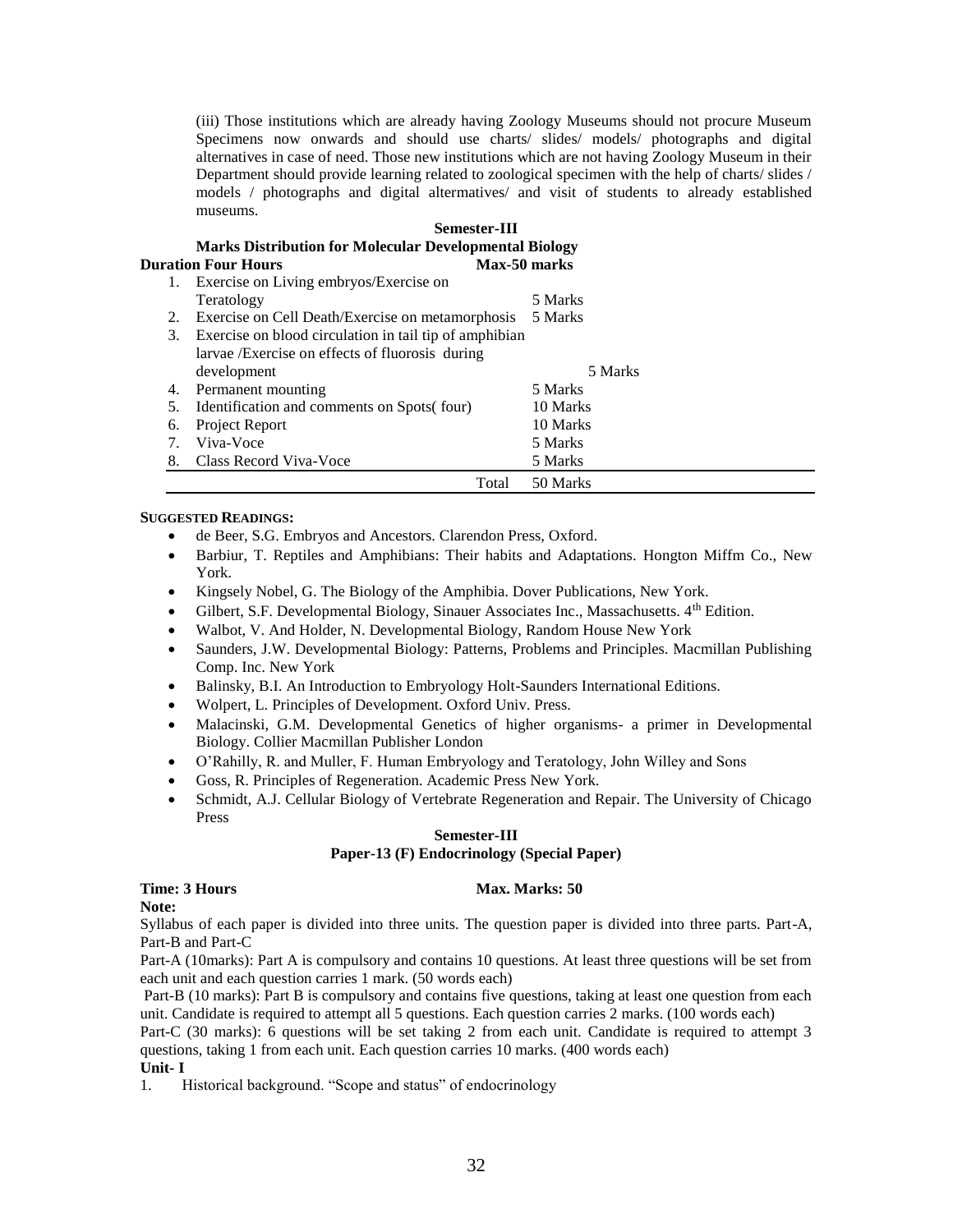- 2. Study of the following major endocrine glands of vertebrates. Pituitary; General, developmental and comparative anatomy,
- 3. Functional cytology of the pituitary gland and mammalian, and sub-mammalian vertebrates, adenohypophyseal hormones their chemistry and physiology.
- 4. Chromatophore regulation among vertebrates; neurohormonal peptides; their chemistry and phyletic distribution; formation, storage, release and transport of neurohypophyseal principles; effects of hypophysectomy pituitary stalk secretion and transplantation.

## **Unit- II**

- 1. Thyroid: General developmental and comparative anatomy, evolution of thyroidal function; biochemistry of thyroid hormones.
- 2. Biological actions of thyroid hormones and their interrelationship with other endocrine secretion, effects of thyroidectomy; calcitonin, its chemistry and physiology
- 3. Parathyroid: General, developmental and comparative anatomy; biochemistry and physiology of the parathyroid hormone; effects of parathyroidectomy.

# **Unit- III**

- 1. Pancreatic islets: General developmental and comparative anatomy; biochemistry and physiology of insulin and glucagon; effects of pancreatomy
- 2. Adrenal: General development and comparative anatomy; chromaffin tissue; biochemistry and physiology of catecholamines.
- 3. The sympathetic chromaftin complex steroideogenic tissue; structure and nomenclature of steroid hormones, effects of adrenalectomy

# **Semester-III**

## **Paper-14 (F) Endocrinology (Special Paper) Time: 3 Hours Max. Marks: 50 Max. Marks: 50 Max. Marks: 50 Max. Marks: 50 Max. Marks: 50 Max. Marks: 50 Max. Marks: 50 Max. Marks: 50 Max. Marks: 50 Max. Marks: 50**  $\mu$

# **Note:**

Syllabus of each paper is divided into three units. The question paper is divided into three parts. Part-A, Part-B and Part-C

Part-A (10marks): Part A is compulsory and contains 10 questions. At least three questions will be set from each unit and each question carries 1 mark. (50 words each)

Part-B (10 marks): Part B is compulsory and contains five questions, taking at least one question from each unit. Candidate is required to attempt all 5 questions. Each question carries 2 marks. (100 words each)

Part-C (30 marks): 6 questions will be set taking 2 from each unit. Candidate is required to attempt 3 questions, taking 1 from each unit. Each question carries 10 marks. (400 words each)

#### **Unit- I**

- 1. Pineal: General development and comparative anatomy; biochemistry and physiology, the pineal principles.
- 2. Chemical messenger : Mechanism of hormone action.
	- 1. Endocrine integration : Diffuse effects of hormones: neoplastic growth; migration in birds and fishes; bird plumage, hibernation; osmoregulation; blood pressure regulation.
	- 2. Vertebrate neuroendocrinology : Ultrastructure and function of the neuro secretory cell, hypothalamo-hypophyseal relationship.

#### **Unit- II**

- 1. Hypothalamus in relation to higher nervous centers, other neuro-secretory systems in vertebrates; the urophysis, the snbcommisural organ and the pineal complex.
- 2. Vertebrate neuroendocrinology : Anatomy and physiology of the endocrine and neuro endocrine systems of Annelida , Arthropoda.
- 3. Vertebrate neuroendocrinology : Anatomy and physiology of the endocrine and neuro endocrine systems of Mollusca and Echinodermata

#### **Unit- III**

- 1. Medical specialty of endocrinology- Involves the diagnostic evaluation of a wide variety , symptoms and variations .long-term management of disorders of deficiency or excess hormones.
- 2. Secretions and response to hormones of different organ system mainly brain, lungs, heart, intestine, skin, and the kidney, and the clinical specialty of endocrinology focuses.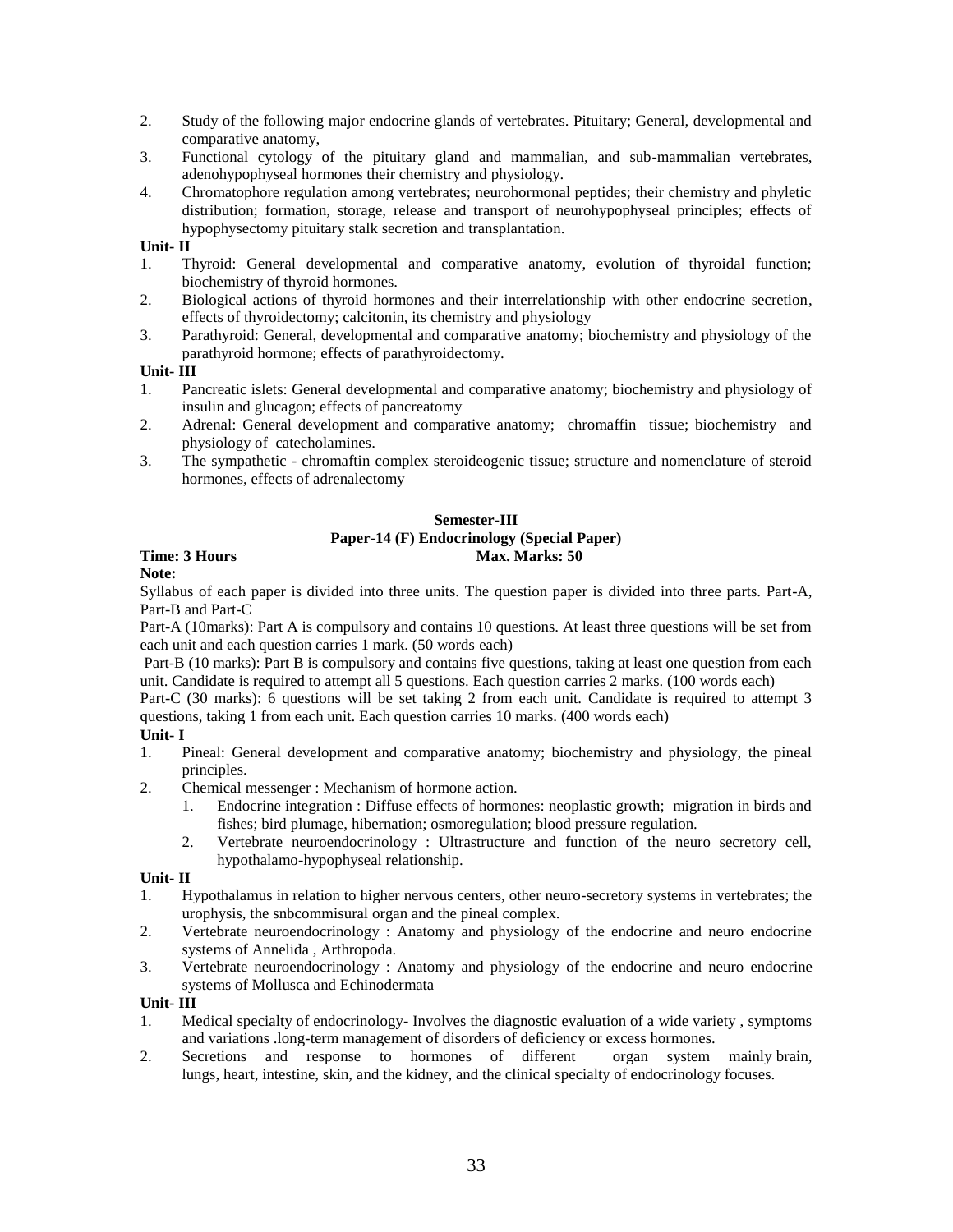3. Endocrine disorders - chronic diseases , diabetes mellitus, hypothyroidism , metabolic syndrome and care. understanding the patient at the personal and social level ,molecular, and the physician–patient relationship Endocrinologists are specialists

#### **Paper 16 Practical-II**

# **PRACTICAL WORK BASED ON ENDOCRINOLOGY PAPER 13 & 14 (F)**

l, Dissection and gross examination of various endocrine glands of representatives vertebrates.

2, Microscopical study of various endocrine glands of representative vertebrates through micro-technical procedure.

3. Study of the estrous cycle in mouse or rat by the vaginal smear technique.

4. Surgical procedures: castration. ovariectomy, adrenalectomy, thyroidectomy and hypophysectomy.

5. Bioassays for estimations, androgens and anti-estrogens, the Aschiem-Zondek pregnancy test.

#### **Note :**

(i) Use of animal for dissection and practical work is subject to the conditions that these are not banned under the wildlife protection act.

(ii) External features and anatomy should be studied preferably by digital techniques and the alternatives. Whenever live animal is studied it should be either pest or culturable species without paining them.

(iii) Those Institutions which are already having Zoology Museums should not procure Museum Specimens now onwards and should use charts /slides / models / photographs and digital alternatives in case of need. Those new institutions which are not having Zoology Museum in their' Department should provide learning related to Zoological specimens with the help of chart / slides / models /photographs and digital alternatives/ and visit of students to already established museums.

#### **Semester-III ( ENDOCRINOLOGY***)*

#### **Scheme of Practical Examination & Distribution of Marks (Duration: Four hours) Max-50 marks** 1. Exercise based on dissection 5 Marks 2. Exercise based on microscopic observation 10 Marks 3. Exercise based on surgical procedure 5 Marks 4. Exercise based preparation of chromosome 5 Marks 5. Exercise based Biochemistry 5 Marks

| 6. Project Report<br>7. Viva-voce |       | 10 Marks<br>5 Marks |
|-----------------------------------|-------|---------------------|
| 8. Class Record                   |       | 5 Marks             |
|                                   | Total | 50 Marks            |

# **Semester -IV**

Paper – 17 Biological Techniques and Biostatistics (Compulsory) **Time: 3 Hours Max. Marks: 50** 

#### **Note:**

Syllabus of each paper is divided into three units. The question paper is divided into three parts. Part-A, Part-B and Part-C

Part-A (10marks): Part A is compulsory and contains 10 questions. At least three questions will be set from each unit and each question carries 1 mark. (50 words each)

Part-B (10 marks): Part B is compulsory and contains five questions, taking at least one question from each unit. Candidate is required to attempt all 5 questions. Each question carries 2 marks. (100 words each)

Part-C (30 marks): 6 questions will be set taking 2 from each unit. Candidate is required to attempt 3 questions, taking 1 from each unit. Each question carries 10 marks. (400 words each)

#### **Unit-I**

1. Histochemical and Immunotechniques:Detection of molecules using ELISA, RIA, western blot, immunoprecipitation, Basics of Microscopy, Phase Contrast microscopy, Electron Microscopy, flow cytometry and immunofluorescence microscopy, detection of molecules in living cells, in situ localization by techniques such as FISH and GISH, Principle and working of microtomy and types of Microtomes.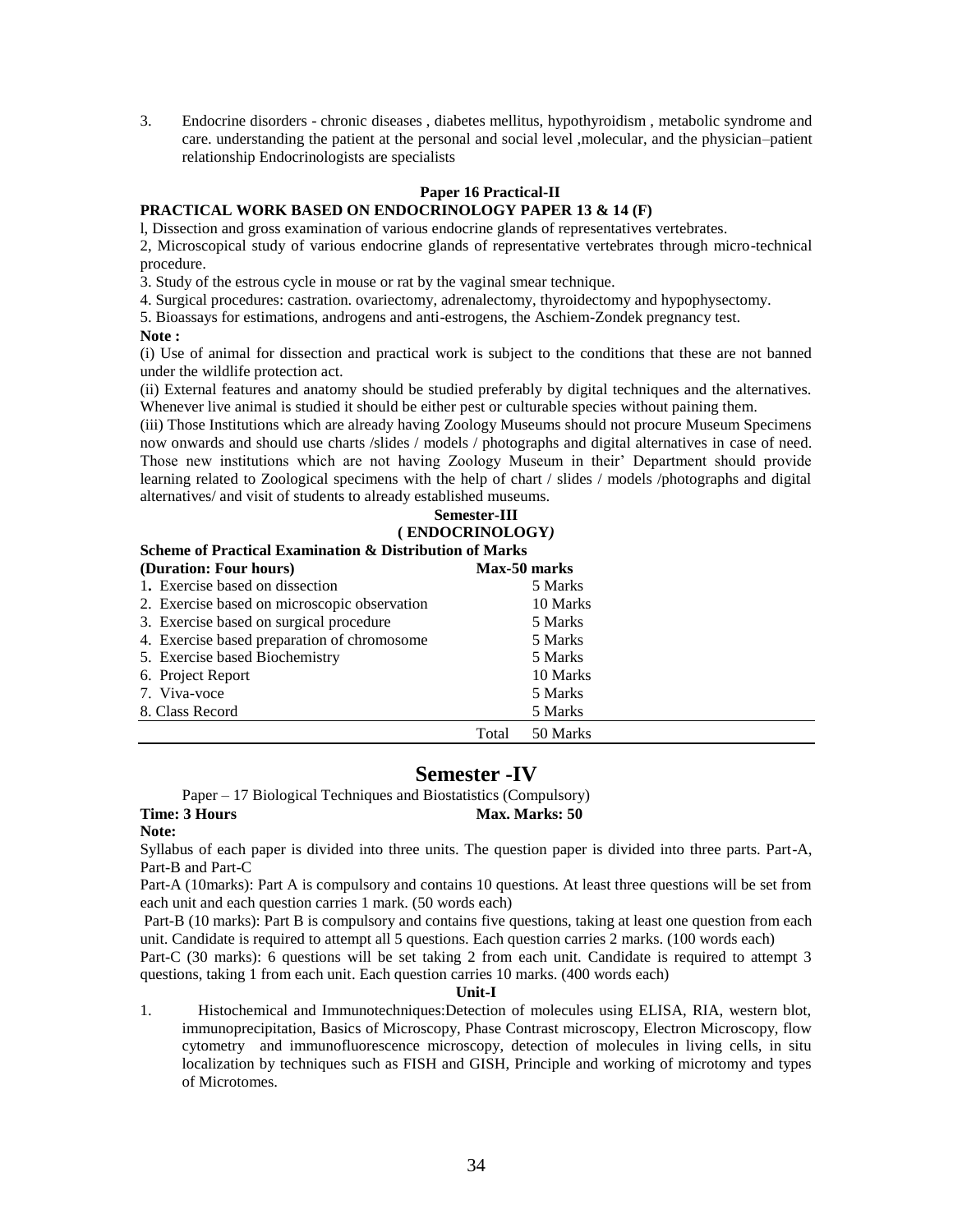- 2. Biophysical Method:Molecular analysis using UV/visible, fluorescence, circular dichroism, NMR and ESR spectroscopy Molecular structure determination using X-ray diffraction and NMR, Molecular analysis using light scattering, different types of mass spectrometry and surface plasma resonance methods.
- 3. Principle of Chromatography, Different types of Chromatography: TLC, Paper Chromatography, HPLC, Gas Chromatography, Ion-Exchange Chromatography. Principle of Centrifugation, types and care of Rotors, working and uses of different types of centrifuge including analytical centrifuge. Principle of Electrophoresis, Agarose Gel Electrophoresis, PAGE, Isotechophoresis .

#### **Unit-II**

- 4. Radiolabeling techniques: Detection and measurement of different types of radioisotopes normally used in biology, incorporation of radioisotopes in biological tissues and cells, molecular imaging of radioactive material, safety guidelines.
- 5. Microscopic techniques: Visulization of cells and subcellular components by light microscopy, resolving powers of different microscopes, microscopy of living cells, scanning and transmission microscopes, different fixation and staining techniques for EM, freeze-etch and freeze- fracture methods for EM, image processing methods in microscopy.
- 6. Electrophysiological methods:Single neuron recording, patch-clamp recording, ECG, Brain activity recording, lesion and stimulation of brain, pharmacological testing, PET, MRI, fMRI, CAT .

#### **Unit-III**

7. Statistical Methods:

Elementary idea of Computer Fundamentals (MS Word, Excel and Power Point Presentation); Frequency Distribution; Graphical Presentation of Data (line diagram, Histogram, Bar diagram and Pie diagram); Measures of central tendency and dispersal; probability distributions (Binomial, Poisson and normal); Sampling distribution; Difference between parametric andnonparametric statistics; Confidence Interval; Errors; Levels of significance; Regression and Correlation; t-test; Analysis of variance;  $X^2$  test;; Basic introduction to Muetrovariate statistics.

#### **Suggested Reading Materials:**

- Locquin and Langeron. Handbook of Microscopy. Butterwaths, 1983
- Philip E. Hartman Gene Action
- Robert Braun. Introduction to instrumental analysis. McGraw Hill
- Wilson and Wlaker. Practical Biochemistry. Cambridge, 2000.
- Robert Braun Introduction to instrumental analysis- -McGraw Hill.
- K, Wilson and K.H. Goulding A biologist Guide to principles and Techniques of Practical Biochemistry-ElBS Edn.
- Allan Bluman Elementary Statistics: A Brief Version (5th Edition

#### **Paper-18 Animal Behaviour (Compulsory)**

**Time: 3 Hours Max. Marks: 50 Max. Marks: 50** 

#### **Note:**

Syllabus of each paper is divided into three units. The question paper is divided into three parts. Part-A, Part-B and Part-C

Part-A (10marks): Part A is compulsory and contains 10 questions. At least three questions will be set from each unit and each question carries 1 mark. (50 words each)

Part-B (10 marks): Part B is compulsory and contains five questions, taking at least one question from each unit. Candidate is required to attempt all 5 questions. Each question carries 2 marks. (100 words each)

Part-C (30 marks): 6 questions will be set taking 2 from each unit. Candidate is required to attempt 3 questions, taking 1 from each unit. Each question carries 10 marks. (400 words each)

# **Unit-I**

1. Introduction:

Ethology as a branch of biology, Difference between Psychology and Ethology.

Contribution of Scientists for Animal Behaviour, Contribution of Konrad Lorenz, Niko Tinbergen and Karl Von Frisch.

2. Concepts and Patterns of Animal Behaviour: Introduction of concepts and Patterns, Motivation, Fixed Action Pattern, Sign Stimulus, Innate Releasing Mechanism, Action Specific Energy, Behavioural Genetics.

3**.** Approaches and methods in study of behavior; Proximate and ultimate causation.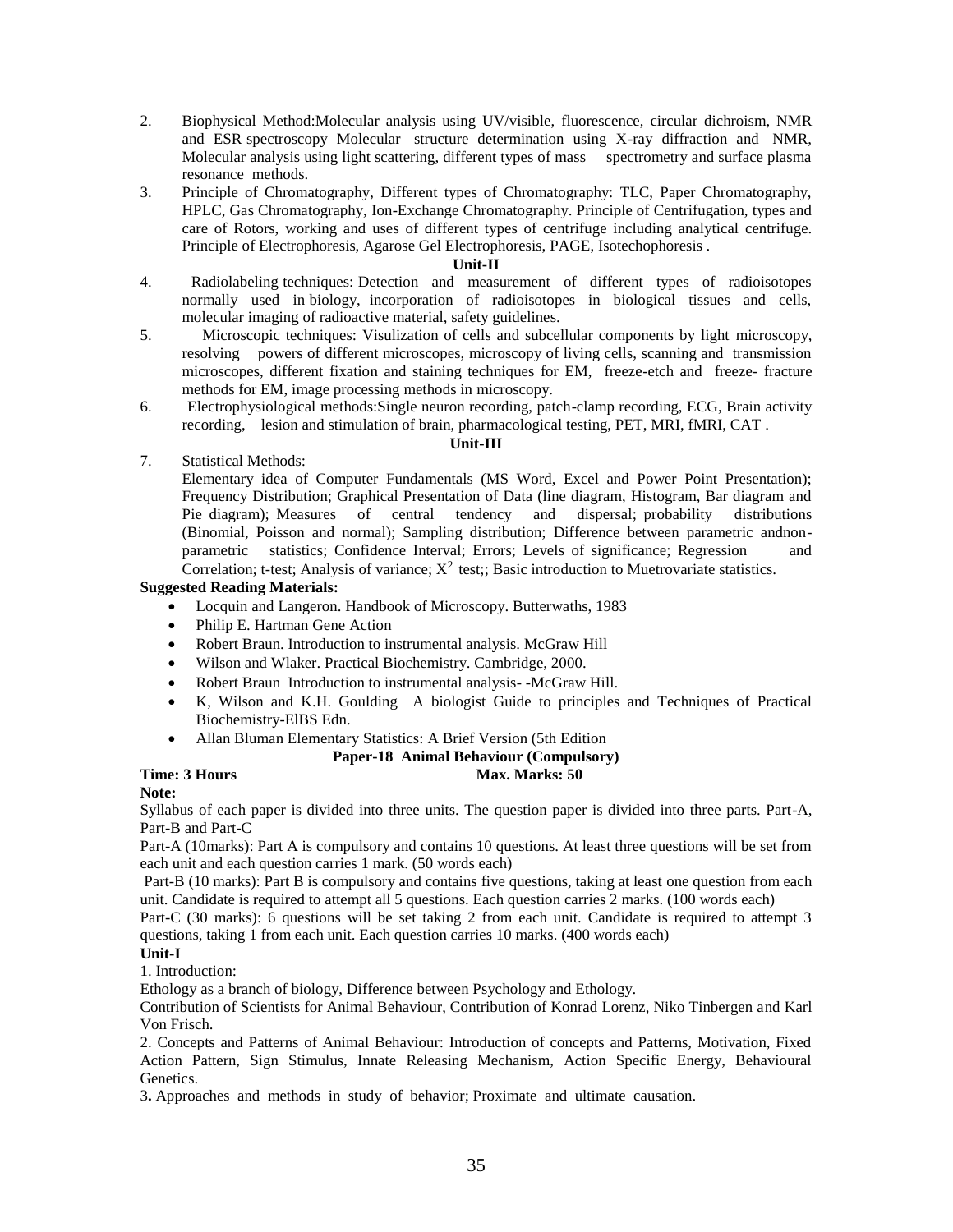4. Neural Basis of Learning: Brain and Behaviour-Role of different parts of brain in Behaviour, Memory, Neural Mechanism of Learning.

#### **Unit-II**

1. Biological Clocks- Circadian and Circannual rhythms; Orientation- Kinesis and Taxis

2. Social Behaviour: Advantages of being Social, Non-human Primate Social Groups with emphasis on Social dominance, Sociobiology.

3. Use of space and territoriality, Aggressive behavior, Animal Communication-Auditory, Visual, Chemical and Tactile.

4. Habitat selection and optimality in foraging with emphasis on feeding strategy in Animals.

#### **Unit-III**

1. Courtship and mating Behaviour in Animals, Reproductive success in Animals.

2. Parental Care Behaviour, Human Behaviour

3. Learning: Habituation, Classical conditioning, Operant learning, Latent Learning, Imprinting, Reasoning and insight learning.

4. Bird Migration and navigation, Fish Migration, Domestication and behavioral changes, Zoochosis **Suggested Reading Materials:**

1. Eibl-Eibesfeldt, I. Ethlogy. The biology of Behaviour. Holt,

Rineheart & Winston, New York.

2. Gould, J.L. The mechanism and Evolution of Behaviour.

3. Kerbs, J.R. and N.B. davies : Behaviourable Ecology. Blackwell,

Oxford, U.K.

4. Hinde, R.A. Animnal Behaviour : A Synthesis of Ethology and

Comparative Psychology. McGraw Hill, New York.

5. Alcock, J. Animal Behaviour : An Evolutionary approach. Sinauer Assoc. Sunderland, Massachsets, USA.

6. Bradbury, J.W. and S.L. Vehrencamp. Principles of Animal

Communication. Sinauer Assoc. Sunderland, Massachsets, USA.

7. Manning and Dawkins: An Introduction to Animal Behaviour

## **Semester IV**

# **Paper 21 Practical-I**

# **Practical Work based on General Papers**

## **Animal Behaviour**

- (i) Study of the process of learning in rat with the help of Animal Maize. Analysis of the results of the experiment
- (ii) Study of avoidance behavior in rat, analysis of the result of experiment.
- (iii) Imprinting in precocial birds
- (iv) Chemical communication in Earthworm
- (v) Study of food preferences and feeding behaviour of an insect pest
- (vi) Study of phototectic response in Tribolium/ Musca/ Drosophila
- (vii) Learning by trial and error in animals using maze and jumping box
- (viii) Study of movement of fish in aquarium
- (ix) Study of courtship in birds
- (x) Food preference in tribolium
- (xi) Pheromones in earthworms
- (xii) Study of imprinting in chicks

## **Biological Techniques**

- Demonstration of different types of Microscopes
- Demonstration of different types of Spectrophotometers and exercise based on Spectrophotometer.
- Demonstration of Chromatographic equipment and exercise based on Chromatography.
- Demonstration of Electrophoresis equipment and exercise based on Electrophoresis.
- Exercise based on DNA fingerprinting, DNA sequencing.
- Demonstration of Microtome and exercise based on microtomy.
- Visit to tissue culture lab

#### **Biostatistics –**

Exercise based on computer (MS Word, Excel, PPT).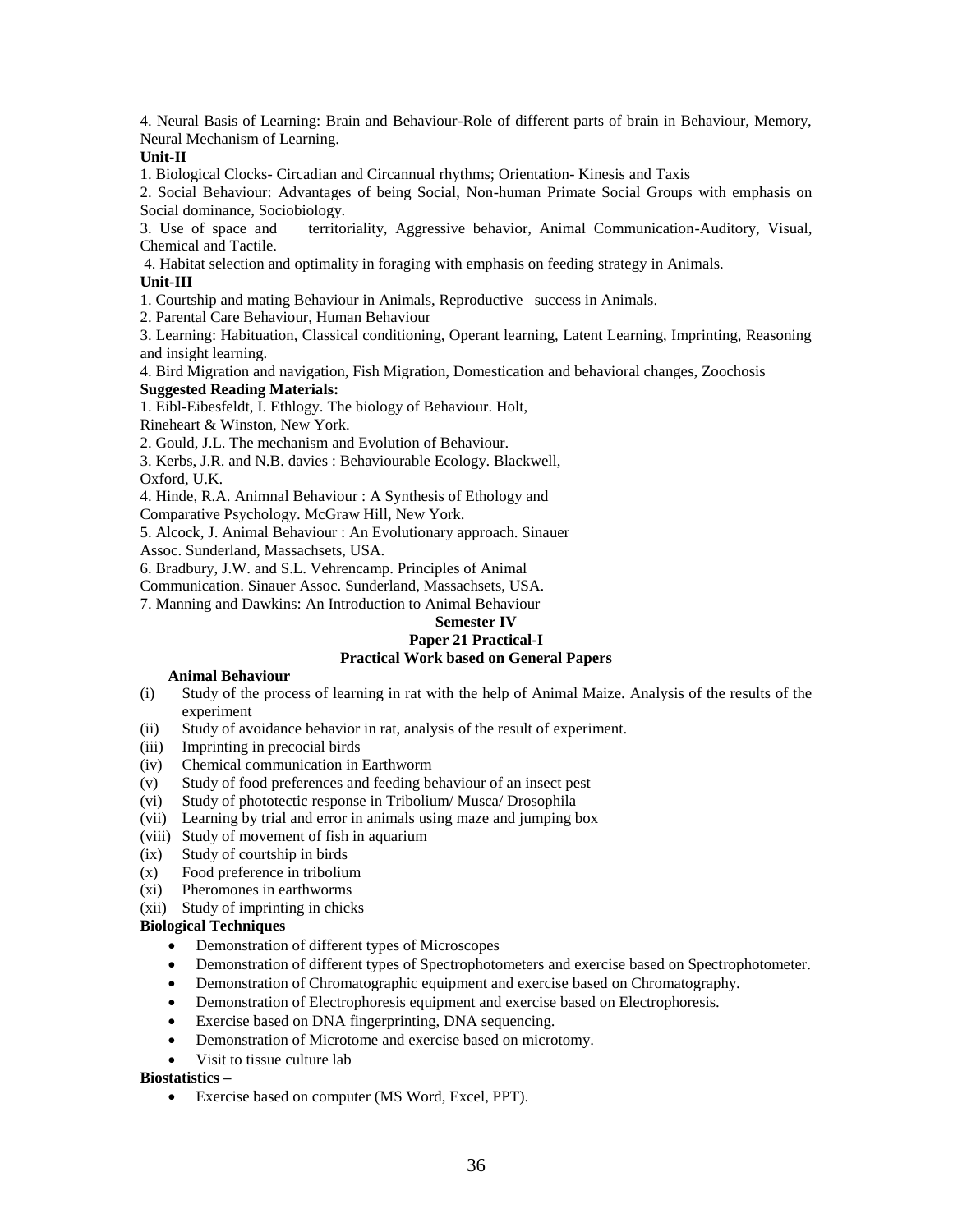- Preparation of frequency tables, histograms, Bar Diagrams, frequency curves, ogives and pie diagrams.
- Problems based on statistical average-Mean, Median, Mode etc.
- Calculation of standard deviation and coefficient of variation.
- Estimation of significance between samples using Student's t-test, F-test and Chi square test.
- Plotting of regression lines, calculation of correlation and regression analysis.
- Analysis of variance (One-way & Two –way classification).
	- $\bullet$  Some exercises based on the syllabi may be devised according to the availability of equipments.

**Seminar** – Students have to prepare and present paper on the related topics or recent advances/research in the field of life sciences/ topics related to the papers in the semester as well as based on Life Sciences syllabus of CSIR-NET . Student shall prepare and use power point presentations, models, slides etc. for seminar

#### **Note:**

- (i) Use of animals for dissection and practical work is subject to the conditions that these are not banned under the Wildlife Protections Act.
- (ii) Those Institutions which are already having Zoology Museums should not procure Museum Specimens now onwards and should use charts/slides/models/photographs and digital alternatives in case of need. Those new institutions which are not having Zoology Museum in their Department should provide learning related to zoological specimens with the help of charts/slides/models/photographs and digital alternatives and visit of students to already established museums.

|    | <b>Scheme of Practical Examination &amp; Distribution of Marks</b> |                      |         |
|----|--------------------------------------------------------------------|----------------------|---------|
|    | (Duration: Four hours)                                             | <b>Max Marks: 50</b> |         |
|    | 1. Exercise in Animal Behaviour                                    | 10 Marks             |         |
|    | 2. Exercise in Biological Techniques                               | 10 Marks             |         |
|    | 3. Exercise in Biostatistics                                       | 10 Marks             |         |
| 4. | Seminar                                                            | 10 Marks             |         |
| 5. | Viva-voce                                                          |                      | 5 Marks |
| 6. | Class record                                                       |                      | 5 Marks |
|    |                                                                    | Total 50 Marks       |         |

#### **Semester IV**

#### **Special Paper 19(A): Cell and Molecular Biology Time: 3 Hours Max. Marks: 50 Max. Marks: 50**

# **Note:**

Syllabus of each paper is divided into three units. The question paper is divided into three parts. Part-A, Part-B and Part-C

Part-A (10marks): Part A is compulsory and contains 10 questions. At least three questions will be set from each unit and each question carries 1 mark. (50 words each)

Part-B (10 marks): Part B is compulsory and contains five questions, taking at least one question from each unit. Candidate is required to attempt all 5 questions. Each question carries 2 marks. (100 words each)

Part-C (30 marks): 6 questions will be set taking 2 from each unit. Candidate is required to attempt 3 questions, taking 1 from each unit. Each question carries 10 marks. (400 words each)

#### **Unit I**

- 1. Complete knowledge of the origin and characters of following diseases:
	- (a) Glycogen Storage Disease
	- (b) AIDS
	- (c) Thalassemia
	- (d) Muscular Dystrophy
	- (e) Cystic Fibrosis
	- (f) Severe Combined Immuno– Deficiency syndrome (SCID)
	- (g) ATM disease
- 2. Cytokines related diseases:- Bacterial septic shock; Bacterial toxic shock; Lymphoid and myeloid cancers; Chagas disease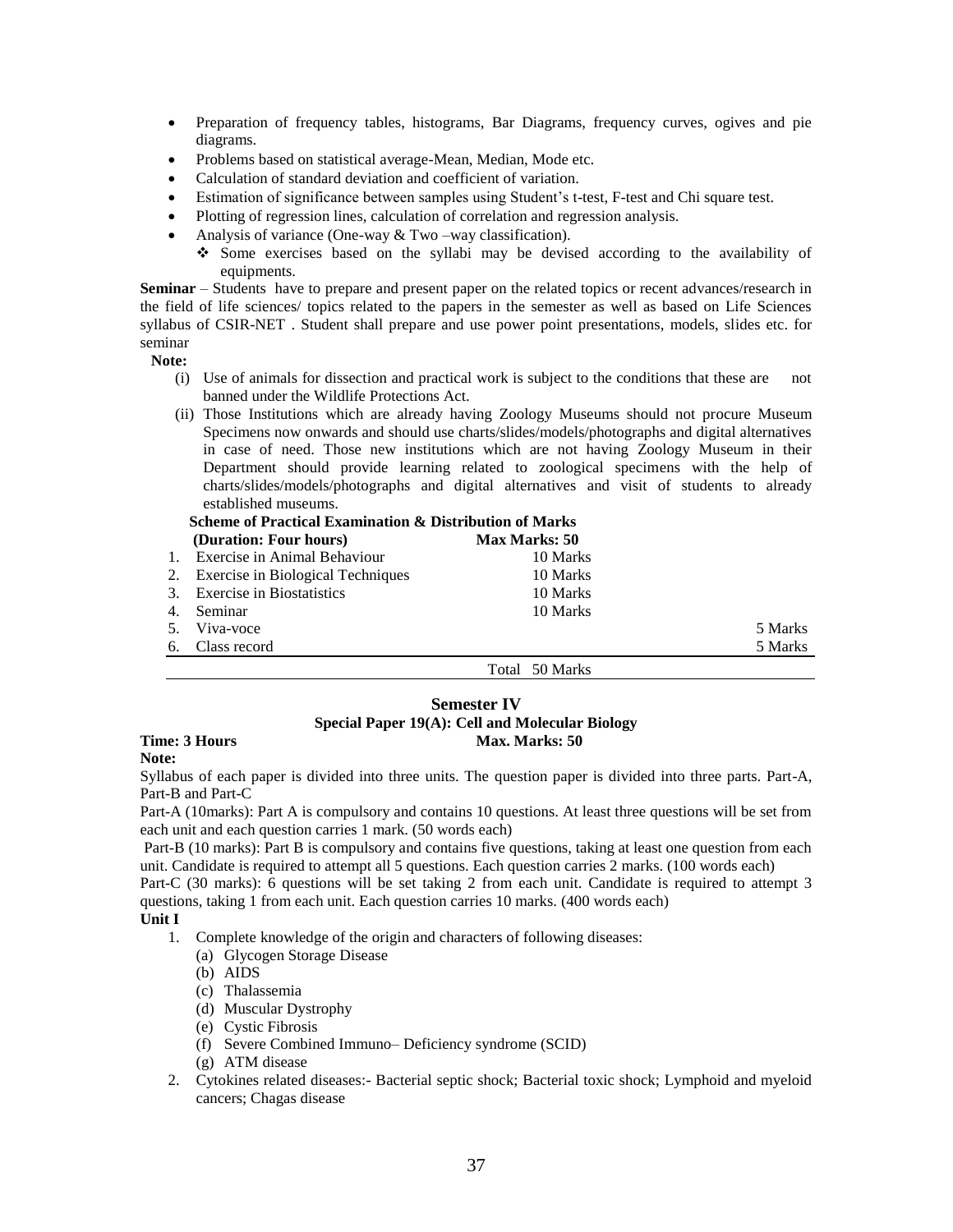# **Unit II**

- 1. Immune system in health and disease
- (a) Immune response to infectious disease
- Viral infections- Viral neutralization by humoral response; Cell-mediated antiviral mechanism; Viral evasion of host defense mechanisms.
- Bacterial infections- Immune responses to extracellular and intracellular bacteria; Bacterial evasion of host defense mechanisms
- Protozoa and diseases
- Diseases caused by helminthes
- 2. Cancer:
	- a) Tumor cells and onset of cancer
	- b) Tumor Viruses, Proto-oncogenes and tumor suppressor genes
	- c) Mutation causing loss of cell cycle.
	- d) Mutations affecting genuine stability
	- e) Relationship of the cell cycle to Cancer, P53 & oncogenes; oncogenes & ageing.
	- f) DNA repair and cancer.
- 3. Cell Death
	- a) Apoptosis and necrosis
	- b) Characteristics of apoptosis
	- c) Genes involved in apoptosis

# **Unit III**

- 1. Ageing: The biology of senescence
	- a) Maximum life span and life expectancy
	- b) Causes of ageing:- Genetic instability; Free radicals, oxidative damage and antioxidants; Role of telomerases in Ageing.
- 2. (i) Hypersensitivity: Type I, II, III and IV
	- (ii) Autoimmunity
		- (a) Organ specific autoimmune disease
		- (b) Systemic autoimmune disease
- 3. Genomics & proteomics: Definition & basic concepts. DNA microarray; ESTs. Multigene families & genome conservation. Proteomics

#### **Semester IV**

# **Special Paper 20 (A): Cell and Molecular Biology**

# **Time: 3 Hours Max. Marks: 50 Max. Marks: 50**

#### **Note:**

Syllabus of each paper is divided into three units. The question paper is divided into three parts. Part-A, Part-B and Part-C

Part-A (10marks): Part A is compulsory and contains 10 questions. At least three questions will be set from each unit and each question carries 1 mark. (50 words each)

Part-B (10 marks): Part B is compulsory and contains five questions, taking at least one question from each unit. Candidate is required to attempt all 5 questions. Each question carries 2 marks. (100 words each)

Part-C (30 marks): 6 questions will be set taking 2 from each unit. Candidate is required to attempt 3 questions, taking 1 from each unit. Each question carries 10 marks. (400 words each)

**UNIT-I**

- 1. Specialized function of cytoplasmic components in a cell with special references to the molecular mechanism (Contractibility, secretion, phagocytosis and pinocytosis).
- 2. Cell and Tissue Culture
	- (a) Behavior of cells in culture
	- (b) Primary and established cell lines
	- (c) Kinetics of cell growth
	- (d) Culture media
	- (e) Importance of cell and tissue culture
- 3. Chemical basis of fixation and staining .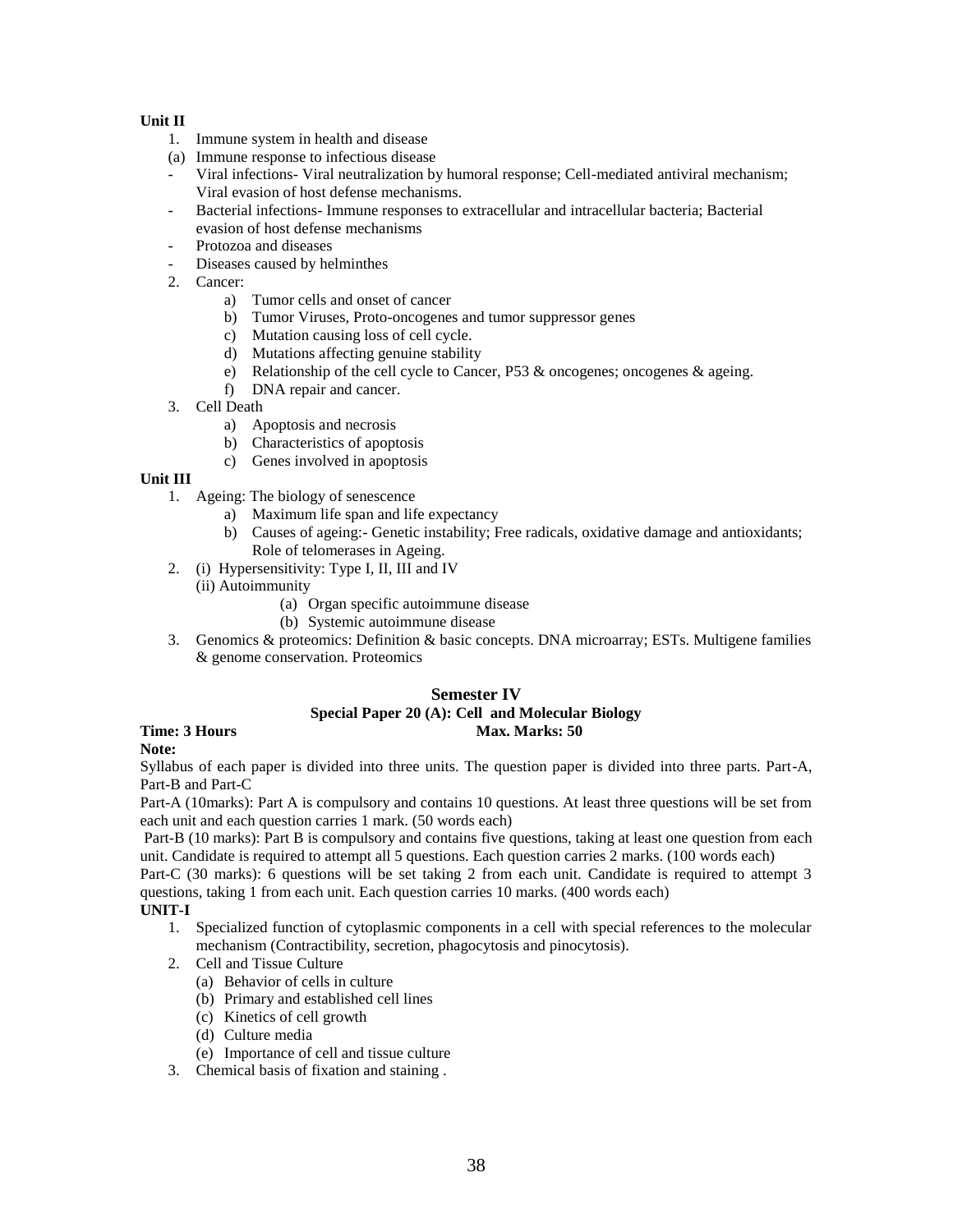- (a) Fixation and Fixatives: Methods of fixation, chemicals used as fixatives and their preparation, chemical basis of fixation (formaldehyde, glutaraldehyde, chromium salts, mercury salts, alcohol and acetone), washing and post fixation methods, decalcification, Cryopreservation.
- (b) Microtomy- Dehydration, clearing and infilteration, embedding methods, trimming, sectioning. Cryostat sectioning and mounting, mounting media, freezing techniques, freeze drying, freeze fracture and itching.
- (c) Staining techniques (Nuclear and Cytoplasmic Stains):- PAS, Metachromasia, Lipid and protein staining techniques.; Intra-vital and supravital staining

#### **UNIT II**

- 1. Elementary concept of the principle and applications of microscopy as exemplified by the following:-
	- (a) Light Microscopy
	- (b) Phase contrast microscopy
	- (c) Florescence microscopy
	- (d) Confocal microscopy
	- (e) Atomic force microscopes
	- (f) Electron microsocopy
	- (g) Micrometry.
- 2. Principles and application of pH meter, colorimeter, spectrophotometer, centrifuge and ultracentrifuge, electrophoresis (Paper, agarose, PAGE), chromatography (TLC, ion exchange, column, HPLC).

#### **UNIT III**

- 1. Blotting techniques-Southern, Northern and Western blotting.
- 2. Immunoassays:- Principles, methods and applications of RIA and ELISA.
- 3. Role and mechanism of action of the following enzymes:-
	- (a) ATPase
	- (b) Succinic Dehydrogenases
	- (c) Acid and Alkaline phosphatases
	- (d) Hyaluronidase

#### **Semester IV Paper 22 practical-II**

#### **Practical work based on Special paper Cell and Molecular Biology**

- 1. Microtomy- Wax, fresh, frozen and fixed frozen sections, sectioning of gelatin embedded material
- 2. Histo-chemical demonstration
	- a. Acid haematin of Baker & its modification
	- b. Grkamoto's method
- 3. Cytochemical demonstration
	- a. Millon's reaction
	- b. Ninhydrin Schiff method
- 4. Histo-cytochemical method:
	- a. Methyl Green Pyronin method
	- b. Feulgen staining
	- c. Periodic acid Schiff method
	- d. Alcian blue method
	- e. Bromo phenol blue method
- 5. Histo-cytochemical staining of enzymes:

Staining of alkaline and acid phosphates in kidney, liver and nervous tissue by Gomori's method and Azo dye technique.

#### **Semester IV**

**Marks Distribution Special Paper (19 A and 20A Based) Cell and Molecular biology Scheme of Practical Examination & Distribution of Marks (Duration: Four hours)**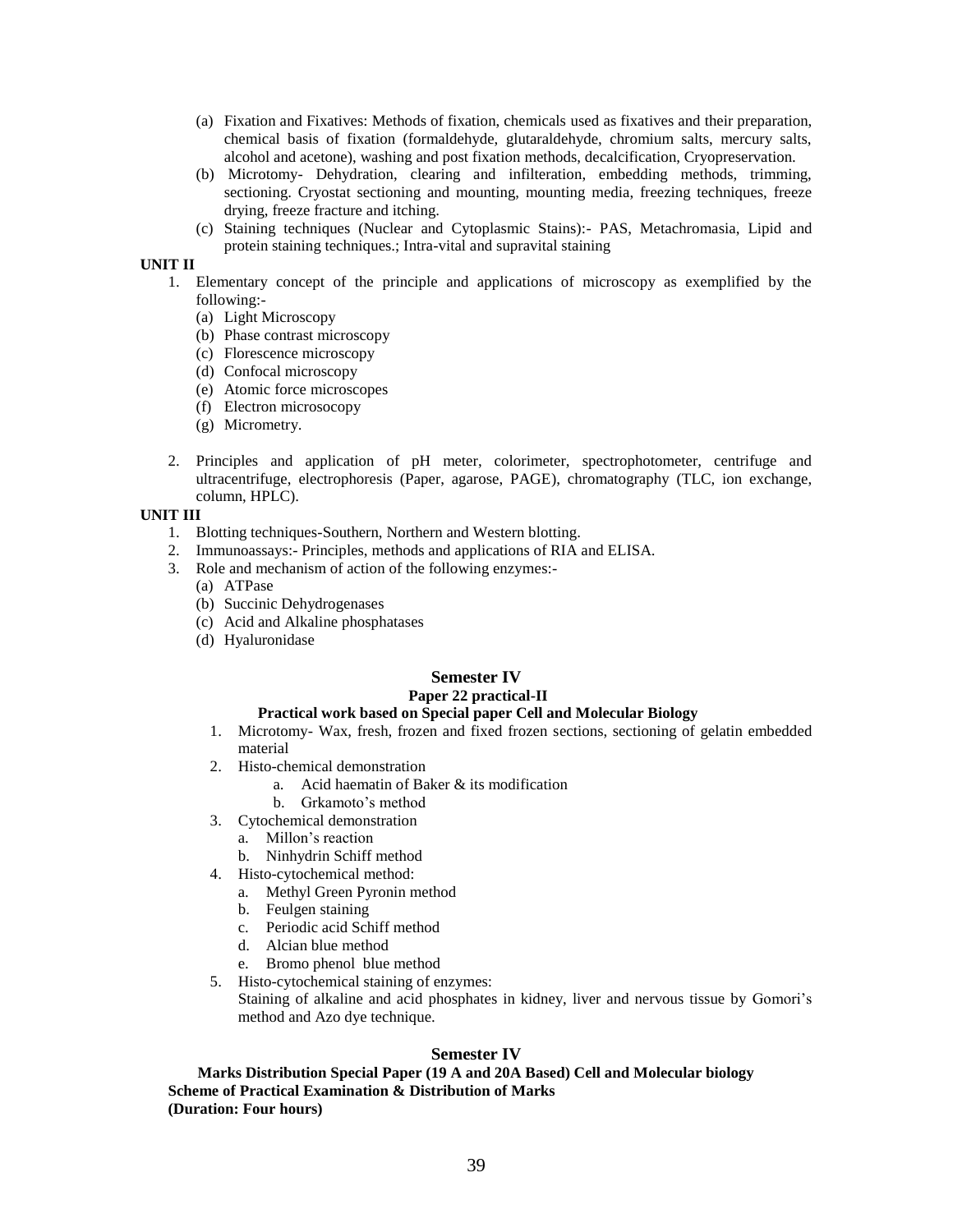| a. | Exercise on histo chemical tecniques | 16 Marks       |          |
|----|--------------------------------------|----------------|----------|
|    | b. Cyto chemical tecniques           |                | 12 Marks |
|    | c. Microtomy                         | 12 Marks       |          |
| d. | Viva-voce                            |                | 5 Marks  |
| e. | Class record                         |                | 5 Marks  |
|    |                                      | Total 50 Marks |          |

#### **Semester -IV Paper-19 (B) Environmental Biology (Special Paper) Time: 3 Hours Max. Marks: 50**

#### **Note:**

Syllabus of each paper is divided into three units. The question paper is divided into three parts. Part-A, Part-B and Part-C

Part-A (10marks): Part A is compulsory and contains 10 questions. At least three questions will be set from each unit and each question carries 1 mark. (50 words each)

Part-B (10 marks): Part B is compulsory and contains five questions, taking at least one question from each unit. Candidate is required to attempt all 5 questions. Each question carries 2 marks. (100 words each)

Part-C (30 marks): 6 questions will be set taking 2 from each unit. Candidate is required to attempt 3 questions, taking 1 from each unit. Each question carries 10 marks. (400 words each)

#### **Unit-I**

- 1. Weather and climate
	- a) Atmosphere- structure and composition
	- b) Local winds: Sea and land breezes, Polar easterlies, Westerlies, Trade winds
	- c) Indian and African Monsoon
	- d) Inversions: Thermal inversions: causes, consequences. Subsidence inversion
	- e) Clouds and their formation
- 2. Element and factors of climate
	- a) External factors: earth's orography- Oceanic and continental influence.
	- b) Deforestation surface albedo snow and ice Volcanic activity Dust particles Greenhouse gas concentrations
	- c) Atmosphere- ocean heat exchange- Atmospheric carbon dioxide variations- human influences
	- d) Global climate changes- causes and consequences

#### **Unit-II**

- 1. Development and evolution of ecosystems, causes and kinds of succession. Diversity and productivity in relation to stages of succession and development.
- 2. Urban, rural and other man made ecosystems and their impact on animal life.
	- a) Use of micro-organisms in bioremediation of soil and oil spills.
		- b) Bio- fertilizers, Rhizobium, Azatobactor, Nitrogen fixation, vermitechnology and vermicomposting.
		- c) Applications of microbes in removal of heavy metals and other contaminants from water and soil.

#### **Unit-III**

- 1. Environmental Health issues related to water, air and soil pollution, food borne, vector-transmitted diseases, effect of radioactive pollutants.
- 2. Environmental Hazards Concept of hazard, disaster, vulnerability, exposure and response.
- 3. Natural hazards- Earth quake, volcano, mass-movement, Tsunami flood, drought , cyclone, extreme weather events.
- 4. Manmade hazards:- epidemic wildfires, lesions from Bhopal & Chernobyl Disaster
- 5. Movement, distribution and fate of toxins:
	- a) Bioaccumulation
	- b) Bio magnification
	- c) Translocation of xenobiotic: absorption, biotransformation, excretion

6. Measuring toxicity (acute, sub-chronic and chronic), Bioassay (dose response curve, LC-50, LD-50.)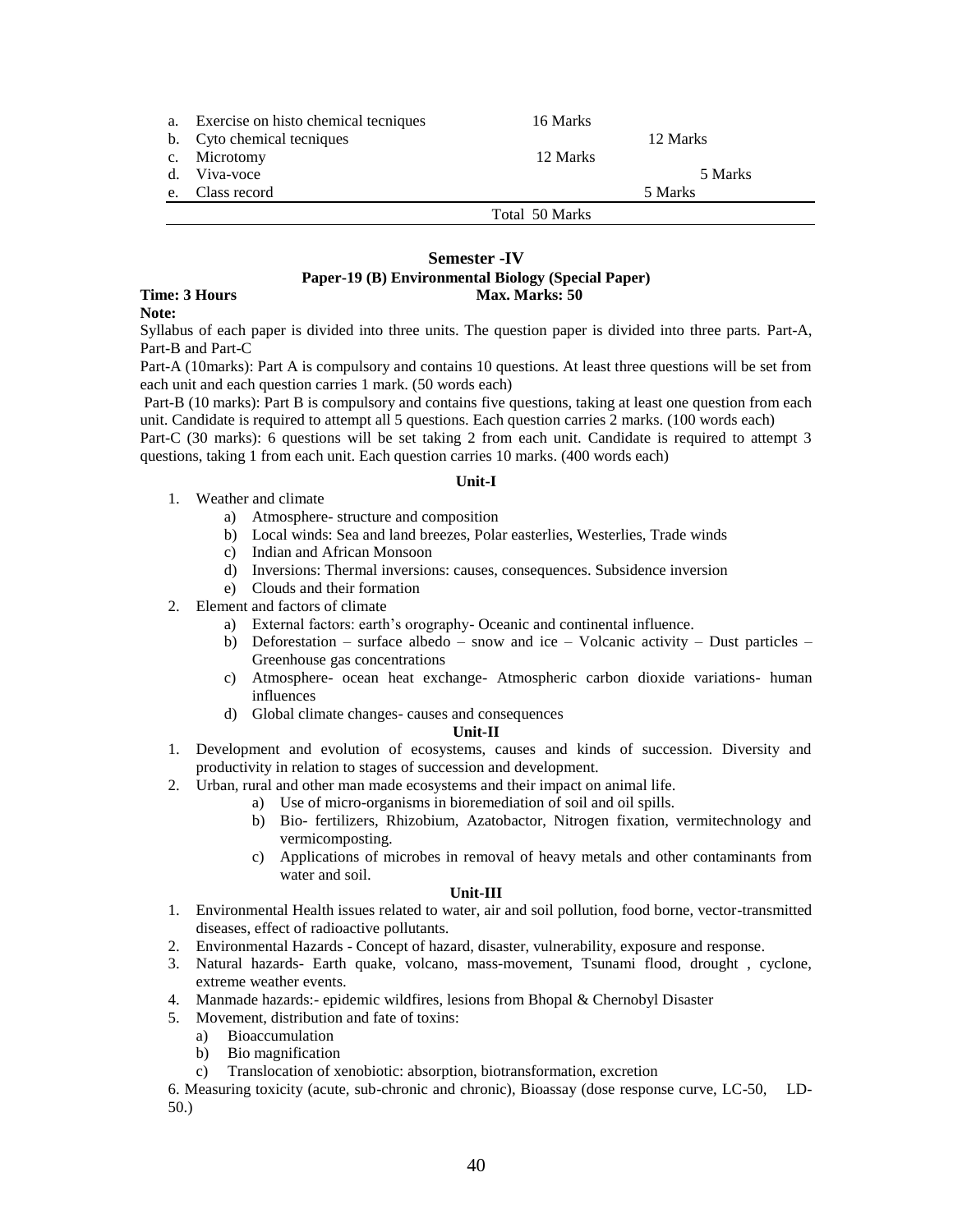#### **Paper-20 (B) Environmental Biology (Special Paper) Time: 3 Hours Max. Marks: 50 Max. Marks: 50 Max. Marks: 50 Max. Marks: 50 Max. Marks: 50 Max. Marks: 50 Max. Marks: 50 Max. Marks: 50 Max. Marks: 50 Max. Marks: 50**  $\mu$

**Note:**

Syllabus of each paper is divided into three units. The question paper is divided into three parts. Part-A, Part-B and Part-C

Part-A (10marks): Part A is compulsory and contains 10 questions. At least three questions will be set from each unit and each question carries 1 mark. (50 words each)

Part-B (10 marks): Part B is compulsory and contains five questions, taking at least one question from each unit. Candidate is required to attempt all 5 questions. Each question carries 2 marks. (100 words each)

Part-C (30 marks): 6 questions will be set taking 2 from each unit. Candidate is required to attempt 3 questions, taking 1 from each unit. Each question carries 10 marks. (400 words each)

# **Unit-I**

- 1. Biogeography-
	- (i)Major terrestrial biomes
	- (ii) Bio geographical zones of India-
	- a) Trans Himalayan zone.
	- b) Himalayan zone
	- c) Desert zone.
	- d) Semiarid zone.
	- e) Western ghat zone.
	- f) Deccan plateau zone.
	- g) Gangetic plain zone.
	- h) North east zone.
	- i) Coastal zone.
	- j) Islands present near the shore line.

#### **Unit-II**

- 1. Environment Awareness:
	- a) Earth summits
	- b) Carbon footprint and carbon tax
	- c) Global warming, ozone layer depletion
	- d) Important dates and their significance.
- 2. Impact of tourism related activities on Environment
	- a) Basic principles of ecotourism
	- b) Island ecology and tourism
	- c) Pollution related to tourism- solid and liquid waste from tourist destination
- 3. Environmental protection movements- Global, national and local, historical. Present social pressure group agencies like Chipko movement, Narmada bachao.
- 4. Procedure and methodologies of Environmental Impacts Assessment, Environmental clearance procedure with particular reference to India.

#### **Unit-III**

- 1. Types of water resources, types of water pollutants, sources of water pollutants, adverse impacts of water pollution on plants and animals, water standards for different kinds of uses. Management of water resources.
- 2. Water Borne and Water Related Diseases. Diseases caused due to fluoride (skeletal and non-skeletal fluorosis), nitrate, hardness and pH of water and heavy metals, Control of water borne diseases.
- 3. Energy and Environment
	- a) Various method of energy (power) production, coal based and gas based thermal power generation and related impacts on environment.
	- b) Hydropower potential in our country, methods of hydropower generation, Geothermal power in country.
- 4. Wildlife
	- a) History
	- b) Causes of depletion
	- c) Techniques of studying Radiometer, photographic identification and remote sensing
	- d) Wildlife of India- Wild life schedules, Eco zones, National parks, Sanctuaries, Reserves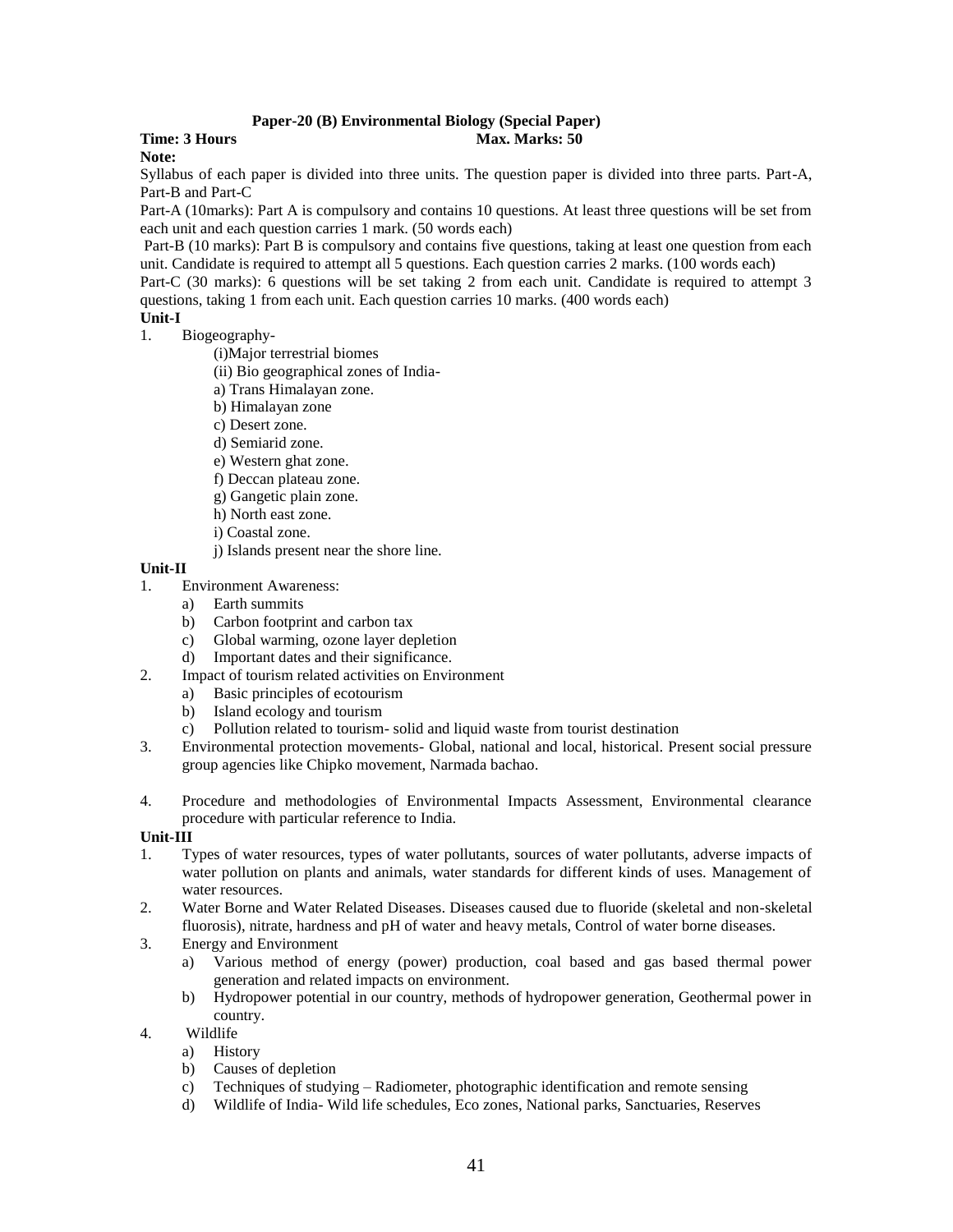- e) Management, special protection programs (Tiger, Rhino, Lion tailed macaque, Elephant)
- 5. Legal aspects of Environmental Protection & Conservation
	- a) National Legislation Article 48 A and 51 A (g) of Constitution of India, Forest (Protection) Act, (1927), Environment (Protection), Act (1986), Biodiversity Act (2000) Bio safety Framework.
	- b) IPR,UPOV,ITPGR

# **Semester IV**

# **Paper 22 Practical-II**

#### **Practical Work based on Special Paper (19 B and 20B ) Environmental Biology**

- **1.** Microscopic examination of water to study Indicators of pollution, planktons, benthic and littoral fauna and flora
- **2.** Soil/Sediment analysis
	- a. EC
	- b. pH
	- c. Alkalinity
	- d. Organic matter
	- e. Texture
	- f. Salinity
- **3.** Air quality monitoring
	- a. Settable matter
	- b. Suspended particulate matter
- **4.** Write characteristics of different biomes and mark their location on India's map.
- **5.** Determination of the concentration of following insecticides in water:
	- a) DDT
	- b) Methyl Parathion
- **6.** Field trip to any of the following habitats:
	- a. Forest; Wild life sanctuary
	- b. Fresh water habitat
	- c. Marine habitat
	- d. Semi arid habitat
	- e. Desert

(Students are expected to give complete Ecological Report of the trip including ecosystem structures, indicators and estimation of environmental degradation, if any.)

#### **Semester IV**

#### **Marks Distribution Special Paper (19 B and 20 B based): Environmental Biology**

#### **Scheme of Practical Examination & Distribution of Marks (Duration: Four hours)**

| 1. | Microscopic Examination of water/Sampling Method | 10 Marks  |
|----|--------------------------------------------------|-----------|
| 2. | Soil Analysis                                    | 10 Marks  |
| 3. | Air Quality Monitoring/Pollution Study           | 10 Marks  |
| 4. | Project Report/Field Trip                        | 10 Marks  |
| 5. | Viva-voce                                        | 5 Marks   |
| 6. | Class record                                     | 5 Marks   |
|    |                                                  | Total: 50 |

#### Marks

#### **Semester -IV**

#### **Paper-19(C) Entomology (Special Paper)**

Time: 3 Hours Max. Marks: 50 Note:

Syllabus of each paper is divided into three units. The question paper will be divided into three Part-A, Part-B and Part-C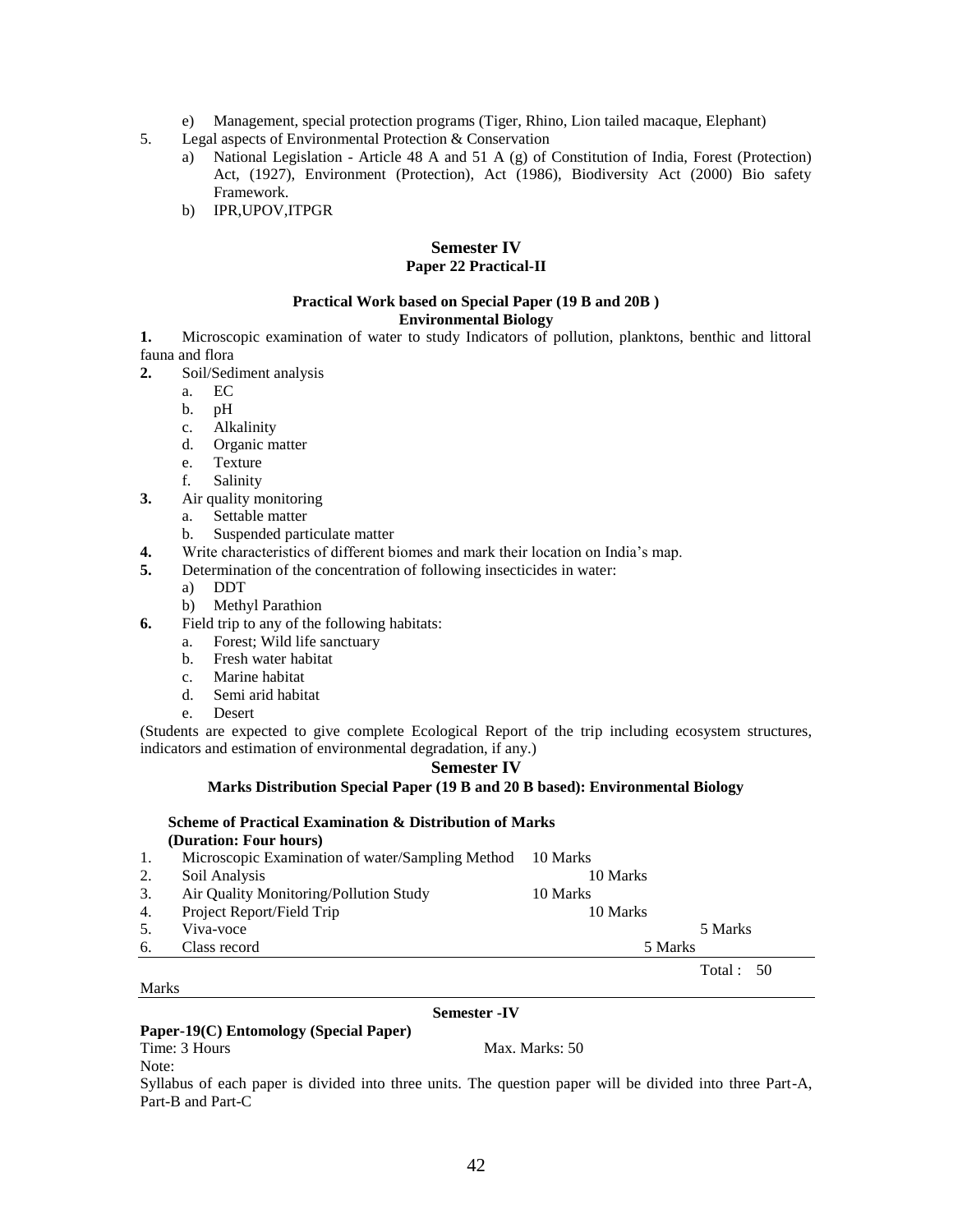Part-A (10marks): Part A is compulsory and contains 10 questions. At least three questions will be set from each unit and each question carries 1 mark. (50 words each)

Part-B (10 marks): Part B is compulsory and contains five questions, taking at least one question from each unit. Candidate is required to attempt all 5 questions. Each question carries 2 marks. (100 words each) Part-C (30 marks): 6 questions will be set taking 2 from each unit. Candidate is required to attempt 3 questions, taking 1 from each unit. Each question carries 10 marks. (400 words each)

#### **Unit-I**

- 1 Life history , damage caused and control of major pest of crop: Wheat, paddy, maize, jowar,millet, sugarcane, cotton and oil seeds.
- 2 A study of pest of stored grains.
- 3 Ways and means of storage of food grains.

#### **Unit II**

- 1 A general idea of plant protection organisation in India.
	- 1. Fruit , vegetables and timber plant (Mango, Guava, Pea, Ladyfinger, Bringel, Cabbage) pest and tools as sprayer to use the pesticide on these.
	- 2. Beneficial insect: Silk worm, honey bee, Wasp, and lac insect and their industries.

#### **Unit III**

1 Important insects used in biological control.

2 Ecology: Effect of physical factors, ( with special reference to Rajasthan) intra specific and interspecific relations, dynamics of populations).

1. Embryonic and postembryonic development; Diapause.

#### **Paper-20 (C) Entomology (Special Paper)**

Time: 3 Hours Max. Marks: 50

Note:

Syllabus of each paper is divided into three units. The question paper three parts. Part-A, Part-B and Part-C

Part-A (10marks): Part A is compulsory and contains 10 questions. At least three questions will be set from each unit and each question carries 1 mark. (50 words each)

Part-B (10 marks): Part B is compulsory and contains five questions, taking at least one question from each unit. Candidate is required to attempt all 5 questions. Each question carries 2 marks. (100 words each)

Part-C (30 marks): 6 questions will be set taking 2 from each unit. Candidate is required to attempt 3 questions, taking 1 from each unit. Each question carries 10 marks. (400 words each)

#### **Unit-I**

1. Culture of Insect: Honey bee, Silk moth and Lac insect

2. Insect behaviour- Rhytms, locating, food and initiating feeding, locating mates and copulation oviposition, orientation, migration, protective behaviour, concealing, coloration, revealing coloration, mimicry.

#### **Unit-II**

- 1. Social life- Isoptera (termites) and hymenoptera ( Social wasps Ants social Bees)
- 2. Biological Control- Parasitism by insect:

ectoparasites and endoparasites of Invertebrates, endoparasite vertebrates, social parasites.

#### **Unit - III**

- 1. Pest control- principles and practice- Introduction, types of crop pest (Key pests, occasional pest and potential pest)
- 2. Pest control procedure- The main options cultural control
- 3. Crop rotation, Time of sowing, Irrigation cultivation, Cultural control in perennial crops and in pastures.
- 4. Antagonistic, additive and synergistic effect of pesticides, Lethal dose 50% concentration, acute toxicity, safe concentration and other level of toxicity

#### **Suggested reading materials-**

- Fundamental of Entomology (Richard J. Elzingz)
- Applied Entomology (P.G Fenermore, Alka Prakash)
- Applied Entomology (Manju Yadav)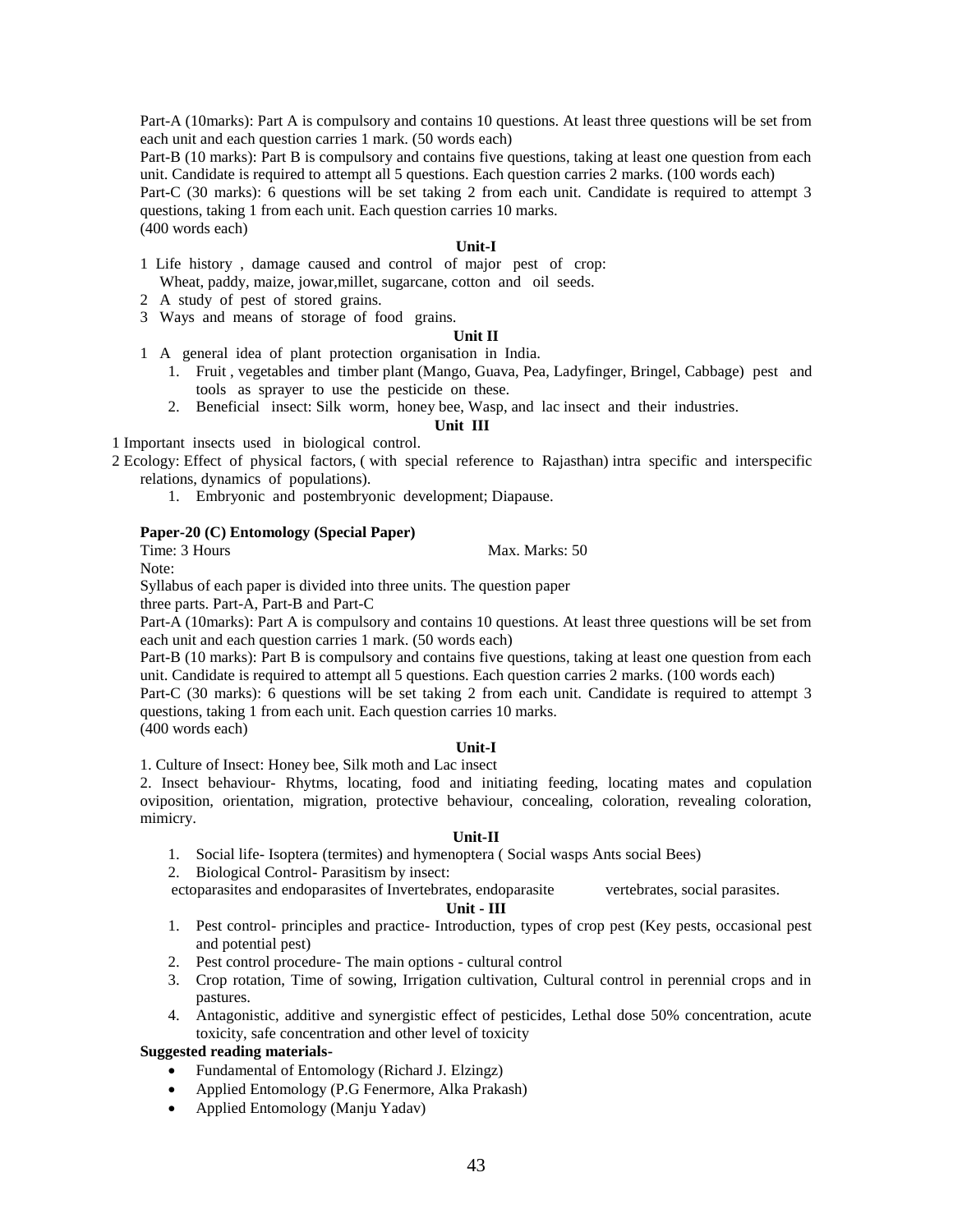- A text Book of Entomology (R. Mathur)
- General text book of entomology (IMMS)
- Text Book of Entomology Insects (Packard A.S.)
- General Entomology (John R. Meyer)

# **Paper-22 Practical -II**

# **PRACTICAL BASED ON PAPER 19 &20 ( C) ENTOMOLOGY**

- 1. Knowledge and use of equipment for the collection and preservation of insects; insect net.
	- 2. Collection and preservation of insects and their different stages.
		- a. Killing bottle, spreading board, insect box, device for inflating larva, light trap, etc.
	- 3. Collection and study of seasonal insects, nocturnal insects, aquatic insects crop pest stored grain pest and insects of medical and veterinary importance.
	- 4 Collection and preservation of insects and their different stages.
	- 5 Familiarity with techniques and appliances of applying insecticides, experiments for testing the insecticides.
	- 6 Knowledge of rearing insects and of maintaining the insectary.
	- 7 Microtechnical procedures.
	- 8 A tour to visit important centre of entomological studies(Compulsory).

#### **Note :**

- I. Use of animal for dissection and practical work is subject to the conditions that these are not banned under the wildlife protection act.
- II. External features and anatomy should be studied preferably by digital techniques and the alternatives whenever live animal is studied it should be either pest or culturable species without paining them
- III. Those institutions which are already having Zoology Museums should not procure Museum Specimens now onwards and should use charts/ slides/models/ photographs and digital alternatives in case of need. Those new institutions which are not having Zoology Museum in their Department should provide learning related to zoological specimen with the help of charts/ slides/ models/ photographs and digital alternatives/ and visit of students to already established museums.

#### Distribution of Marks for Entomology Special Paper Duration 4 hours

|    | $\mu$ uration + notri s                   |          |
|----|-------------------------------------------|----------|
| a) | Microtomy                                 | 12 marks |
| b) | Identification and comment on spots (six) | 18 marks |
| c) | Study of Insecticides and Insectary       | 5 marks  |
| d) | <b>Study Tour</b>                         | 5 marks  |
| e) | Viva voce                                 | 5 marks  |
| f) | Class Record                              | 5 marks  |

Total 50 Marks

#### **Semester IV Special paper 19 (D): Fish Biology Time: 3 Hours Max. Marks: 50**

# **Note:**

Syllabus of each paper is divided into three units. The question paper is divided into three parts. Part-A, Part-B and Part-C

Part-A (10marks): Part A is compulsory and contains 10 questions. At least three questions will be set from each unit and each question carries 1 mark. (50 words each)

Part-B (10 marks): Part B is compulsory and contains five questions, taking at least one question from each unit. Candidate is required to attempt all 5 questions. Each question carries 2 marks. (100 words each)

#### **Unit- I**

- 1. A general survey of world fisheries, survey of principal fisheries of India
	- a) Fresh water
	- b) Estuarine
	- c) Marine
- 2. A study of plankton in relation to fisheries: Definition, origin, Occurrence, Types and significance
- 3. Fish Pathology: Various kinds of diseases of fishes (Symptoms, Etiology and Treatment):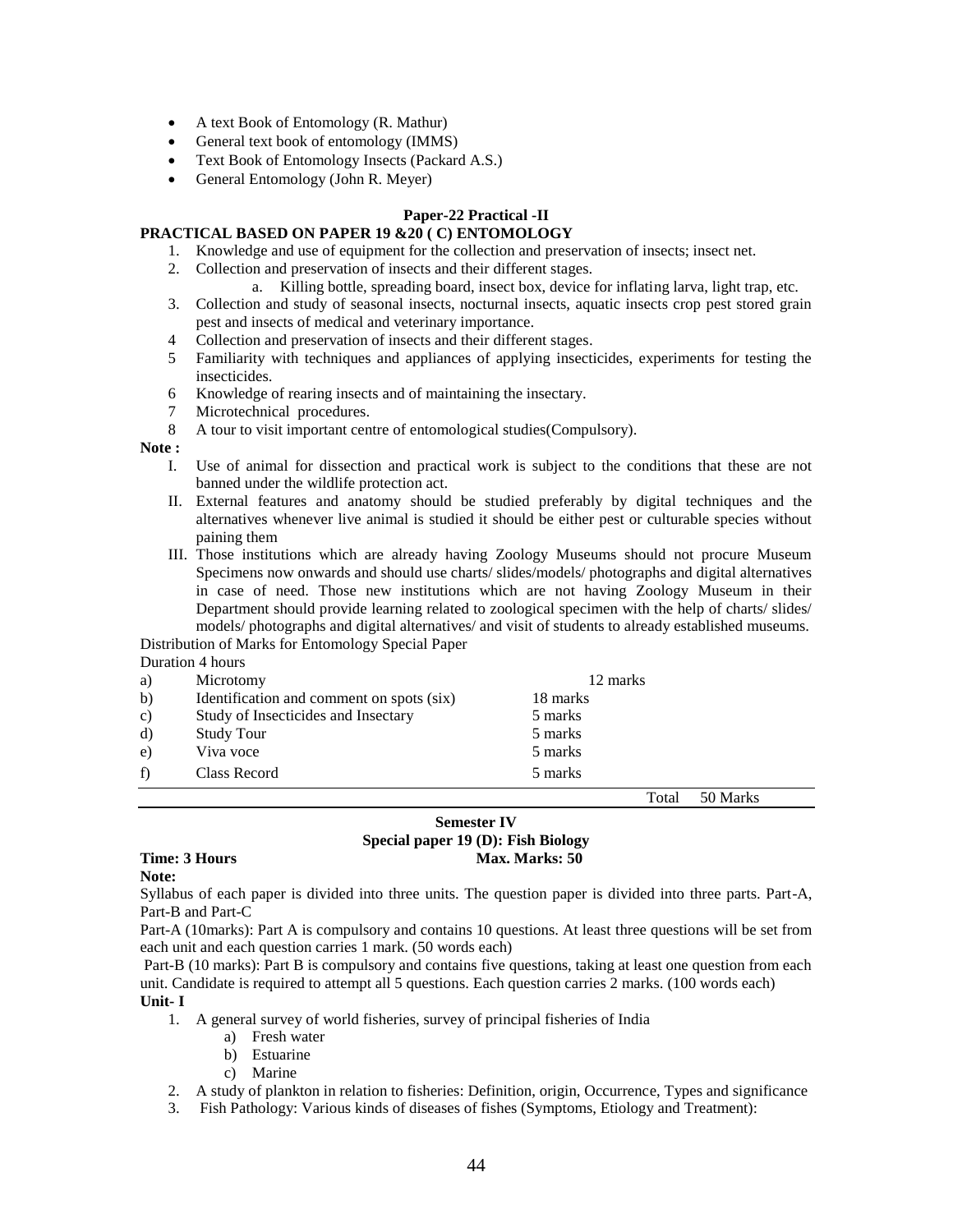- a. Nutritional Diseases
- b. Intrinsic diseases
- c. Disease caused by Pathogens and Parasites

# **Unit- II**

- 1. Bio-chemical composition of fish- as food.
- 2. By-products of fishing industry; with special reference to India.
- 3. Study of Bioluminescence in fishes: Occurrence, Location, Categories
	- a) Structure, Regulation, Mechanism and Biological Significance of Luminescence in fishes
- 4. Electric organs found in fishes: Nature, Location, Structure, Types and Functions
	- a) Functioning Mechanism of Electric Organ

# **Unit- II**

- 1. Population Dynamics: Estimation of population number and mortality rates in fishes found in fresh waters
- 2. Fecundity in Fishes: Eggs and life history including a generalized classification of maturity stages
- 3. Estimation of fish production with special reference to fresh water
- 4. Poisons and venoms organs in fishes
- 5. Sound producing organs in fishes

#### **Semester - IV Special paper 20 (D): Fish Biology Time: 3 Hours Max. Marks: 50 Max. Marks: 50 Max. Marks: 50 Max. Marks: 50 Max. Marks: 50 Max. Marks: 50 Max. Marks: 50 Max. Marks: 50 Max. Marks: 50 Max. Marks: 50 Max. Marks: 50 Max. Marks: 50**  $\mu$

**Note:**

Syllabus of each paper is divided into three units. The question paper is divided into three parts. Part-A, Part-B and Part-C

Part-A (10marks): Part A is compulsory and contains 10 questions. At least three questions will be set from each unit and each question carries 1 mark. (50 words each)

Part-B (10 marks): Part B is compulsory and contains five questions, taking at least one question from each unit. Candidate is required to attempt all 5 questions. Each question carries 2 marks. (100 words each) **Unit -I**

- 1. Detailed study of the biology of Indian major carps
	- a) Cat-fishes
	- b) Hilsa
	- c) Sardine
	- d) Mackerel sharks
	- e) Prawns and Oysters.
- 2. Pisciculture and its importance, with special reference to India:
	- a) Objectives, Types and Breeding habits of Cultivable Fishes ( With Special reference to Major Carps)
	- b) Fish Culture Programming
- 3. Fresh water pollution in relation to fisheries with special reference to India:
	- a) Causes, types and related Effects on fish Fauna
	- b) Types of Water pollution on the basis of Fisheries

# **Unit -II**

- 1. A brief outline on the methods of fishing in fresh waters of India:
	- a) Marine Fishing Crafts and Gears
	- b) Inland fishing Crafts and Gears
	- c) Unconventional Fishing Methods
- 2. Ecological factors affecting the life of fishes in marine ecosystem.
- 3. Survey of fish in relation to mankind.
- 4. Age and growth studies in fishes:
	- a) Scale Method
	- b) Otolith and Bone Method
- 5. Coloration in fishes: Introduction, Sources of Colours, Colour Change, Regulation and Significance

**Unit - III**

1. Aquaria and their uses. Setting up and maintenance of Aquarium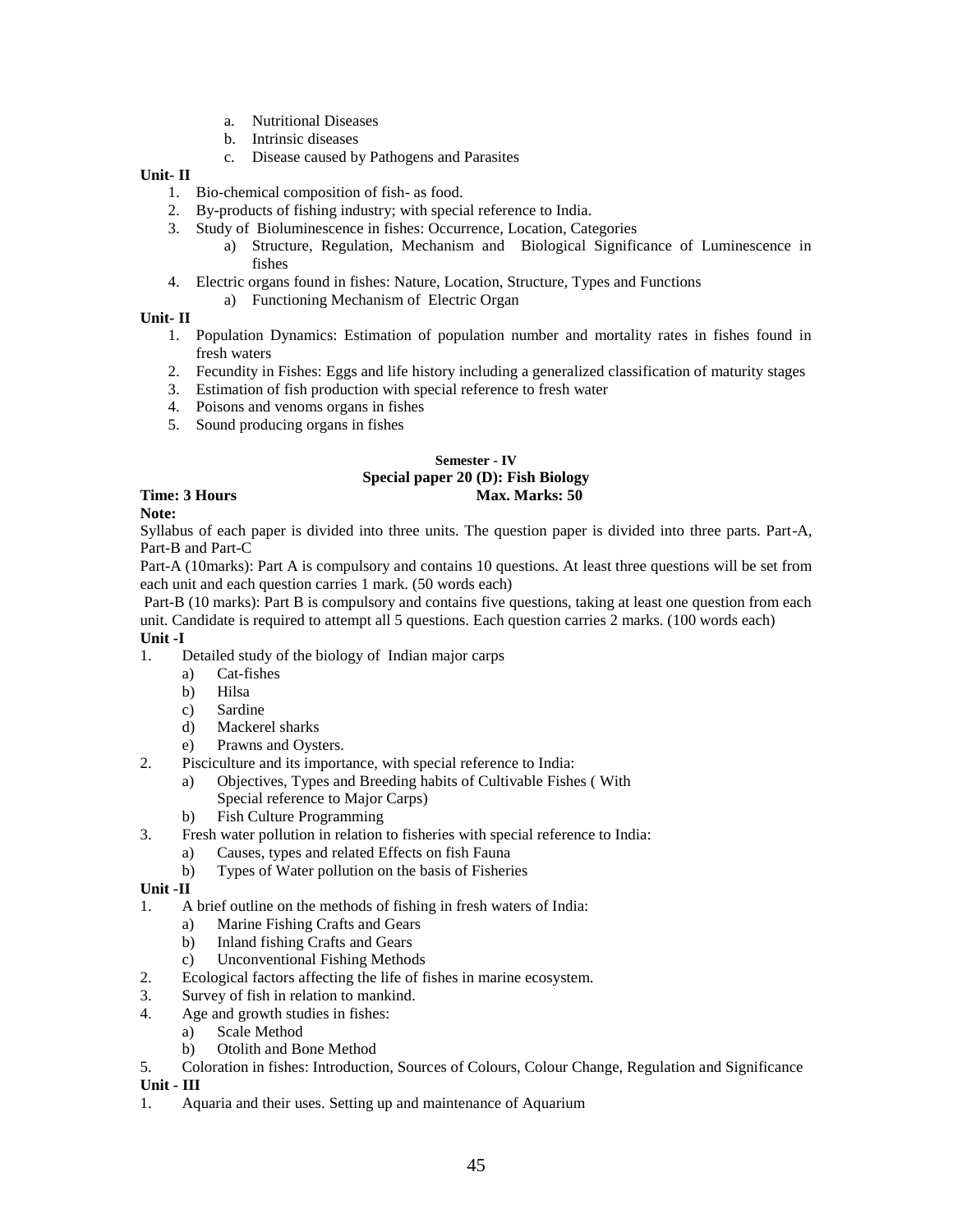- 2. Exotic fishes: Definition and Categories;Their role in Indian fresh waters
- 3. Courtship and Parental care- A general study of fish behavior
	- a) Factors responsible for Parental Care
	- b) Pattern of Parental care in Fishes
- 4. Migration and its causes:
	- a) Introduction, General Account and advantages of Fish Migration
	- b) Migration Behaviour of some fishes
	- c) Factors influencing Fish Migration
- 5. Conditions of life and Adaptations of :
	- a) Hill stream Fishes
	- b) Deep Sea Fishes

# **Semester IV**

#### **Paper 22 Practical-II Practical work based on Special Paper 19 & 20 ( D) Fish Biology**

- 1. Micro-technical procedures: Preparation and study of seral sections of a larval fish and representative tissues and organs of fish.
- 2. Collection of local fishes and their identification upto the species level: Study of the available specimens.
- 3. Hydro-biological studies:
- 4. Analysis of water to determine the pH, free Carbon dioxide, dissolved oxygen, chloride, calcium, total alkalinity and total salinity.
- 5. Collection :Estimation and analysis of planktons.
- 6. Biochemical and physiological:
	- **a)** Estimation of glycogen in liver.
	- **b)** Determination of pool size or free Amino acids of muscle or blood plasma through chromatography.
	- **c)** Effect of Epinephrine on the chromatophores.
	- **d)** Induced Spawning.
- 7. Field studies:

Periodical visit to a local fishing farm of fish centre to gain first hand knowledge of its pisci cultural practices and fisherine activities.

- b) A week's tour of an inland fisheries research station of pisci-culture centre.
- a) A week's stay and work at an important marine biological or fisheries centre in the country.
- b) Note: A record of the work done under item no. 10 has to be compulsorily submitted by each candidate.

# **Semester IV Marks Distribution For Special Paper (D): Fish Biology**

## **(Duration: Four hours)**

#### **Scheme of Practical Examination & Distribution of Marks.**

|    | Species identification using taxonomic key  |       | 10 Marks |
|----|---------------------------------------------|-------|----------|
| 2. | Hydro Biological/bio-chemical/physiological |       |          |
|    | exercise                                    |       | 10 Marks |
| 3. | Microtomy                                   |       | 10 Marks |
| 4. | Project Report on Field Study               |       | 10 Marks |
|    | Viva-voce                                   |       | 5 Marks  |
| 6. | Class record                                |       | 5 Marks  |
|    |                                             | Total | 50 Marks |

#### **Semester -IV**

#### **Paper-19(E) Molecular Developmental Biology (Special Paper)**

**Note:**

**Time: 3 Hours Max. Marks: 50 Max. Marks: 50 Max. Marks: 50 Max. Marks: 50 Max. Marks: 50 Max. Marks: 50 Max. Marks: 50 Max. Marks: 50 Max. Marks: 50 Max. Marks: 50 Max. Marks: 50 Max. Marks: 50**  $\mu$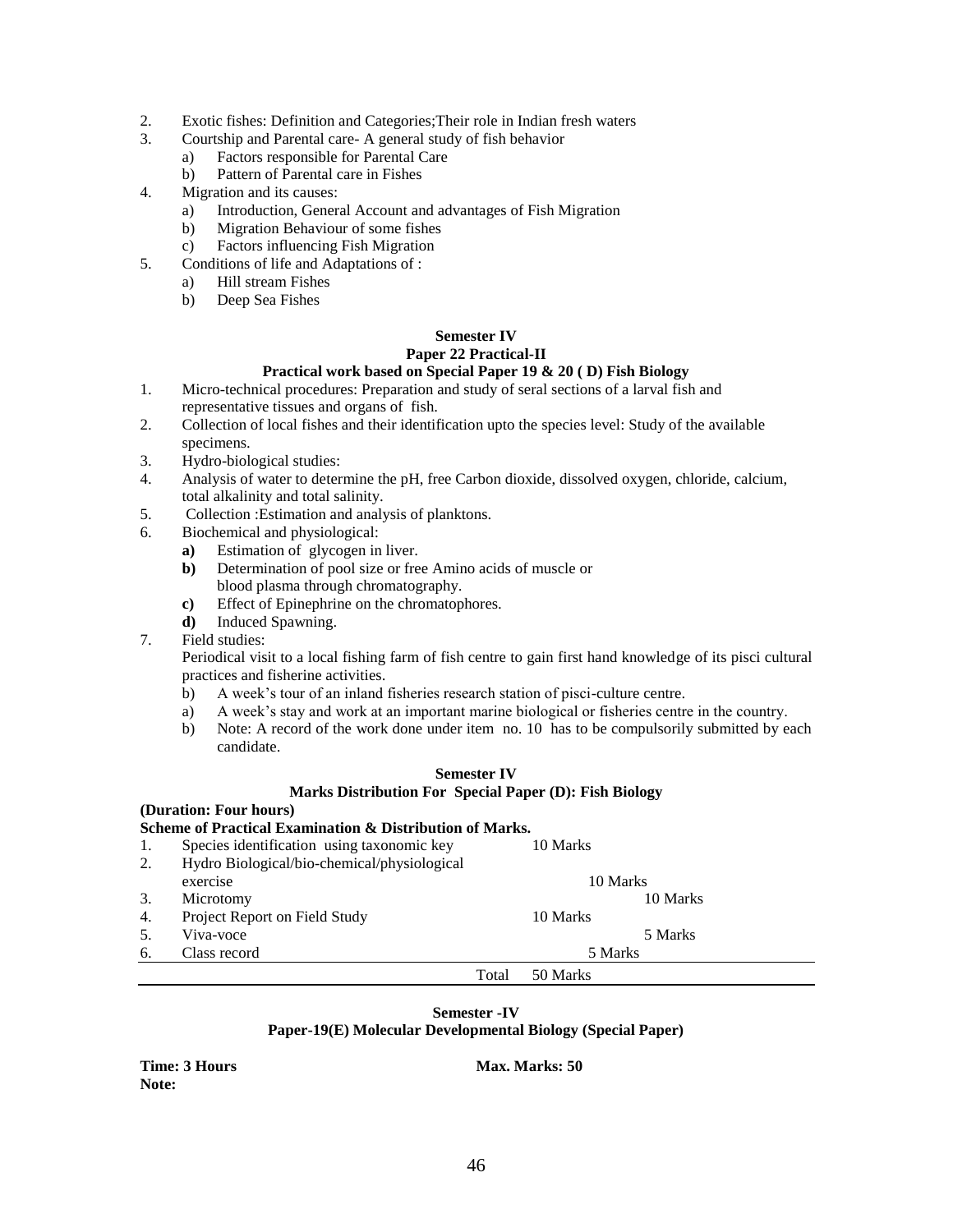- Syllabus of each paper is divided into three units. The question paper is divided into three parts. Part-A, Part-B and Part-C
- Part-A (10marks): Part A is compulsory and contains 10 questions. At least three questions will be set from each unit and each question carries 1 mark. (50 words each)
- Part-B (10 marks): Part B is compulsory and contains five questions, taking at least one question from each unit. Candidate is required to attempt all 5 questions. Each question carries 2 marks. (100 words each)
- Part-C (30 marks): 6 questions will be set taking 2 from each unit. Candidate is required to attempt 3 questions, taking 1 from each unit. Each question carries 10 marks. (400 words each)

#### **Unit-I**

- 1. Cell Differentiation: (a) Definition, Biochemical basis of differentiation
- 2. Structural and biochemical changes during differentiation of muscle, cartilage, vertebrate pigment cells, lens and lens fibres, and epidermis
- 3. The reversibility and inheritance patterns of gene activity. Control of specific gene expression. Models of cell differentiation.

#### **Unit –II**

- **1.** Developmental Genetics:
	- **a.** Role of nucleus and cytoplasm in development
	- **b.** Nuclear transplantation in Amphibia
	- **c.** Somatic cell hybridization
- **2.** Patterning the vertebrate body plan:
	- a) Setting up the body axes. Origin and specification of the germ layers.
	- b) Somite formation and Patterning
	- c) Role of organizer regions and neural induction

#### **Unit –III**

1.Development of Drosophila body plan:

- a) Maternal genes in set up of body axis
- b) Zygotic genes in patterning the early embryo
- c) Segmentation-activation of the pair rule genes.
- d) Body plan of drosophila
- e) Segment polarity genes and compartments
- f) Segmentation selector and homeotic genes
- **2.** Sex determination :
	- a) Chromosomal sex determination in Mammals.
	- b) Sex determination in Drosophilla.
	- c) Environmental Sex determination.

#### **Semester -IV**

#### **Paper-20 ( E) Molecular Developmental Biology (Special Paper) Time: 3 Hours Max. Marks: 50 Max. Marks: 50 Max. Marks: 50 Max. Marks: 50 Max. Marks: 50 Max. Marks: 50 Max. Marks: 50 Max. Marks: 50 Max. Marks: 50 Max. Marks: 50**  $\mu$

#### **Note:**

Syllabus of each paper is divided into three units. The question paper is divided into three parts. Part-A, Part-B and Part-C

Part-A (10marks): Part A is compulsory and contains 10 questions. At least three questions will be set from each unit and each question carries 1 mark. (50 words each)

Part-B (10 marks): Part B is compulsory and contains five questions, taking at least one question from each unit. Candidate is required to attempt all 5 questions. Each question carries 2 marks. (100 words each) Part-C (30 marks): 6 questions will be set taking 2 from each unit. Candidate is required to attempt 3 questions, taking 1 from each unit. Each question carries 10 marks. (400 words each)

#### **Unit-I**

- 1. Normal table of development of anuran
	- a) Metamorphosis in anurans
	- b) Hormonal control of metamorphosis.
- 2. Abnormal Development : Abnormal Growth—Teratomas ,Malignancy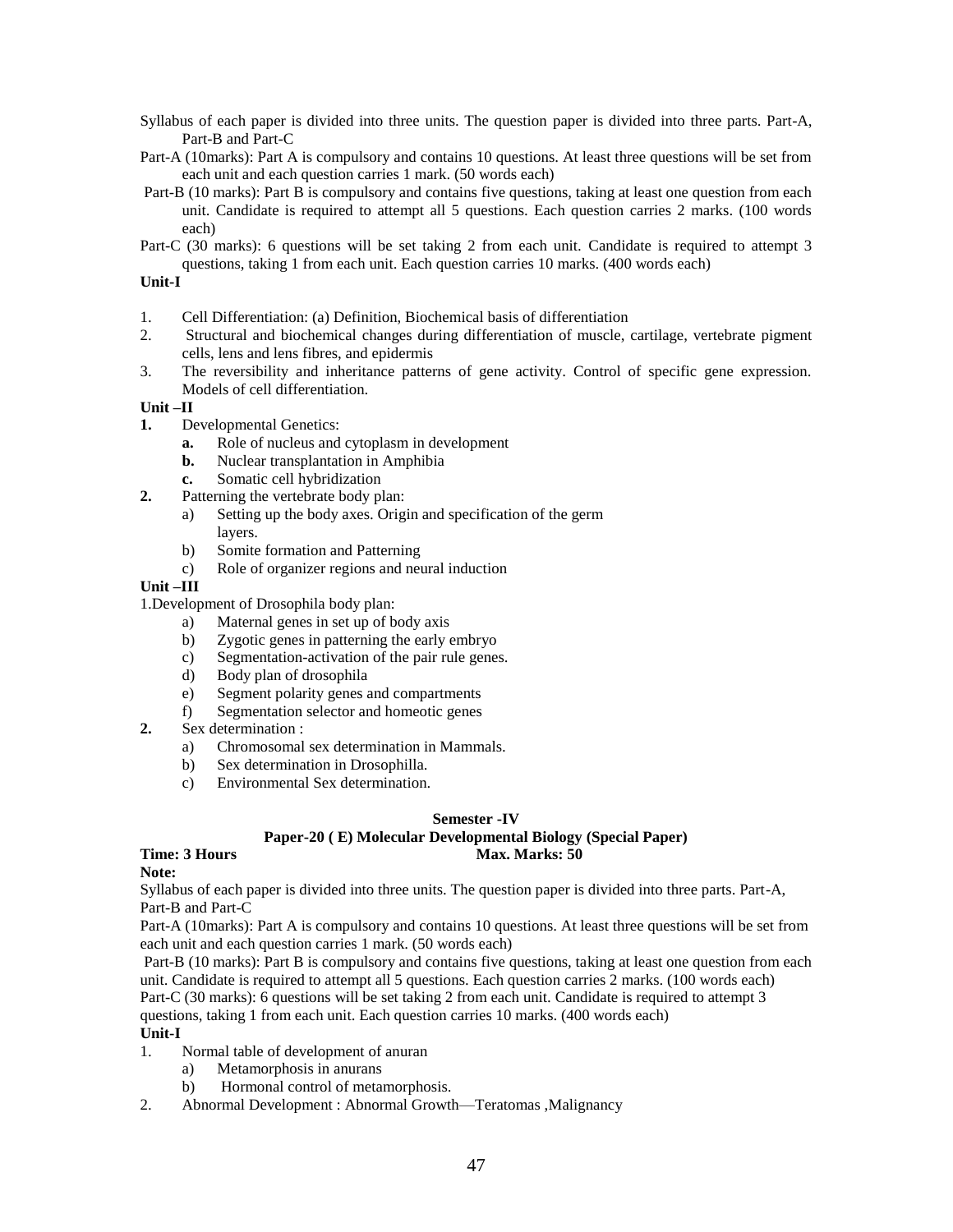- 3. General characteristics and properties of cancer cell. Ontogenesis and carcinogenic agents.
- 4. Teratology:Types of anomalies; genetic effects (pleiotropism; phenocopies; enolization )
- 5. Environmental effects, teratogenic agents, General mechanism of action of teratogenic agents.

#### **Unit –II**

- 1. Limb development and Regeneration in vertebrates: Pattern formation in the limb
- 2. Concept of limb field, mesenchyme-AER interactions
- 3. determination of limb fields by homeotic genes.
- 4. Regeneration of vertebrate limb- Wound healing, source of cells for regeneration; dedifferentiation, re-differentiation, pattern organization-proximo distal, dorso-ventral and antero-posterior, positional informations
- 5. Role of distal transformation of blastema, retinoids in regeneration enhancement of developmental potencies of cells by retinoids. Homeotic transformations, genes and regeneration.
- 6. Loss of ability of organ regeneration in vertebrates. Finger regeneration in mouse. Induction of regeneration in non-regenerative cases.

# **Unit –III**

- 1. Cell tissue and organ culture: Basic requirements, design of the laboratory. Balanced salt solution; pH control; use of antibiotics. Culture media, natural and chemically defined
- 2. Methods of preparing cells, tissues and organs for culture *in vitro*. Contribution of cell, tissue and organ culture studies in developmental biology, medicine etc. Embryo culture techniques (New's ring technique, Auerbach's embryo culture technique)
- 3. Elementary knowledge about artificial fertilization and IVF techniques. Types of Infertility and Assisted Reproduction Techniques . Sperm banks, artificial insemination, preservation techniques.
- 4. Animal Cloning Methods and Current advancements, Amphibian cloning, restriction of nuclear potency and concept of pleuripotency of somatic cells, concept of totipotency, Steward's experiment.

# **SUGGESTED READINGS:**

- de Beer, S.G. Embryos and Ancestors. Clarendon Press, Oxford.
- Barbiur, T. Reptiles and Amphibians: Their habits and Adaptations. Hongton Miffm Co., New York.
- Kingsely Nobel, G. The Biology of the Amphibia. Dover Publications, New York.
- Gilbert, S.F. Developmental Biology, Sinauer Associates Inc., Massachusetts. 4th Edition.
- Walbot, V. And Holder, N. Developmental Biology, Random House New York
- Saunders, J.W. Developmental Biology: Patterns, Problems and Principles. Macmillan Publishing Comp. Inc. New York
- Balinsky, B.I. An Introduction to Embryology Holt-Saunders International Editions.
- Wolpert, L. Principles of Development. Oxford Univ. Press.
- Malacinski, G.M. Developmental Genetics of higher organisms- a primer in Developmental Biology. Collier Macmillan Publisher London
- O'Rahilly, R. and Muller, F. Human Embryology and Teratology, John Willey and Sons
- Goss, R. Principles of Regeneration. Academic Press New York.
- Schmidt, A.J. Cellular Biology of Vertebrate Regeneration and Repair. The University of Chicago Press

#### **Semester IV Paper 22 Practical-II PRACTICAL WORK BASED ONSPECIAL PAPER 19 &20 E MOLECULAR DEVELOPMENTAL BIOLOGY**

- 1. Teratological experiments on one of the species on which normal development was studied. Teratological effects of retinoid during development of heart and skeleton in mammals.
- 2. Molecular control of development of *Drosophila* Expression of segmental genes during *Drosophila* development.
- 3. Demonstration of Imaginal discs of *Drosophila.*
- 4. Sound call, analysis and application in identification of amphibians species.
- 5. SDS-PAGE electrophoresis to study change in profiles of soluble proteins during development.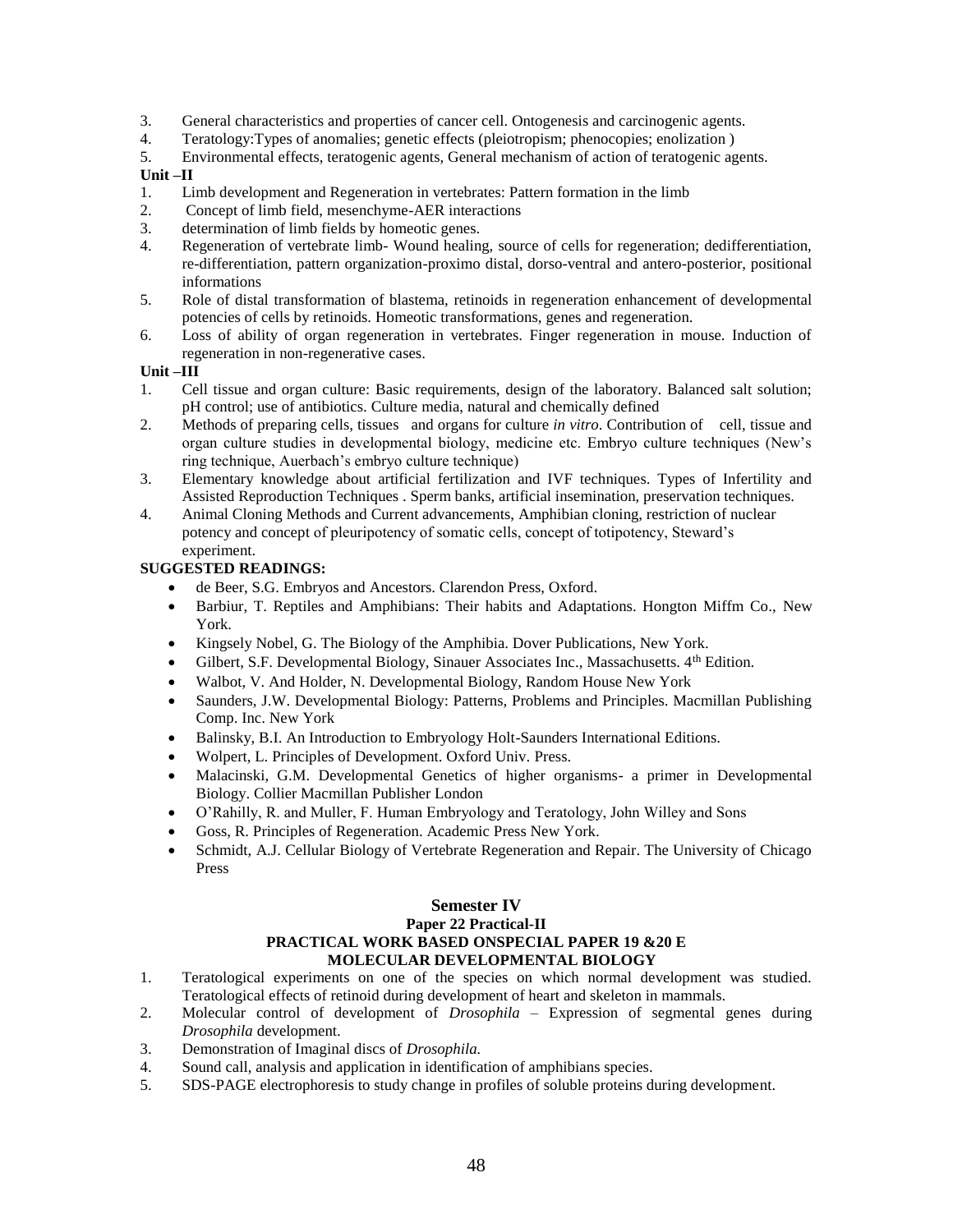- 6. To study effects of known cytological markers such as actinomycin-D, tunicamycin, cyclohexamide etc. on development.
- 7. Aurbach's and New's ring culture techniques using chick embryos
- 8. Embryo lifting techniques and culture-early chick embryo.
- 9. Biochemical changes during development protein, nucleic acids–semi auto analyser study.
- 10. T3, T4, TSH profiles during amphibian metamorphosis and comparison with mammalian development.
- 11. Isolation and analysis of total RNA from Chick embryo cDNA synthesis and PCR analysis.
- 12. Demonstration of endonuclease activity of DNA fragment.
- 13. Biochemical changes during development protein, nucleic acids–semi auto analyser study.
- 14. Chick embryo whole mount *in-situ* hybridization.

#### **NOTE**:

- **i.** Use of animals for dissection and practical work is subject to the conditions that these are not banned under the wildlife protection act.
- **ii.** External features and anatomy should be studied preferably by digital techniques and the alternatives. Whenever live animals are studied it should be either pest or culturable species without paining them.
- **iii.** Those institutions which are already having Zoology Museum should not procure Museum Specimens now onwards and should use charts / slides / models / photographs and digital alternatives in case of need.
- **iv.** Those new institutions which are not having Zoology Museum in their deprtments should provide learning related to zoological specimens with the help of charts / slides / models / photographs and digital alternatives / and visit of students to already established museums.

**Semester-IV**

|    | DUMUJU -1 V                                                   |                |  |  |
|----|---------------------------------------------------------------|----------------|--|--|
|    | <b>Marks Distribution for Molecular Developmental Biology</b> |                |  |  |
|    | <b>Duration Four Hours</b>                                    | Max-50 marks   |  |  |
|    | Exercise on T3,T4,TSH                                         | 5 Marks        |  |  |
| 2. | Exercise on culture technique using                           |                |  |  |
|    | chick embryo—                                                 | 5 Marks        |  |  |
|    | 3. Exercise on molecular regulation of                        |                |  |  |
|    | development                                                   | 5 Marks        |  |  |
| 4. | Exercise on Biochemistry                                      | 5 Marks        |  |  |
| 5. | Identification and comments on Spots (four) 10 Marks          |                |  |  |
| 6. | Viva-Voce                                                     | 5 Marks        |  |  |
|    | Project Report-                                               | 10 Marks       |  |  |
| 8. | Class Record                                                  | 5 Marks        |  |  |
|    |                                                               | Total 50 Marks |  |  |

#### **Semester -IV Paper-19 (F) Endocrinology (Special Paper) Time: 3 Hours Max. Marks: 50 Max. Marks: 50 Max. Marks: 50 Max. Marks: 50 Max. Marks: 50 Max. Marks: 50 Max. Marks: 50 Max. Marks: 50 Max. Marks: 50 Max. Marks: 50**  $\mu$

# **Note:**

Syllabus of each paper is divided into three units. The question paper is divided into three parts. Part-A, Part-B and Part-C

Part-A (10marks): Part A is compulsory and contains 10 questions. At least three questions will be set from each unit and each question carries 1 mark. (50 words each)

Part-B (10 marks): Part B is compulsory and contains five questions, taking at least one question from each unit. Candidate is required to attempt all 5 questions. Each question carries 2 marks. (100 words each)

Part-C (30 marks): 6 questions will be set taking 2 from each unit. Candidate is required to attempt 3 questions, taking 1 from each unit. Each question carries 10 marks. (400 words each)

#### **Unit-I**

- 1. Historical background. "Scope and status" of endocrinology
- 2. Study of the following major endocrine glands of vertebrates.
- a) Pituitary; General, developmental and comparative anatomy, Functional cytology of the pituitary gland and mammalian, and sub-mammalian vertebrates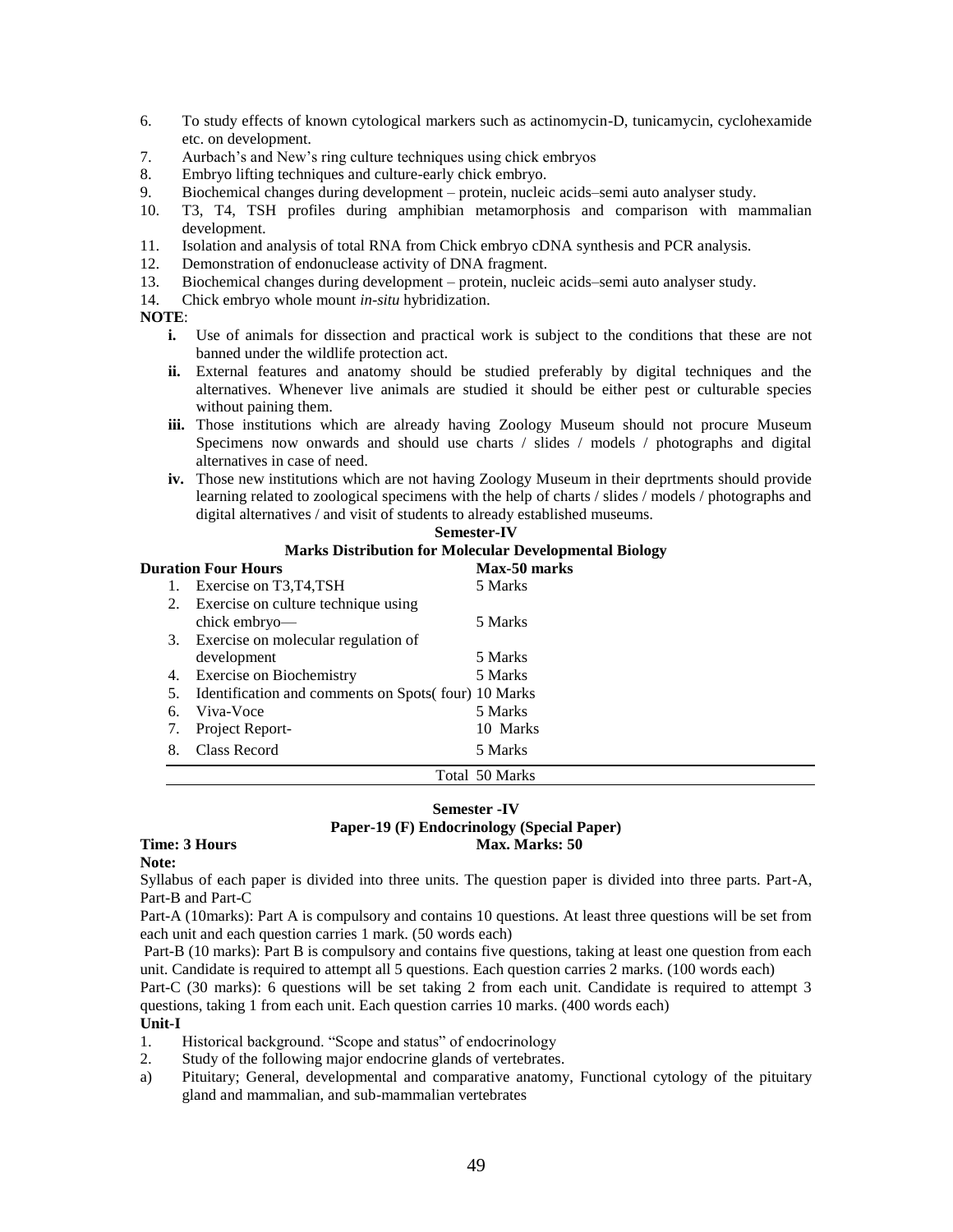- b) Adenohypophyseal hormones their chemistry and physiology: chromatophore regulation among vertebrates; neurohormonal peptides; their chemistry and phyletic distribution; formation, storage, release and transport of neurohypophyseal principles; effects of hypophysectomy pituitary stalk secretion and transplantation.
- c) Thyroid: General developmental and comparative anatomy, evolution of thyroidal function; biochemistry of thyroid hormones; biological actions of thyroid hormones and their interrelationship with other endocrine secretion, effects of thyroidectomy; calcitonin, its chemistry and physiology

#### **Unit-II**

- a) Parathyroid: General, developmental and comparative anatomy; biochemistry and physiology of the parathyroid hormone; effects of parathyroidectomy.
- b) Pancreatic islets: General developmental and comparative anatomy; biochemistry and physiology of insulin and glucagon; effects of pancreatomy
- c) Adrenal: General development and comparative anatomy; chromaffin tissue; biochemistry and physiology of catecholamines; the sympathetic - chromaftin complex steroideogenic tissue; structure and nomenclature of steroid hormones, effects of adrenalectomy
- d) Pineal: General development and comparative anatomy; biochemistry and physiology, the pineal principles.
- e) Chemical messenger : Mechanism of hormone action.

#### **Section - C**

- 1. Endocrine integration : Diffuse effects of hormones: neoplastic growth; migration in birds and fishes; bird plumage, hibernation; osmoregulation; blood pressure regulation.
- 2. Vertebrate neuroendocrinology : Ultrastructure and function of the neuro secretory cell, hypothalamo-hypophyseal relationship, hypothalamus in relation to higher nervous centers, other neuro-secretory systems in vertebrates; the urophysis, the subcommisural organ and the pineal complex,
- 3. Invertebrate neuroendocrinology : Anatomy and physiology of the endocrine and neuro endocrine systems of Annelida , Arthropoda and Mollusca.

## **Semester -IV**

# **Paper-20 (F) Endocrinology (Special Paper)**

#### **Time: 3 Hours Max. Marks: 50**

**Note:**

Syllabus of each paper is divided into three units. The question paper is divided into three parts. Part-A, Part-B and Part-C

Part-A (10marks): Part A is compulsory and contains 10 questions. At least three questions will be set from each unit and each question carries 1 mark. (50 words each)

Part-B (10 marks): Part B is compulsory and contains five questions, taking at least one question from each unit. Candidate is required to attempt all 5 questions. Each question carries 2 marks. (100 words each)

Part-C (30 marks): 6 questions will be set taking 2 from each unit. Candidate is required to attempt 3 questions, taking 1 from each unit. Each question carries 10 marks. (400 words each)

# **Unit-I**

- 1. Hormonal control or sex differentiation nuclear sex.
- 2. The female reproductive system: Comparative anatomy and physiology of the mammalian and submammalian ovary and sex accessory structures, ovarian hormones and their functions.
- 3. The male reproductive system: Comparative anatomy and physiology of the mammalian and submammalian testis and sex accessory structures, semen and its biochemistry, testicular hormones and their functions

#### **Unit-II**

- 1. The gonadal hypophyseal-hypothalamus relationship.
- 2. Breeding seasons in vertebrates, evolution of viviparity, induced spawning in fish and frog.
- 3. Endocrinology of fertilization implantation. delayed implantation. parturition and lactation.
- 4. Placenta as an endocrine tissue foeto-placental unit.
- 5. Functional aspects of chemical, mechanical and surgical control of male fertility in laboratory mammals and the human.